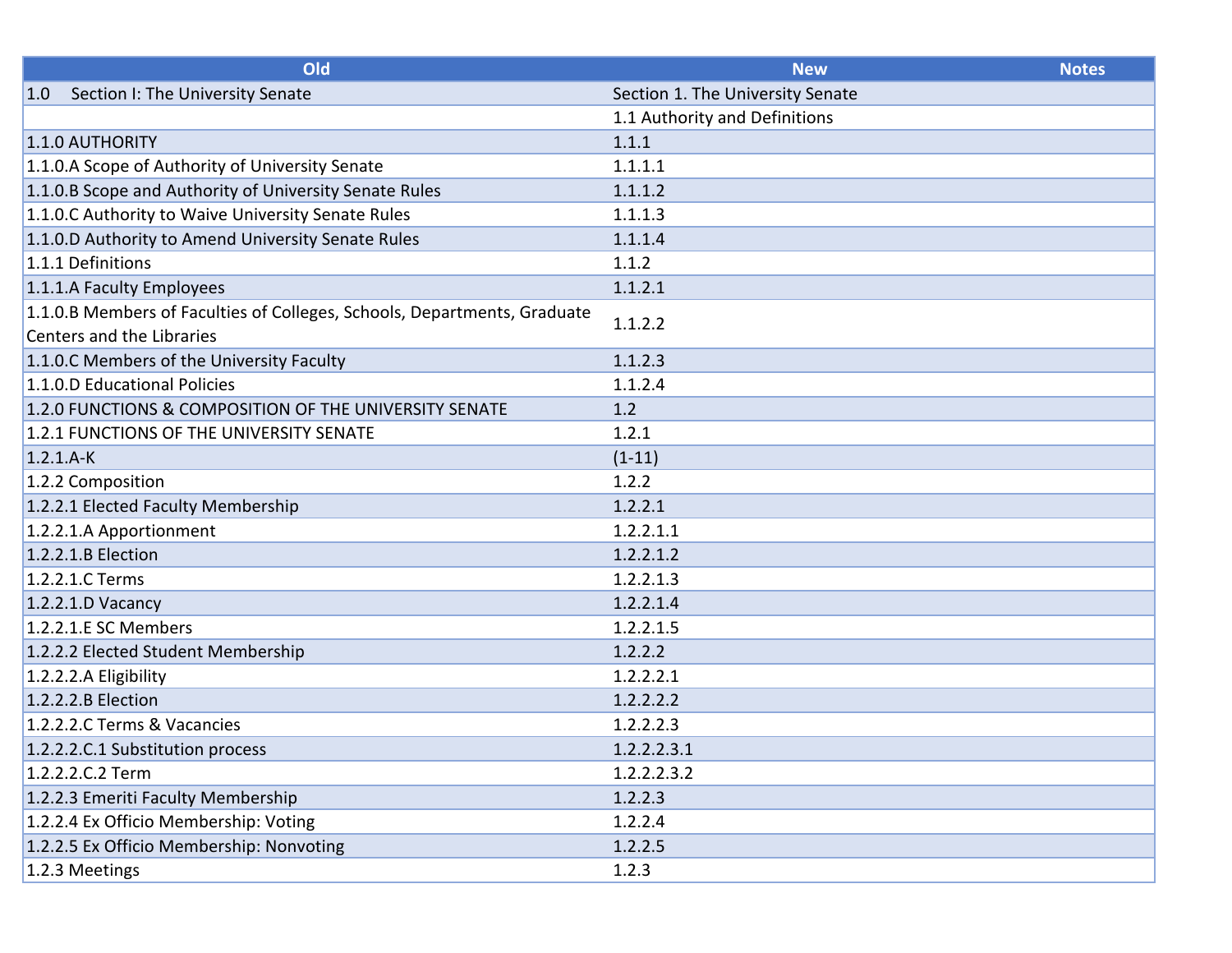| Old                                                           | <b>New</b>                      | <b>Notes</b> |
|---------------------------------------------------------------|---------------------------------|--------------|
|                                                               | 1.2.3.1Scheduling               |              |
|                                                               | 1.2.3.2Attendees                |              |
|                                                               | 1.2.3.3Agendas and action items |              |
|                                                               | 1.2.3.4Minutes                  |              |
| 1.2.3.1Quorum                                                 | 1.2.3.5                         |              |
| 1.2.3.2Proxy Rule                                             | 1.2.3.6                         |              |
| 1.2.3.3 Roll Call                                             | 1.2.3.7                         |              |
| 1.2.4 OFFICERS OF THE SENATE                                  | 1.2.4                           |              |
| 1.2.4.1 Chair                                                 | 1.2.4.1                         |              |
| 1.2.4.2 SC Chair                                              | 1.2.4.2                         |              |
| 1.2.4.3 Secretary                                             | 1.2.4.3                         |              |
| 1.2.4.4 Parliamentarian                                       | 1.2.4.4                         |              |
| 1.2.4.5 Sergeant at arms                                      | 1.2.4.5                         |              |
| 1.2.5 FUNCTIONS OF OFFICERS OF THE SENATE                     | 1.2.5                           |              |
| 1.2.5.1 Chair of the University Senate (University President) | 1.2.5.1                         |              |
| $1.2.5.1.A-G$                                                 | $(1-7)$                         |              |
| 1.2.5.2 Secretary                                             | 1.2.5.2                         |              |
| $1.2.5.2.A-E$                                                 | $(1-5)$                         |              |
| 1.2.5.3 Parliamentarian                                       | 1.2.5.3                         |              |
| 1.2.5.4 Sergeant at arms                                      | 1.2.5.4                         |              |
| 1.3.0 COUNCILS OF THE SENATE                                  | 1.3                             |              |
| 1.3.1 UNIVERSITY SENATE COUNCIL                               | 1.3.1                           |              |
| 1.3.1.1 Purposes and Functions of the Senate Council          | 1.3.1.1                         |              |
| $1.3.1.1.A-L$                                                 | $(1-12)$                        |              |
| 1.3.1.2 Composition                                           | 1.3.1.2                         |              |
| 1.3.1.2.A Elected Faculty Membership                          | 1.3.1.2.1                       |              |
| 1.3.1.2.A.1 Eligibility for Membership                        | 1.3.1.2.1.1                     |              |
| 1.3.1.2.A.2 Terms                                             | 1.3.1.2.1.2                     |              |
| 1.3.1.2.A.3 Election                                          | 1.3.1.2.1.3                     |              |
| 1.3.1.2.A.3(a) Nominating Round                               | 1.3.1.2.1.3.1                   |              |
| 1.3.1.2.A.3(b) Preliminary Voting Round                       | 1.3.1.2.1.3.2                   |              |
| $1.3.1.2.A.3(b)(i-iv)$                                        | $(1-4)$                         |              |
| 1.3.1.2.A.3(c) Final Voting Round                             | 1.3.1.2.1.3.3                   |              |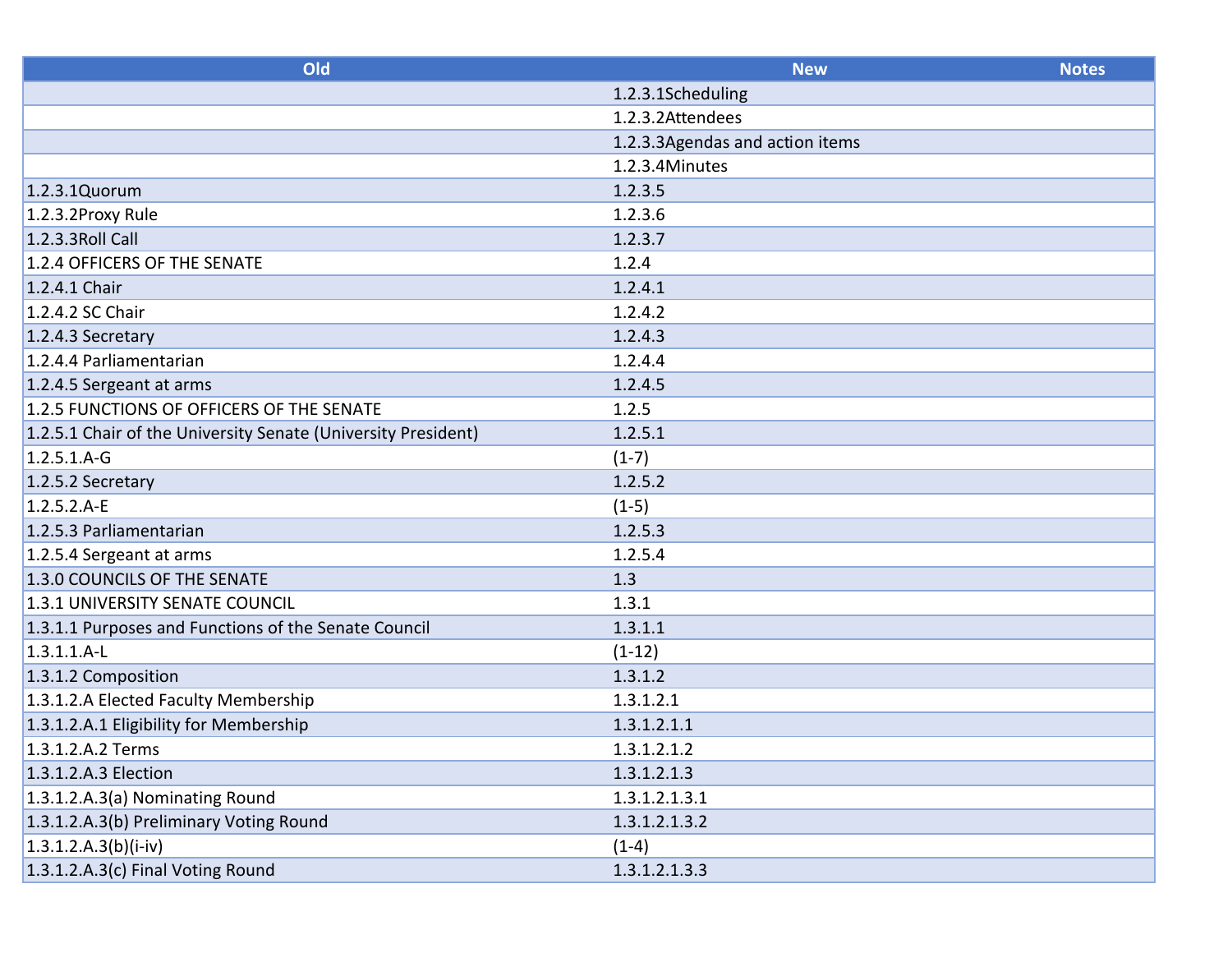| Old                                                               | <b>New</b>                                      | <b>Notes</b>      |
|-------------------------------------------------------------------|-------------------------------------------------|-------------------|
| $1.3.1.2.A.3(d)$ Election Results                                 | 1.3.1.2.1.3.4                                   |                   |
| 1.3.1.2.A.3(e)                                                    | 1.3.1.2.1.3.5                                   |                   |
| $1.3.1.2.A.4$ Vacancies                                           | 1.3.1.2.1.4                                     |                   |
| 1.3.1.2.B Elected Student Membership                              | 1.3.1.2.2                                       |                   |
| 1.3.1.2.B.1 Terms                                                 | 1.3.1.2.2.1                                     |                   |
| 1.3.1.2.B.2 Election                                              | 1.3.1.2.2.2                                     |                   |
| $1.3.1.2.8.3$ Vacancies                                           | 1.3.1.2.2.3                                     |                   |
| 1.3.1.2.3 Attendance                                              | 1.3.1.2.3                                       |                   |
| 1.3.1.3 Officers of the Senate Council                            | 1.3.1.3                                         |                   |
| 1.3.1.3.A Senate Council Chair                                    | 1.3.1.3.1                                       |                   |
| 1.3.1.3.A.(1-15), including 7(a-d)                                | $(1-15)$ , including $7(a-d)$                   |                   |
| 1.3.1.3.B Senate Council Vice Chair                               | 1.3.1.3.2                                       |                   |
| $1.3.1.3.B.(1-7)$                                                 | $(1-7)$                                         |                   |
| 1.3.1.3.C Chair-elect                                             | 1.3.1.3.3                                       |                   |
| 1.3.1.3.D Conditions of Senate Council Officership                | 1.3.1.3.4                                       |                   |
| 1.3.1.3.D.1                                                       | 1.3.1.3.4.1 Sente Council terms ending December |                   |
|                                                                   | 31st                                            |                   |
| $1.3.1.3.$ D.2                                                    | 1.3.1.3.4.2 Vacancy                             |                   |
| 1.3.1.3.D.3                                                       | 1.3.1.3.4.3 Senate Council members whose Senate |                   |
|                                                                   | terms have expired                              |                   |
| 1.3.1.3.E Senate Council Office Staff                             | 1.3.1.3.5                                       |                   |
| 1.3.2 GRADUATE COUNCIL                                            | 1.3.2                                           |                   |
| 1.3.2.1 Relationship of Graduate Faculty to the University Senate | 1.3.2.1                                         |                   |
| 1.3.2.1.A                                                         | 1.3.2.1.1 Role of the Graduate Faculty          |                   |
| $1.3.2.1.A(1-2)$                                                  | $(1-2)$                                         |                   |
| 1.3.2.1.B                                                         | [incorporated into 1.3.2.1.1]                   |                   |
| 1.3.2.1.C                                                         | 1.3.2.1.2 Graduate Faculty Membership           |                   |
| 1.3.2.2 Functions                                                 | 1.3.2.2                                         |                   |
| 1.3.2.2.A Course Procedures                                       | 1.3.2.2.1                                       |                   |
| 1.3.2.2.B Program Procedures                                      | 1.3.2.2.2                                       |                   |
| 1.3.2.2.C Review of Programs                                      | 1.3.2.2.3                                       | superseded by 3.4 |
| 1.3.2.2.D Off-campus Courses and Programs                         | 1.3.2.2.4                                       |                   |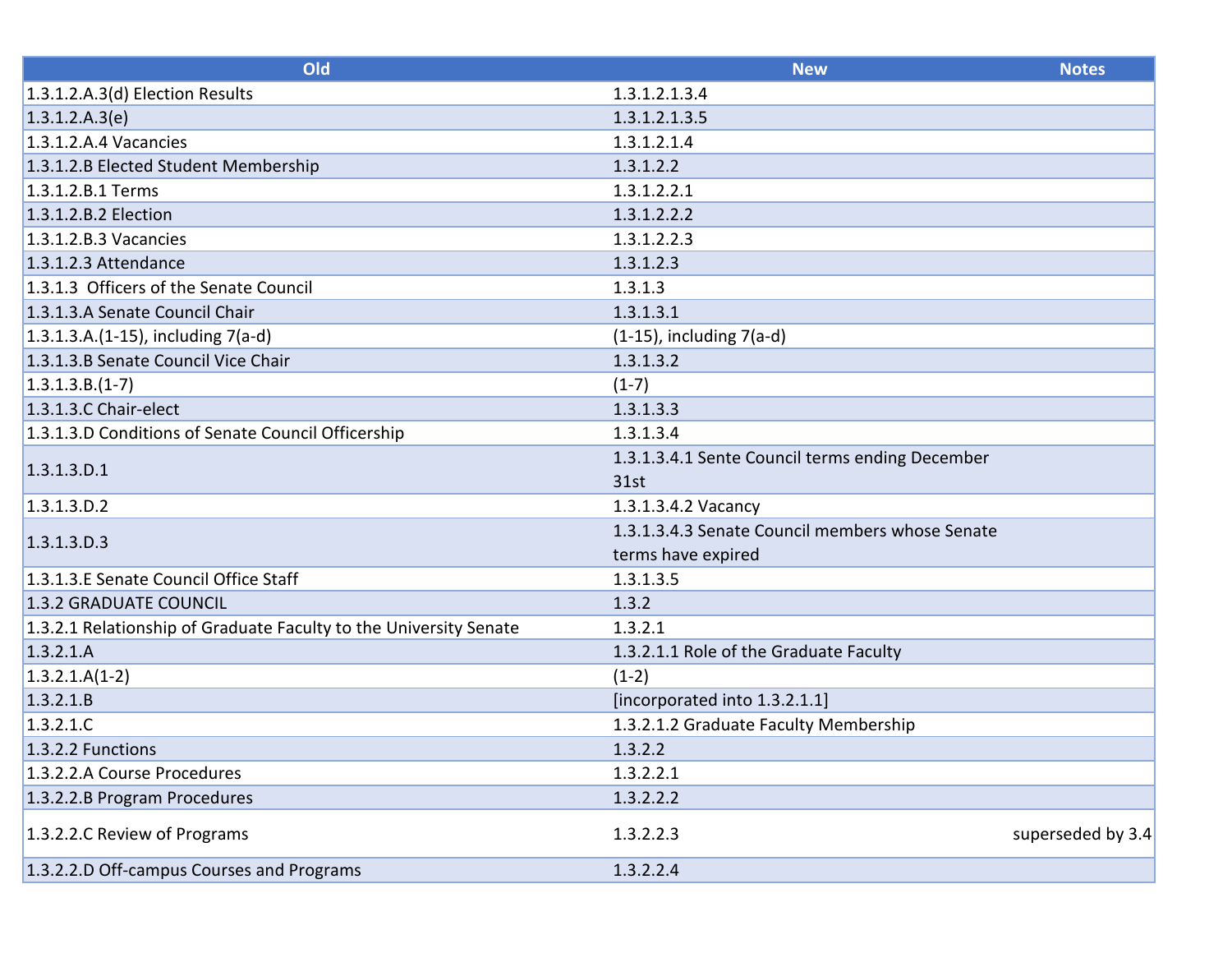| Old                                                                    | <b>New</b>                         | <b>Notes</b> |
|------------------------------------------------------------------------|------------------------------------|--------------|
| 1.3.2.2.E Review of Graduate Programmatic Activities Other Than Degree | 1.3.2.2.5                          |              |
| Programs                                                               |                                    |              |
| 1.3.2.2.F Honorary Degrees                                             | 1.3.2.2.6                          |              |
| 1.3.2.3 Composition                                                    | 1.3.2.3                            |              |
| 1.3.2.4 Election                                                       | 1.3.2.4                            |              |
| 1.3.2.5 Terms and Vacancies                                            | 1.3.2.5                            |              |
| 1.3.3 UNDERGRADUATE COUNCIL                                            | 1.3.3                              |              |
| $1.3.3.1$ Functions                                                    | 1.3.3.1                            |              |
| 1.3.3.1.A Course Procedures                                            | 1.3.3.1.1                          |              |
| 1.3.3.1.B Program Procedures                                           | 1.3.3.1.2                          |              |
| 1.3.3.1.C Review of Programs                                           | 1.3.3.1.3                          |              |
| 1.3.3.1.D Off-campus Courses and Programs                              | 1.3.3.1.4                          |              |
| 1.3.3.2 Composition                                                    | 1.3.3.2                            |              |
| $1.3.3.3$ Election                                                     | 1.3.3.3                            |              |
| 1.3.3.4 Terms and Vacancies                                            | 1.3.3.4                            |              |
| 1.3.3.5 Advisory Committee for Graduation Composition and              | 1.3.3.5                            |              |
| Communication Requirement                                              |                                    |              |
| 1.3.3.5.A Composition                                                  | 1.3.3.5.1                          |              |
| $1.3.3.5.B$ Charge                                                     | 1.3.3.5.2                          |              |
| 1.3.4 HEALTH CARE COLLEGES COUNCIL                                     | 1.3.4                              |              |
| $1.3.4.1$ Functions                                                    | 1.3.4.1                            |              |
| 1.3.4.1.A Course Procedures                                            | 1.3.4.1.1                          |              |
| 1.3.4.1.B Program Procedures                                           | 1.3.4.1.2                          |              |
| 1.3.4.1.C Limitation of authority                                      | 1.3.4.1.3                          |              |
| 1.3.4.1.D Review of Programs                                           | 1.3.4.1.4                          |              |
| 1.3.4.1.E Off-campus Courses and Programs                              | 1.3.4.1.5                          |              |
| 1.3.4.2 Composition                                                    | 1.3.4.2                            |              |
| 1.3.4.3 Election                                                       | 1.3.4.3                            |              |
| 1.4 UNIVERSITY FACULTY SENATORS                                        | 1.4                                |              |
| 1.4.1 STRUCTURE OF UNIVERSITY SENATE COMMITTEES                        | 1.4.1                              |              |
| 1.4.2STANDING COMMITTEES                                               | 1.4.2 STANDING COMMITTEES, GROUP 1 |              |
| 1.4.2.1 Senate Rules and Elections Committee (SREC)                    | 1.4.2.1                            |              |
| 1.4.2.2Senate Admissions and Academic Standards Committee (SAASC)      | 1.4.2.2                            |              |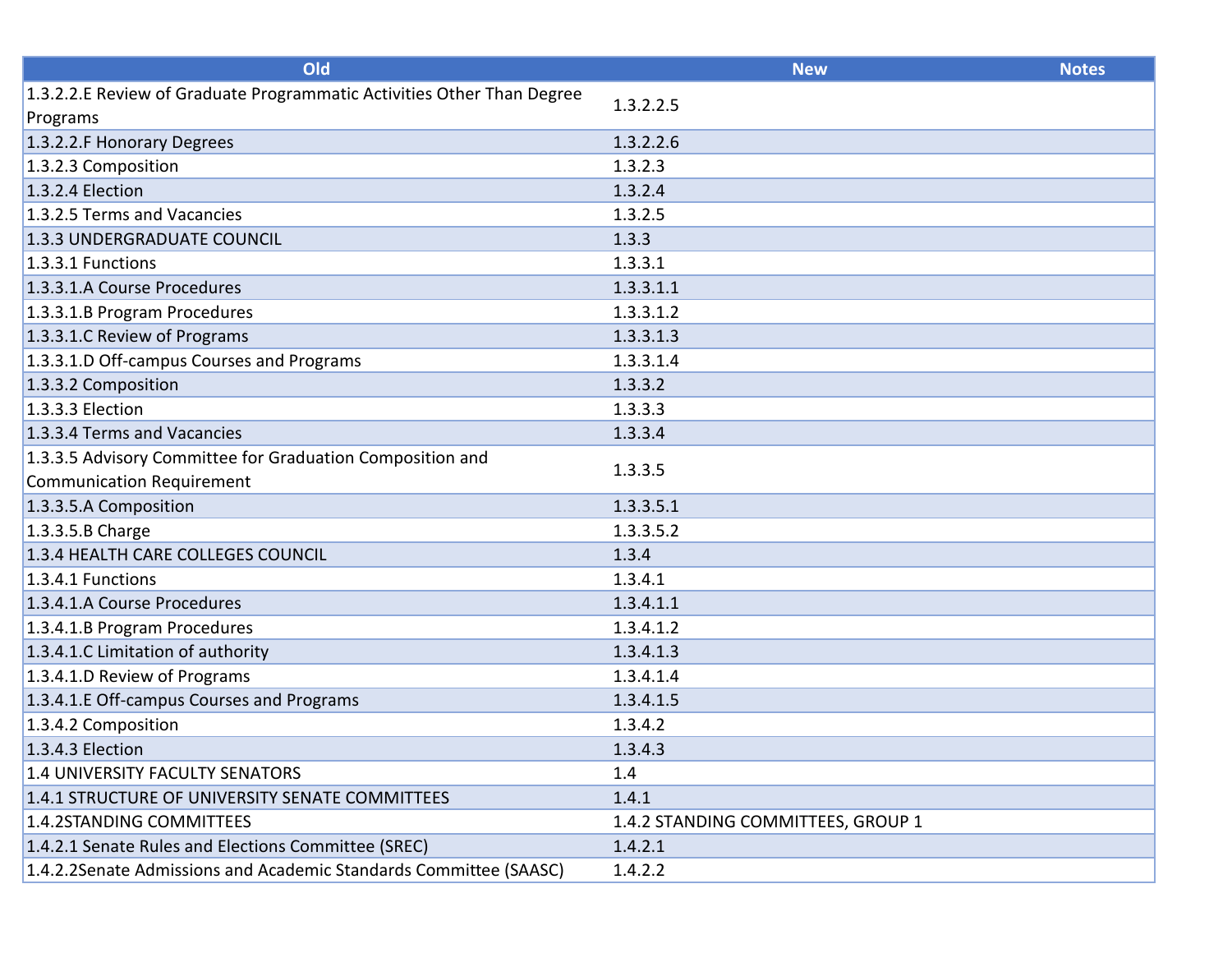| Old                                                                                  | <b>New</b>                         | <b>Notes</b> |
|--------------------------------------------------------------------------------------|------------------------------------|--------------|
| 1.4.2.3 Senate Academic Facilities Committee (SAFC)                                  | 1.4.2.3                            |              |
| $1.4.2.3.A-D$                                                                        | $(1-4)$                            |              |
| 1.4.2.4 Senate Library Committee (SLC)                                               | 1.4.2.4                            |              |
| 1.4.2.5 Senate Research and Graduate Education Committee (SRGEC)                     | 1.4.2.5                            |              |
| 1.4.2.6 Senate Academic Programs (SAPC)                                              | 1.4.2.6                            |              |
| 1.4.2.7 Senate Academic Planning and Priorities Committee (SAPPC)                    | 1.4.2.7                            |              |
| $1.4.2.7.A-F$                                                                        | $(1-6)$                            |              |
| 1.4.2.8 Senate Academic Organization and Structure Committee (SAOSC)                 | 1.4.2.8                            |              |
| $1.4.2.8.A-E$                                                                        | $(1-5)$                            |              |
| 1.4.2.9 Senate Institutional Finances and Resources Allocation Committee<br>(SIFRAC) | 1.4.2.9                            |              |
| 1.4.2.9.A [including the previous paragraph under 1.4.2.9 only]                      | 1.4.2.9.1 Charge                   |              |
| $1.4.2.9.A(1-3)$                                                                     | [subsumed into 1.4.2.9.1]          |              |
| 1.4.2.9.B                                                                            | 1.4.2.9.2 Composition              |              |
| 1.4.2.9.C                                                                            | 1.4.2.9.3 Report                   |              |
| 1.4.2.10 Senate Reinstatement Committee (SRIC)                                       | 1.4.2.10                           |              |
| 1.4.2.11 Senate Committee on Committees (SCC)                                        | 1.4.2.11                           |              |
| 1.4.2.12 Senate Advisory Committee on Appointment, Promotion and<br>Tenure           | 1.4.2.12                           |              |
| 1.4.3 STANDING COMMITTEES                                                            | 1.4.3 STANDING COMMITTEES, GROUP 2 |              |
| 1.4.3.0 Senate Committee on Distance Learning and eLearning (SCDLeL)                 | 1.4.3.1                            |              |
| 1.4.3.0.A                                                                            | [changed to regular paragraph]     |              |
| $1.4.2.3.0.A(1-5)$                                                                   | $(1-5)$                            |              |
| 1.4.3.0.B                                                                            | [changed to regular paragraph]     |              |
| $1.4.2.3.0.A(1-4)$                                                                   | $(1-4)$                            |              |
| 1.4.3.1 Senate UK Core Education Committee (SUKCEC)                                  | 1.4.3.2                            |              |
| 1.4.3.1.A Composition                                                                | 1.4.3.2.1                          |              |
| $1.4.3.1.B$ Functions                                                                | 1.4.3.2.2                          |              |
| $1.4.3.1.B(1-7)$                                                                     | $(1-7)$                            |              |
| $1.4.3.1.C$ Waivers                                                                  | 1.4.3.2.3                          |              |
| 1.4.3.2 Senate Admissions Advisory Committee (SAAC)                                  | 1.4.3.3                            |              |
| $1.4.3.2(1-9)$                                                                       | $(1-9)$                            |              |
| 1.4.3.2.A                                                                            | [changed to regular paragraph]     |              |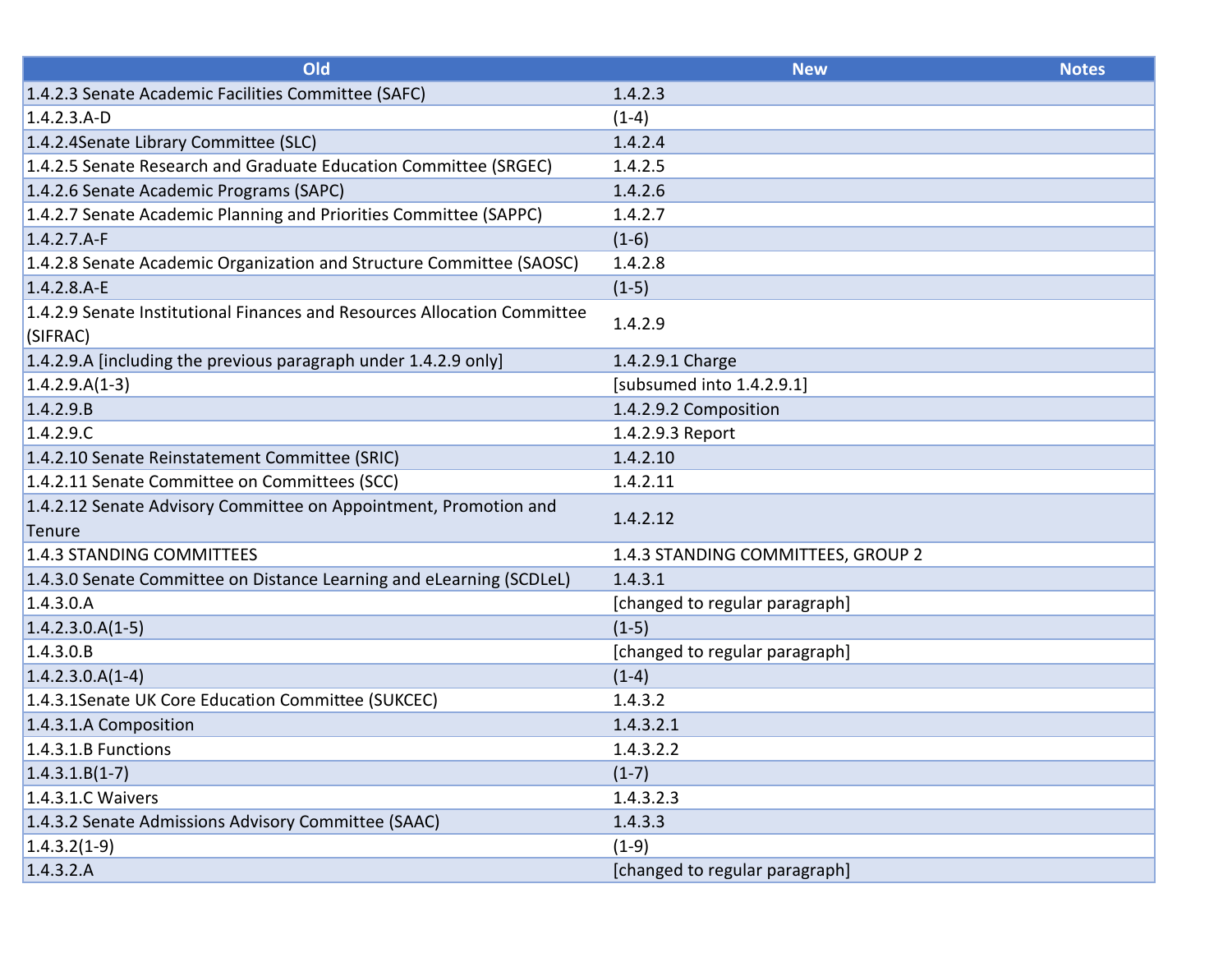| Old                                                                   | <b>New</b>                                     | <b>Notes</b>   |
|-----------------------------------------------------------------------|------------------------------------------------|----------------|
| 1.4.3.3 Senate Retroactive Withdrawal Appeals Committee (SRWAC)       | 1.4.3.4                                        |                |
| $1.4.3.3.A-B$                                                         | [changed to regular paragraphs]                |                |
| 1.4.3.4 Senate Academic Advising Committee (SAcAC)                    | 1.4.3.5                                        |                |
| $1.4.3.4.A - D$                                                       | $(1-4)$                                        |                |
| 1.4.3.5 University Honors Program Committee                           | 1.4.3.6                                        | under revision |
| 1.4.3.5.A Jurisdiction                                                | 1.4.3.6.1                                      |                |
| 1.4.3.5.B Membership                                                  | 1.4.3.6.2                                      |                |
| 1.4.3.5.C Charge                                                      | 1.4.3.6.3                                      |                |
| 1.4.3.5.D Unit Faculty Rules for Educational Policy-making            | 1.4.3.6.4                                      |                |
| 1.4.4.0SENATE ADVISORY COMMITTEES                                     | 1.4.4                                          |                |
| 1.4.4.1 Senate Advisory Committee on Faculty Code (SACFC)             | 1.4.4.1                                        |                |
| 1.4.4.2 Senate Advisory Committee on Privilege and Tenure (SACPT)     | 1.4.4.2                                        |                |
| 1.4.4.2.A Committee Membership                                        | 1.4.4.2.1                                      |                |
| 1.4.4.2.B Committee Charge                                            | 1.4.4.2.2                                      |                |
| 1.4.4.2.B.1 Scope of Committee Jurisdiction                           | 1.4.4.2.2.1                                    |                |
| $1.4.4.2.B.1.(a-c)$                                                   | $(1-3)$                                        |                |
| 1.4.4.2.B.2 Specific Areas of Committee Charge                        | 1.4.4.2.2.2                                    |                |
| 1.4.4.2.B.2(a)                                                        | 1.4.4.2.2.2.1 Dismissal from employment        |                |
| 1.4.4.2.B.2(b)                                                        | 1.4.4.2.2.2.2 Violation of academic freedom or |                |
|                                                                       | insufficient notice of nonrenewal              |                |
| $1.4.4.2.B.2(b)(i-iii)$                                               | $(1-3)$                                        |                |
| 1.4.4.2.B.2.(c)                                                       | 1.4.4.2.2.2.3 Other alleged violations         |                |
| $1.4.4.2.B.2.(c)(i-ii)$                                               | $(1-2)$                                        |                |
|                                                                       | 1.4.4.2.2.2.4 Procedures                       |                |
| 1.4.4.2.B.3 Interpretation of Policies                                | 1.4.4.2.2.3                                    |                |
| 1.4.4.2.B.4 Issues of Privilege as Scholars                           | 1.4.4.2.2.4                                    |                |
| 1.4.4.2.B.5 Recommendations on Policies                               | 1.4.4.2.2.5                                    |                |
| 1.4.4.2.B.6 Reports and Records                                       | 1.4.4.2.2.6                                    |                |
| 1.4.4.3 University Senate Hearing Panel (Privilege and Tenure) (USHP) | 1.4.4.3                                        |                |
| 1.4.4.3.A Composition and Jurisdiction                                | 1.4.4.3.1                                      |                |
| $1.4.4.3.A(1-3)$                                                      | $(1-3)$                                        |                |
| 1.4.4.3.B Procedures                                                  | 1.4.4.3.2                                      |                |
| $1.4.4.3.B(1-6)$                                                      | $(1-6)$                                        |                |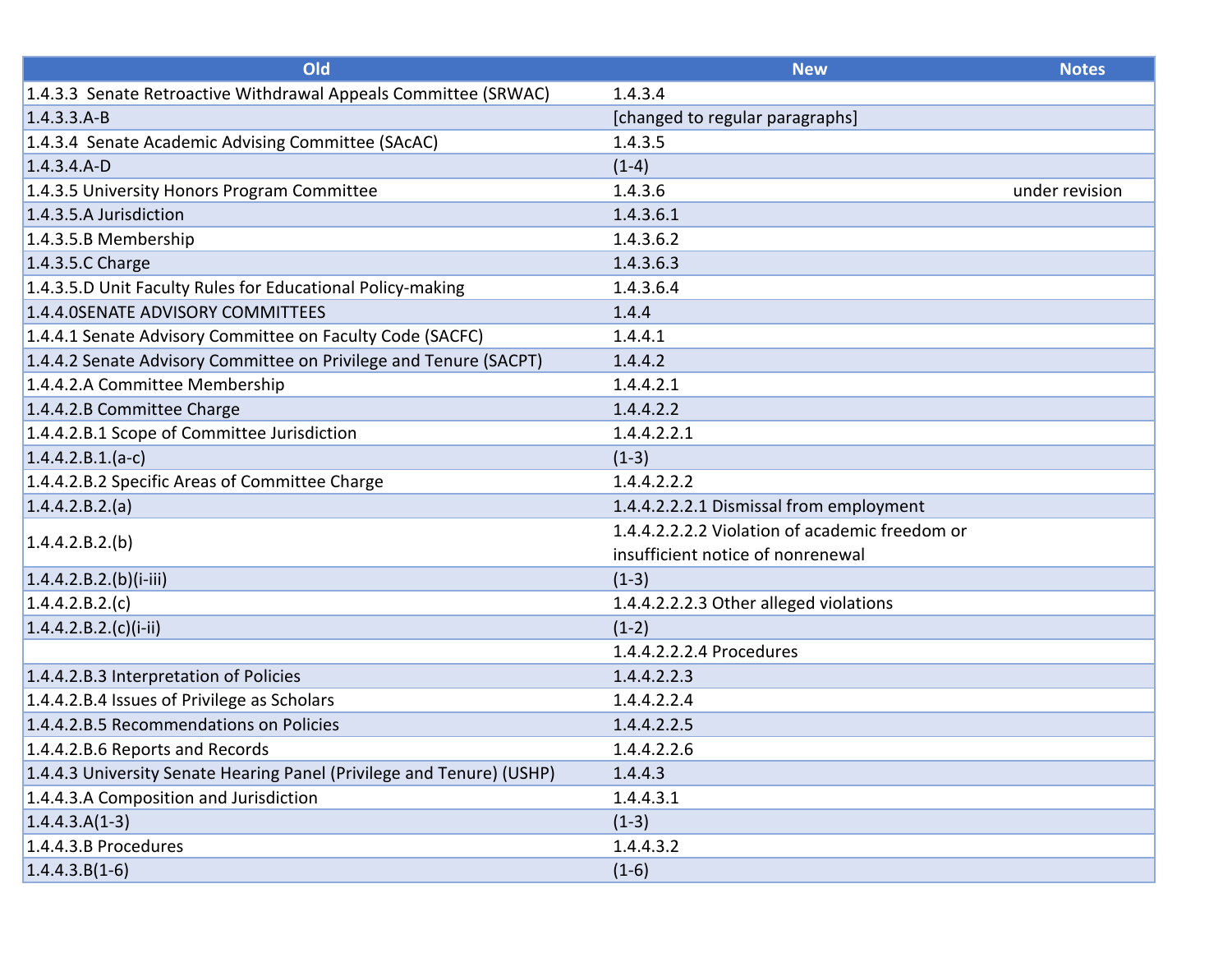| Old                                                                  | <b>New</b>                            | <b>Notes</b> |
|----------------------------------------------------------------------|---------------------------------------|--------------|
| 1.4.4.4 Senate Advisory Committee on Disability Accommodation and    | 1.4.4.4                               |              |
| Compliance (SACDAC)                                                  |                                       |              |
| 1.4.4.4.A Composition                                                | 1.4.4.4.1                             |              |
| 1.4.4.4.B Committee Charge                                           | 1.4.4.4.2                             |              |
| 1.4.4.5 Senate Advisory Committee on Diversity and Inclusion (SACDI) | 1.4.4.5                               |              |
| 1.4.4.5.A Composition                                                | 1.4.4.5.1                             |              |
| 1.4.4.5.B Charge                                                     | 1.4.4.5.2                             |              |
| $1.4.4.5.B(1-4)$                                                     | $(1-4)$                               |              |
| 1.4.5 AD HOC COMMITTEES                                              | 1.4.5                                 |              |
| 1.5.0 ELECTION PROCEDURES FOR CERTAIN ELECTIVE BODIES                | 1.5                                   |              |
| 1.5.1 ELECTION OF JOINT BOARD-FACULTY PRESIDENTIAL SEARCH            | 1.5.1                                 |              |
| <b>COMMITTEE</b>                                                     |                                       |              |
| 1.5.1.A Committee Composition                                        | 1.5.1.1                               |              |
| 1.5.1. BElection Procedures                                          | 1.5.1.2                               |              |
| 1.5.1.B.1 Nominating Round                                           | 1.5.1.2.1                             |              |
| 1.5.1.B.2 Voting Round                                               | 1.5.1.2.2                             |              |
| $1.5.1.B.3$ Tabulation Round(s)                                      | 1.5.1.2.3                             |              |
| 1.5.1.B.4 Sequential Run-off                                         | 1.5.1.2.4                             |              |
| 1.5.1.B.5 Runners-Up                                                 | 1.5.1.2.5                             |              |
| 1.5.1.B.6 Vacancies                                                  | 1.5.1.2.6                             |              |
| 1.5.2 ELECTION: TWO VOTING UNIVERSITY FACULTY MEMBERS, BOARD OF      | 1.5.2                                 |              |
| <b>TRUSTEES</b>                                                      |                                       |              |
| 1.5.2.A Nominations                                                  | 1.5.2.1                               |              |
| 1.5.2.B The Preliminary Ballot (if necessary)                        | 1.5.2.2                               |              |
| 1.5.2.C The Final Ballot                                             | 1.5.2.3                               |              |
| 1.5.2.D Election Problems                                            | 1.5.2.4                               |              |
| 2.0 Section II: Rules Relating to Calendar                           | Section 2. Rules Relating To Calendar |              |
| 2.1.0 UNIVERSITY CALENDAR                                            | [heading removed, subsumed under 2]   |              |
| 2.1.1 CALENDAR POLICIES                                              | 2.1                                   |              |
| $(2.1.1.(A-J))$                                                      | $2.1.(1-10)$                          |              |
| 2.1.2 TIMING OF SEMESTERS                                            | 2.2                                   |              |
| 2.1.2.A Fall Semester                                                | 2.2.1                                 |              |
| 2.1.2.B Spring Semester                                              | 2.2.2                                 |              |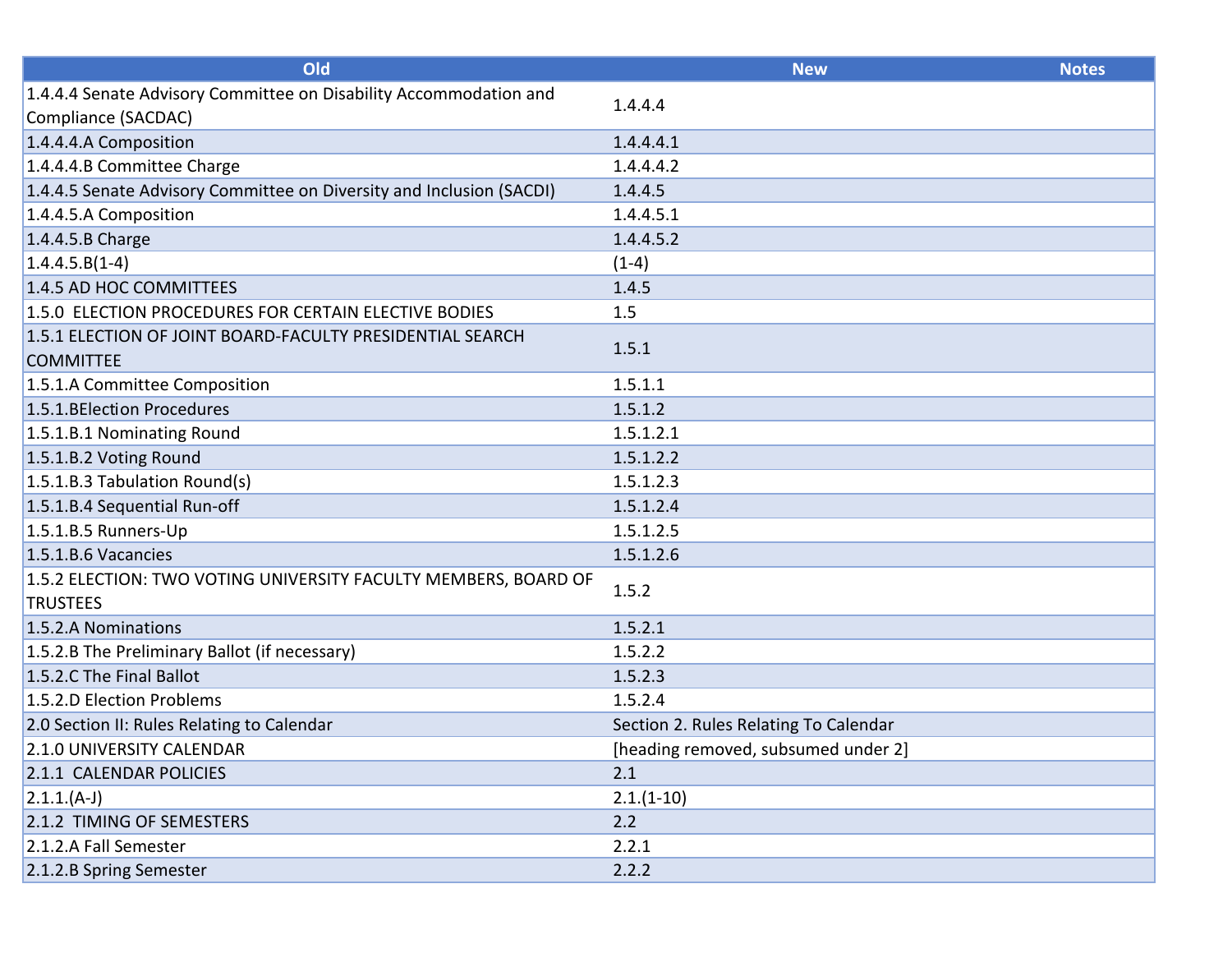| Old                                                                     | <b>New</b>                                        | <b>Notes</b> |
|-------------------------------------------------------------------------|---------------------------------------------------|--------------|
| 2.1.2.C Eight Week Summer Session                                       | 2.2.3                                             |              |
| 2.1.3 Deviation from Approved Calendar                                  | 2.3                                               |              |
| $2.1.3(A-C)$                                                            | $(1-3)$                                           |              |
| 2.1.4 Calendar Policy Review                                            | 2.4                                               |              |
| 3.0 Section III: Course Numbering System and Curriculum Procedures      | Section 3. Course Numbering System and            |              |
|                                                                         | <b>Curriculum Procedures</b>                      |              |
| 3.1.0 COURSE NUMBERING SYSTEM                                           | 3.1                                               |              |
| 3.1.1 Exceptions                                                        | 3.1.1                                             |              |
| 3.1.2 Blocks of Numbers for Certain Courses                             | 3.1.2                                             |              |
| 3.1.2.A 395 Independent Work or Independent Study                       | 3.1.2.1                                           |              |
| 3.1.2.B Community Engagement and Other Experiential Learning Courses    | 3.1.2.2                                           |              |
|                                                                         | 3.1.2.2.1 Definitions                             |              |
| 3.1.2.B.1 Community Engagement                                          | [heading removed, subsumed under 3.1.2.2.1]       |              |
| 3.1.2.B.1.a Community-Based Learning Experiences                        | 3.1.2.2.1.1                                       |              |
| 3.1.2.B.1.b Service-learning                                            | 3.1.2.2.1.2                                       |              |
| 3.1.2.B.1.c Outreach                                                    | 3.1.2.2.1.3                                       |              |
| 3.1.2.B.1.d Civic Engagement                                            | 3.1.2.2.1.4                                       |              |
|                                                                         | 3.1.2.2.2 Courses                                 |              |
| 3.1.2.C. 396 Reserved for the University Experiential Education course. | 3.1.2.2.2.1 University Experiential Education     |              |
| 3.1.2.D 399 Departmental field based experiential education courses     | 3.1.2.2.2.2 Departmental field based experiential |              |
|                                                                         | education                                         |              |
| 3.1.2.E 748 Master's Thesis Research                                    | 3.1.2.3                                           |              |
| 3.1.2.F 749 Dissertation Research                                       | 3.1.2.4                                           |              |
| 3.1.2.G 767 Dissertation Residency Credit                               | 3.1.2.5                                           |              |
| 3.1.2.H 768 Residence credit for master's degree                        | 3.1.2.6                                           |              |
| 3.1.2.1 770-779 Seminar courses                                         | 3.1.2.7                                           |              |
| 3.1.2.J 769 Residence credit for doctoral degree                        | 3.1.2.8                                           |              |
| 3.1.2.K 790-799 Research courses                                        | 3.1.2.9                                           |              |
| 3.1.2.L 880-889 Seminar courses in professional degree programs         | 3.1.2.10                                          |              |
| 3.1.2.M 895-899 Independent work in professional degree programs        | 3.1.2.11                                          |              |
| 3.1.2.N [reserved for CPE]                                              | 3.1.2.12 Reserved by the Council on Postsecondary |              |
|                                                                         | Education                                         |              |
| 3.1.2.N.1 PD 099                                                        | 3.1.2.12.1                                        |              |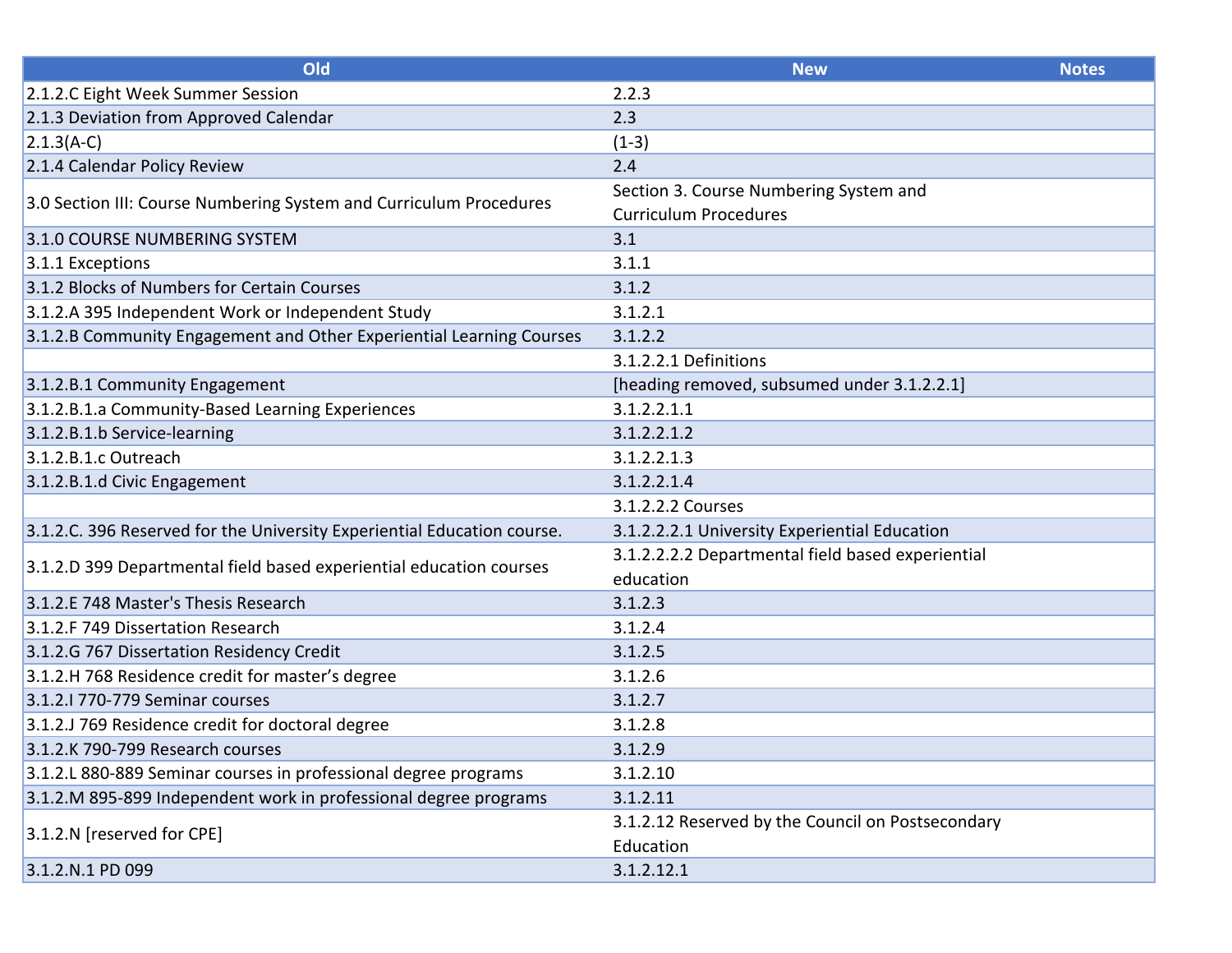| Old                                                            | <b>New</b>                                      | <b>Notes</b> |
|----------------------------------------------------------------|-------------------------------------------------|--------------|
| 3.1.2.N.2 MC 800                                               | 3.1.2.12.2                                      |              |
| 3.1.3 Remedial Courses                                         | 3.1.3                                           |              |
| 3.1.4 Expectations in 400G and 500-level courses               | 3.1.4                                           |              |
| 3.1.5 Progressive Rigor of Academic Programs                   | 3.1.5                                           |              |
| 3.1.5.A                                                        | 3.1.5.1 Undergraduate Council                   |              |
| 3.1.5.B                                                        | 3.1.5.2 Graduate Council                        |              |
| 3.1.5.C                                                        | 3.1.5.3 Health Care Colleges Council            |              |
| 3.1.5.D                                                        | 3.1.5.4 College of Law Faculty Council          |              |
| 3.2.0PROCEDURES FOR PROCESSING ACADEMIC PROGRAMS AND           | 3.2                                             |              |
| <b>CHANGES</b>                                                 |                                                 |              |
| 3.2.1 Definitions                                              | 3.2.1                                           |              |
| 3.2.1.A                                                        | 3.2.1.1 Initiation of proposals                 |              |
| 3.2.1B                                                         | 3.2.1.2 Changes                                 |              |
| $3.2.1.B(1-8)$                                                 | $(1-8)$                                         |              |
| 3.2.1.C                                                        | 3.2.1.3 Significant changes                     |              |
| $3.2.1.C(1-2)$                                                 | $(1-2)$                                         |              |
| 3.2.2 Forms to be Used                                         | 3.2.2                                           |              |
| 3.2.3 Procedures to be Used                                    | 3.2.3                                           |              |
| 3.2.3.A Approval by the Educational Unit Faculty               | 3.2.3.1                                         |              |
| 3.2.3.A.1                                                      | [subsumed under 3.2.3.1]                        |              |
| 3.2.3.A.2                                                      | 3.2.3.1.1 Undergraduate certificates or degrees |              |
| 3.2.3.A.3                                                      | 3.2.3.1.2 Graduate certificates or degrees      |              |
| 3.2.3.A.4 UK Core Program                                      | 3.2.3.1.3                                       |              |
| 3.2.3.B Approval by Academic Council                           | 3.2.3.2                                         |              |
| 3.2.3.B.1 Jurisdiction                                         | 3.2.3.2.1                                       |              |
| 3.2.3.B.1.a Health care college professional degree programs   | 3.2.3.2.1.1                                     |              |
| 3.2.3.B.1.b Other proposals arising from a health care college | 3.2.3.2.1.2                                     |              |
| 3.2.3.B.1.c Undergraduate certificates and degrees             | 3.2.3.2.1.3                                     |              |
| 3.2.3.B.1.d Graduate certificates and degrees                  | 3.2.3.2.1.4                                     |              |
| 3.2.3.B.1.e Transmittals and notifications                     | 3.2.3.2.1.5                                     |              |
| 3.2.3.B.2                                                      | 3.2.3.2.2 Action by Academic Council            |              |
| 3.2.3.B.3                                                      | 3.2.3.2.2 Review by Senate Council Office       |              |
| 3.2.3.B.4                                                      | [subsumed into 3.2.3.2.2 above]                 |              |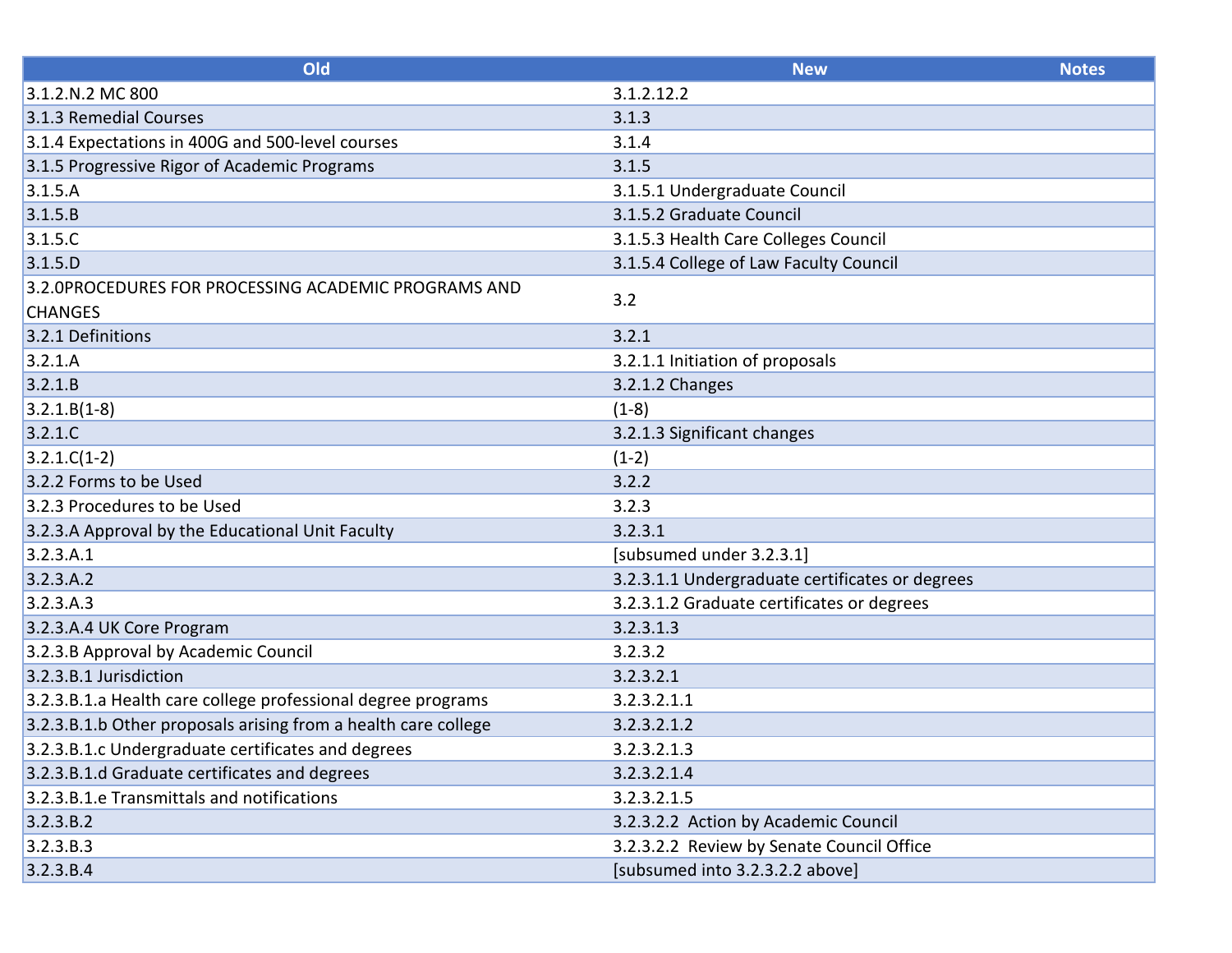| Old                                                                   | <b>New</b>                                       | <b>Notes</b>          |
|-----------------------------------------------------------------------|--------------------------------------------------|-----------------------|
| 3.2.3.C Final University Approval                                     | 3.2.3.3                                          |                       |
| 3.2.3.C.1 New Certificates and Degrees                                | 3.2.3.3.1                                        |                       |
| 3.2.3.C.1.a                                                           | [subsumed into 3.2.3.3.1 above]                  |                       |
| 3.2.3.C.1.b                                                           | [subsumed into 3.2.3.3.1 above]                  |                       |
| 3.2.3.C.2 Changes to Existing Certificates and Degrees                | 3.2.3.3.2                                        |                       |
| 3.2.3.C.2.a                                                           | 3.2.3.3.2.1 Insignificant changes                |                       |
| 3.2.3.C.2.b                                                           | 3.2.3.3.2.2 Substantive changes as per SACSCOC   |                       |
| 3.2.3.C.2.c                                                           | 3.2.3.3.2.3 Significant reduction                |                       |
| 3.2.3.C.2.d Posting                                                   | 3.2.3.3.2.4                                      |                       |
| 3.2.3.C.2.e Objections                                                | 3.2.3.3.2.5                                      |                       |
| 3.2.3.C.2.f Final Approval                                            | 3.2.3.3.2.6                                      |                       |
| 3.2.3.C.3 Changes to the Structure of UK Core                         | 3.2.3.3.3                                        |                       |
| 3.2.3.D Exception for Minor Program Changes                           | 3.2.3.4                                          |                       |
| 3.2.3.D.1 Procedure                                                   | 3.2.3.4.1                                        |                       |
| 3.2.3.D.2 Definition                                                  | 3.2.3.4.2                                        |                       |
| $3.2.3.D.2.(a-c)$                                                     | $(1-3)$                                          |                       |
| 3.3.0PROCEDURES FOR PROCESSING COURSES AND CHANGES IN COURSES         | 3.3                                              |                       |
| 3.3.1 Definitions                                                     | 3.3.1                                            |                       |
| 3.3.1.A                                                               | [subsumed into 3.3.1 above]                      |                       |
| 3.3.1.B                                                               | [subsumed into 3.3.1 above]                      |                       |
| 3.3.2 Forms to be Used                                                | 3.3.2                                            |                       |
| 3.3.3Procedures to be Used                                            | 3.3.3                                            |                       |
| 3.3.3.A Courses that Cannot be Used Toward a UK Degree or Certificate | 3.3.3.1                                          |                       |
| 3.3.3.B Approval by the Educational Unit Faculty                      | 3.3.3.2                                          | <b>Honors Program</b> |
|                                                                       |                                                  | faculty defined       |
| 3.3.3.B.1                                                             | 3.3.3.2.1 Initial action                         |                       |
|                                                                       | 3.3.3.2.2 Proposals for undergraduate or         |                       |
| 3.3.3.B.2                                                             | professional certificates or degrees             |                       |
|                                                                       | 3.3.3.2.3 Proposals for graduate certificates or |                       |
| 3.3.3.B.3                                                             | degrees                                          |                       |
| 3.3.3.B.4                                                             | 3.3.3.2.4 UK Core Program.                       |                       |
| 3.3.3.C. Approval by Academic Council                                 | 3.3.3.3                                          |                       |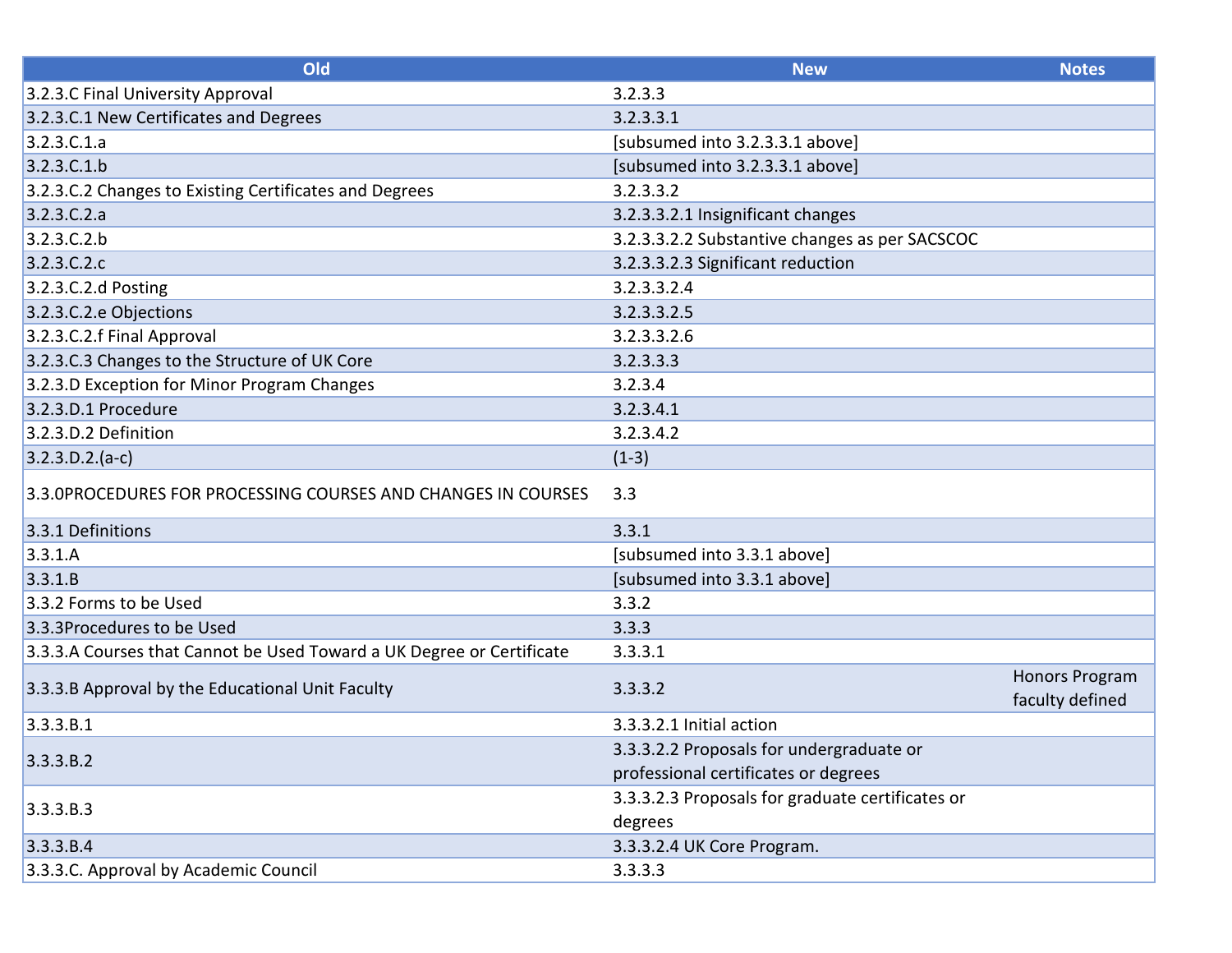| Old                                                                           | <b>New</b>                                        | <b>Notes</b> |
|-------------------------------------------------------------------------------|---------------------------------------------------|--------------|
| 3.3.3.C.1 Jurisdiction                                                        | 3.3.3.3.1                                         |              |
| 3.3.3.C.1.a Health care college professional programs                         | 3.3.3.3.1.1                                       |              |
| 3.3.3.C.1.b Other proposals arising from a health care college                | 3.3.3.3.1.2                                       |              |
| 3.3.3.C.1.c                                                                   | 3.3.3.3.1.3 Proposals regarding undergraduate     |              |
|                                                                               | courses                                           |              |
| 3.3.3.C.1.d                                                                   | 3.3.3.3.1.4 Proposals regarding graduate courses  |              |
| 3.3.3.C.1.e                                                                   | 3.3.3.3.1.5 Disagreements between Undergraduate   |              |
|                                                                               | and Graduate Councils                             |              |
| 3.3.3.C.1.f                                                                   | 3.3.3.3.1.6 Action by a Council                   |              |
| 3.3.3.C.1.g.                                                                  | 3.3.3.3.1.7 Major change in an academic program   |              |
| 3.3.3.C.1.h                                                                   | 3.3.3.3.1.8 Other new courses or changes in       |              |
|                                                                               | courses                                           |              |
| 3.3.3.D Final University Approval by the Senate                               | 3.3.3.4                                           |              |
| 3.3.3.D.1 Posting                                                             | 3.3.3.4.1                                         |              |
| 3.3.3.D.2 Procedure for handling objections to posted course proposals        | 3.3.3.4.2                                         |              |
| 3.3.3.D.1 Posting                                                             | 3.3.3.4.3                                         |              |
| 3.3.3.E Cross-listing                                                         | 3.3.3.5                                           |              |
| 3.3.3.F Replaced Courses                                                      | 3.3.3.6                                           |              |
| 3.3.3.G Exception for Minor Changes                                           | 3.3.3.7                                           |              |
| 3.3.3.G.1 Procedure                                                           | 3.3.3.7.1                                         |              |
| 3.3.3.G.2 Definition                                                          | 3.3.3.7.2                                         |              |
| $3.3.3.G.(a-e)$                                                               | $(1-5)$                                           |              |
| 3.3.4 Automatic Deletion of Courses from Bulletin                             | 3.3.4                                             |              |
| $3.3.4.(A-C)$                                                                 | [subsumed into 3.3.4]                             |              |
|                                                                               | 3.4 Consolidation, Transfer, Discontinuation, or  |              |
| 3.4.0 Procedures for Consolidation, Transfer, Discontinuation, or Significant | Significant Reduction of Academic Programs and/or |              |
| Reduction of Academic Programs and/or Educational Units                       | <b>Educational Units</b>                          |              |
| 3.4.1 Role of the University Senate in the Creation, Consolidation, Transfer, |                                                   |              |
| Closure, or Significant Reduction of an Academic Program or Educational       | 3.4.1 Role of the University Senate               |              |
| Unit                                                                          |                                                   |              |
| $3.4.1(A-B)$                                                                  | [subsumed into 3.4.1]                             |              |
| 3.4.2 Procedures Governing Creation, Consolidation, Transfer, Closure, or     | 3.4.2 Procedures Regarding Such Changes in an     |              |
| Significant Reduction of an Academic Program or Educational Unit              | Academic Program or Educational Unit              |              |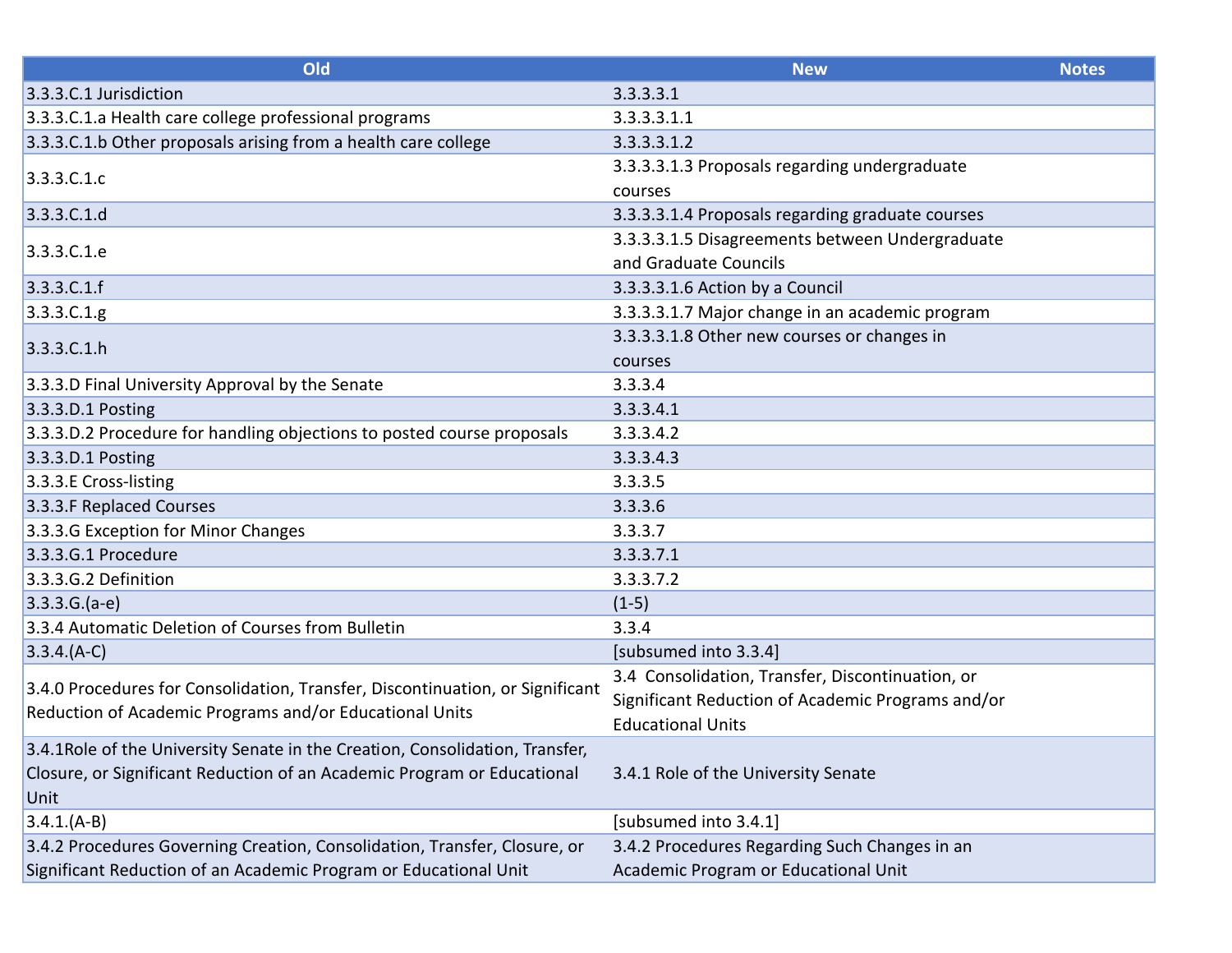| Old                                                                                                                                                                                                                                         | <b>New</b>                                          | <b>Notes</b>                    |
|---------------------------------------------------------------------------------------------------------------------------------------------------------------------------------------------------------------------------------------------|-----------------------------------------------------|---------------------------------|
| 3.4.2.A. University Senate Review Submission Procedure                                                                                                                                                                                      | 3.4.2.1                                             |                                 |
| 3.4.2.A.1 Proposals Initiated by Program/Unit Faculty                                                                                                                                                                                       | 3.4.2.1.1                                           |                                 |
| 3.4.2.A.2 Proposals Initiated by the Department Chair/School Director.                                                                                                                                                                      | 3.4.2.1.2                                           |                                 |
| 3.4.2.A.3 Proposals Initiated by the Dean                                                                                                                                                                                                   | 3.4.2.1.3                                           |                                 |
| 3.4.2.A.4 Proposals Initiated by the Provost, Vice President for Research, or<br>President                                                                                                                                                  | 3.4.2.1.4                                           |                                 |
| 3.4.2.A.5 Administrative Consultation with Faculty on Infrastructural Issues                                                                                                                                                                | 3.4.2.1.5                                           |                                 |
| 3.4.2.A.6 Definition of Significant Reduction of an Academic Program or<br><b>Educational Unit</b>                                                                                                                                          | 3.4.2.1.6                                           |                                 |
| 3.4.2.A.7 Definition of an Educational Unit                                                                                                                                                                                                 | 3.4.2.1.7                                           |                                 |
| 3.4.2.B University Senate Review Procedures                                                                                                                                                                                                 | 3.4.2.2                                             |                                 |
| 3.4.2.B.1                                                                                                                                                                                                                                   | 3.4.2.2.1 Initial Review                            |                                 |
| 3.4.2.B.1.a Academic Program Considerations for Proposals to Consolidate,<br>Transfer, Close, or Significantly Reduce an Academic Program                                                                                                   | 3.4.2.2.1.1                                         |                                 |
| $3.4.2.B.1.a.(i-ix)$                                                                                                                                                                                                                        | $3.4.2.2.1.1(1-9)$                                  |                                 |
| 3.4.2.B.1.b Academic Infrastructural Considerations for Proposals to Create,<br>Consolidate, Transfer, Close or Significantly Reduce an Educational Unit, or 3.4.2.2.1.2<br>to Transfer an Academic Program to a Different Educational Unit |                                                     |                                 |
| $3.4.2.B.1.b.(i-vii)$                                                                                                                                                                                                                       | $3.4.2.2.1.2(1-7)$                                  |                                 |
| 3.4.2.B.2                                                                                                                                                                                                                                   | 3.4.2.2.2 Program review                            |                                 |
| 3.4.2.B.3                                                                                                                                                                                                                                   | 3.4.2.2.3 Information-sharing with affected faculty |                                 |
| 3.4.2.B.4                                                                                                                                                                                                                                   | 3.4.2.2.4 Completion of review and                  |                                 |
|                                                                                                                                                                                                                                             | recommendations                                     |                                 |
| 3.4.2.B.5                                                                                                                                                                                                                                   | 3.4.2.2.5 Final steps                               |                                 |
| 3.4.2.C Procedures Following University Senate Review                                                                                                                                                                                       | 3.4.2.3                                             | reorganized with<br>Davy's help |
| 3.4.2.C.1 Proposals Concerning Changes to Academic Programs                                                                                                                                                                                 | 3.4.2.3.1                                           |                                 |
|                                                                                                                                                                                                                                             | 3.4.2.3.2 Other proposals                           |                                 |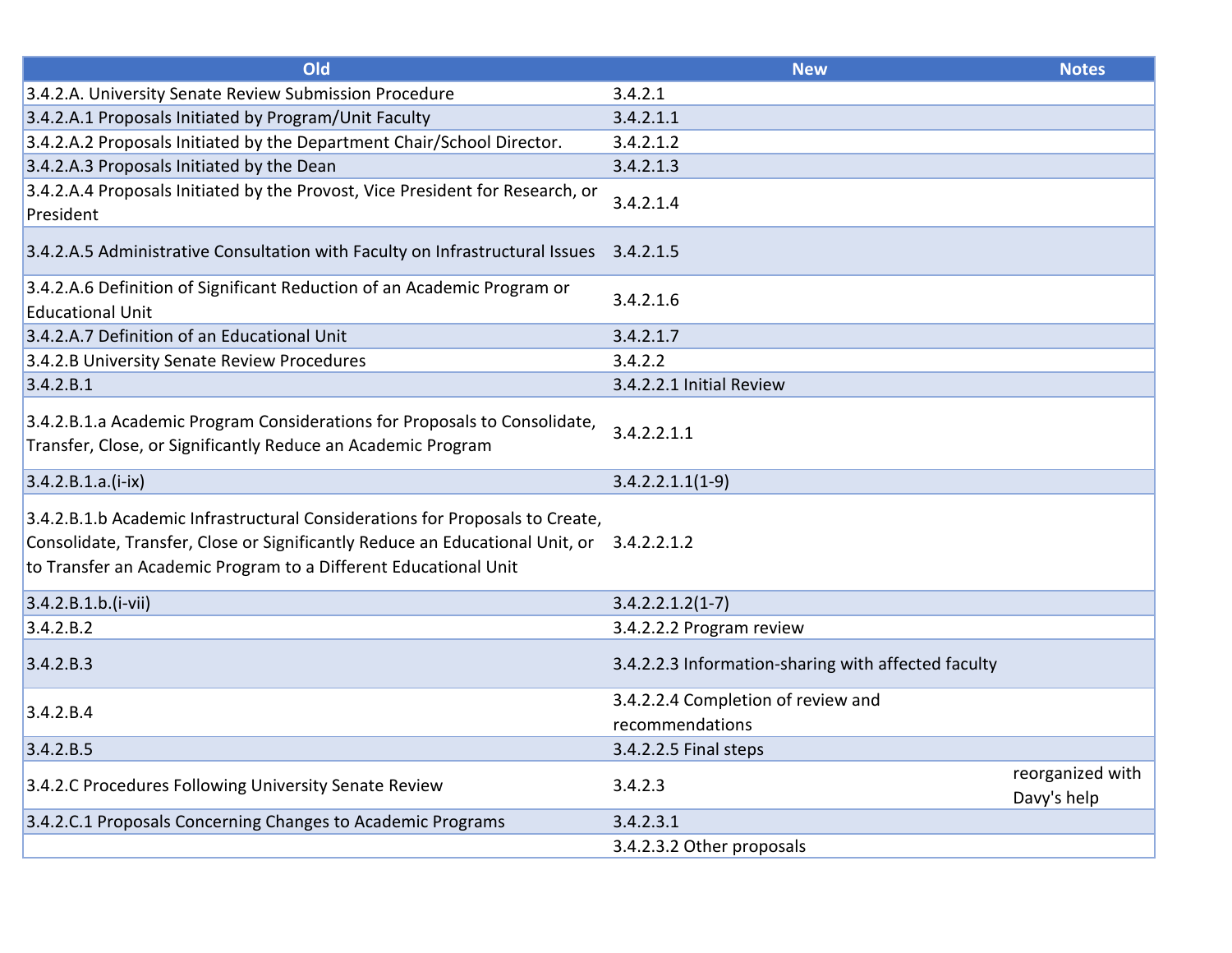| Old                                                                                                                                      | <b>New</b>                                                  | <b>Notes</b> |
|------------------------------------------------------------------------------------------------------------------------------------------|-------------------------------------------------------------|--------------|
| 3.4.2.C.2 Proposals Concerning Creation, Consolidation, Transfer, Closure or<br>Significant Reduction of an Educational Unit             | [subsumed into 3.4.2.3.2]                                   |              |
| 3.4.2.C.3 Proposals Concerning Transfer of an Academic Program to a<br>Different Educational Unit                                        | [subsumed into 3.4.2.3.2]                                   |              |
| 3.4.2.C.4 Proposals Concerning the Creation, Consolidation, Transfer,<br>Discontinuation or Significant Reduction of an Educational Unit | [subsumed into 3.4.2.3.2]                                   |              |
| 3.4.2.C.5                                                                                                                                | 3.4.2.3.3 Time limits                                       |              |
| 3.4.2.D Rules Governing Academic Program or Educational Unit Change                                                                      | 3.4.2.4                                                     |              |
| 3.4.2.D.1                                                                                                                                | 3.4.2.4.1 Consideration of affected students                |              |
| 3.4.2.D.2                                                                                                                                | 3.4.2.4.2 Consideration of affected faculty                 |              |
| 3.4.2.D.3                                                                                                                                | 3.4.2.4.3 Reestablishment of eliminated program<br>or unit  |              |
| 3.4.3Procedures Governing Creation, Consolidation, Transfer,                                                                             | 3.4.3Procedures Regarding Such Changes to Other             |              |
| Discontinuation, or Significant Reduction of Other Educational Units (e.g.                                                               | Educational Units (e.g. multidisciplinary research          |              |
| multidisciplinary research centers or institutes; interdisciplinary                                                                      | centers or institutes; interdisciplinary instructional      |              |
| instructional programs)                                                                                                                  | programs)"                                                  |              |
| 4.0 Section IV: Rules Relating to Admission to the University                                                                            | Section 4. Rules Relating to Admission to the<br>University |              |
| 4.1.0 APPLICATION FOR ADMISSION AND READMISSION                                                                                          | 4.1                                                         |              |
| $(4.1.0.(A-F))$                                                                                                                          | $4.1(1-5)$                                                  |              |
| 4.2.0 ADMISSION REQUIREMENTS                                                                                                             | 4.2                                                         |              |
| 4.2.1UNDERGRADUATE COLLEGES                                                                                                              | 4.2.1 UNDERGRADUATE PROGRAMS                                |              |
| 4.2.1.1 Basic Lower Division Selective Admissions                                                                                        | 4.2.1.1                                                     |              |
| 4.2.1.1.A [about SAAC; nearly repeated verbatim from more up to date<br>version in 1.4.3.3]                                              | [deleted, reference made to 1.4.3.3]                        |              |
| 4.2.1.1.B                                                                                                                                | 4.2.1.1.1 Admissions Management System                      |              |
|                                                                                                                                          | 4.2.1.1.1.1 Automatic Admissions Criteria                   |              |
| $ 4.2.1.1.B.(1-4) $                                                                                                                      | [subsumed under 4.2.1.1.1.1 above]                          |              |
| 4.2.1.1.B.5                                                                                                                              | 4.2.1.1.1.2 Exceptions Procedures                           |              |
| 4.2.1.1.B.5.a Internal Exceptions Procedure                                                                                              | 4.2.1.1.1.2.1                                               |              |
| 4.2.1.1.B.5.b External Exceptions Procedure                                                                                              | 4.2.1.1.1.2.2                                               |              |
| 4.2.1.1.B.5.b.i                                                                                                                          | [subsumed under 4.2.1.1.1.2.2 above]                        |              |
| 4.2.1.1.B.5.b.ii                                                                                                                         | [subsumed under 4.2.1.1.1.2.2 above]                        |              |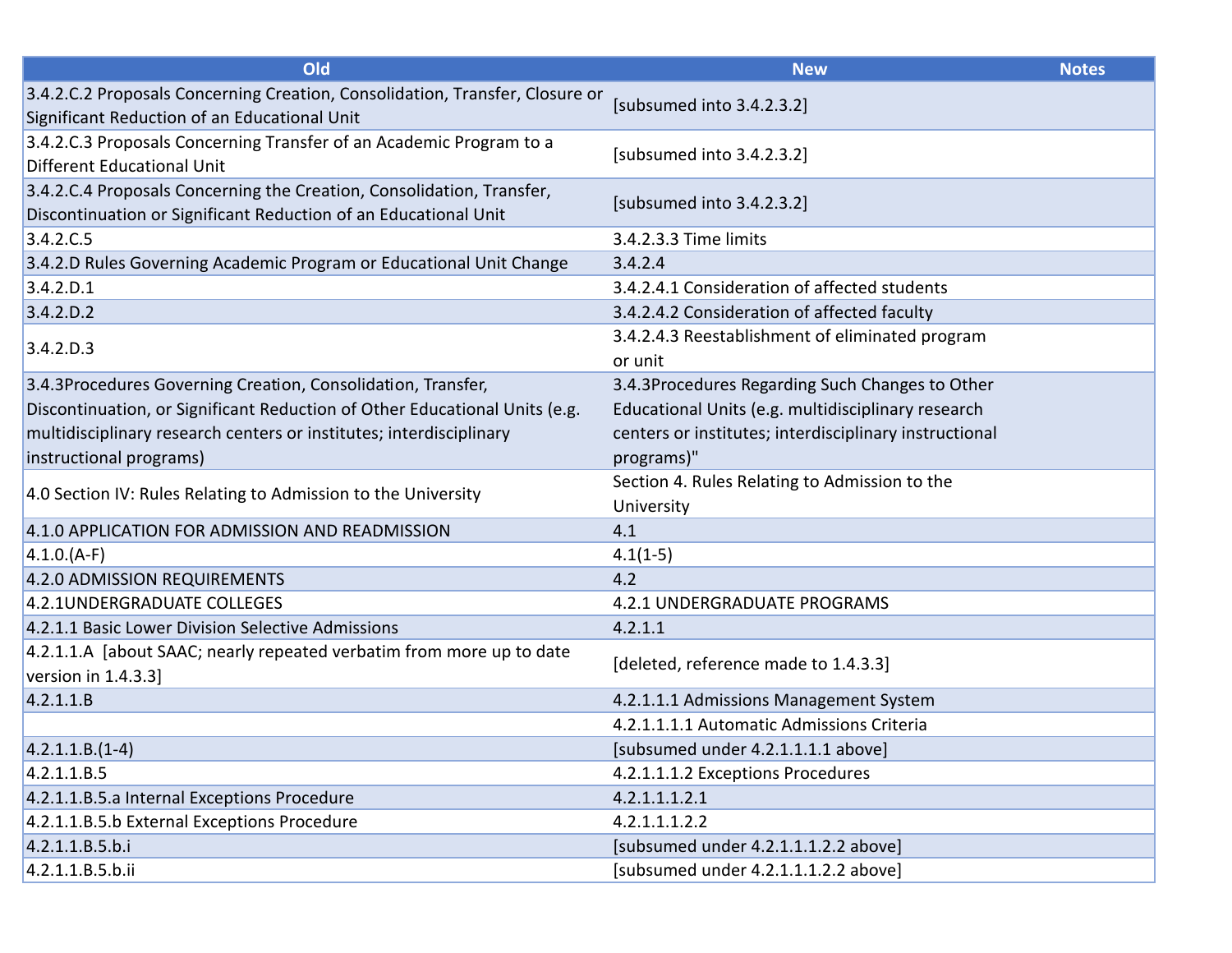| Old                                                                      | <b>New</b>                               | <b>Notes</b> |
|--------------------------------------------------------------------------|------------------------------------------|--------------|
| 4.2.1.1.B.6                                                              | 4.2.1.1.1.3 Deadlines                    |              |
| 4.2.1.1.C Pre-College Curriculum                                         | 4.2.1.1.2 Precollege Curriculum          |              |
|                                                                          | 4.2.1.1.2.1 Requirements                 |              |
| $4.2.1.1.C.(1-3)$                                                        | 4.2.1.1.2.2 Deficiencies                 |              |
| 4.2.1.1.D High School Non-graduates                                      | 4.2.1.1.3 High School Nongraduates       |              |
| 4.2.1.1.E Prospective Student Athletes Receiving Athletics-Related Aid   | 4.2.1.1.4                                |              |
| 4.2.1.1. FTransfer Students                                              | 4.2.1.1.5                                |              |
| 4.2.1.1.G International Students                                         | 4.2.1.1.6                                |              |
| 4.2.1.2Admission to Advanced Standing                                    | 4.2.1.2                                  |              |
| 4.2.1.3 Non-Degree Students                                              | 4.2.1.3                                  |              |
| 4.2.1.3.1 Goal                                                           | [subsumed into 4.2.1.3 above]            |              |
| 4.2.1.3.2 Rules Governing Admission of Non-Degree Seeking Students       | 4.2.1.3.1                                |              |
| 4.2.1.3.3 Rules Governing Enrollment of Non-Degree Seeking Students      | 4.2.1.3.2                                |              |
| 4.2.1.3.4 Changing Status from Non-Degree to Degree Seeking              | 4.2.1.3.3                                |              |
| 4.2.1.3.5 Procedures                                                     | 4.2.1.3.4                                |              |
| 4.2.1.4 Admission as an Auditor                                          | 4.2.1.4                                  |              |
| 4.2.2 SPECIFIC UNDERGRADUATE PROGRAMS                                    | 4.2.2                                    |              |
| 4.2.2.1 Admission to College of Nursing                                  | 4.2.2.1                                  |              |
| 4.2.2.1.A Criteria for Admission to the 4-year BSN Program Include       | 4.2.2.1.1                                |              |
| 4.2.2.1.A.1 Freshman student                                             | 4.2.2.1.1.1                              |              |
| $(4.2.2.1.A.1.(a-b))$                                                    | $(1-2)$                                  |              |
| 4.2.2.1.A.2                                                              | 4.2.2.1.1.2 Sophomore student            |              |
| $(4.2.2.1.A.1.(a-d))$                                                    | $(1-4)$                                  |              |
| $4.2.2.1.A.1(e-g)$                                                       | $(1-3)$                                  |              |
| 4.2.2.1.B. Criteria for Admission to the 4-year BSN Program for Transfer | 4.2.2.1.2                                |              |
| Students Include                                                         |                                          |              |
| $4.2.2.1.B.1.(1-4)$                                                      | $(1-4)$                                  |              |
| 4.2.2.1.B.1.5                                                            | [subsumed into 4.2.2.1.2]                |              |
| $4.2.2.1.B.1.(6-9)$                                                      | $(1-4)$                                  |              |
| 4.2.2.1.C                                                                | 4.2.2.1.3 Readmission after suspension   |              |
| 4.2.2.1.D                                                                | 4.2.2.1.4 Admission of registered nurses |              |
| 4.2.2.1.D.1 For Associate Degree Nurses                                  | 4.2.2.1.4.1 Associate Degree Nurses      |              |
| 4.2.2.1.D.1 For Diploma Prepared Nurses                                  | 4.2.2.1.4.2 Diploma-Prepared Nurses      |              |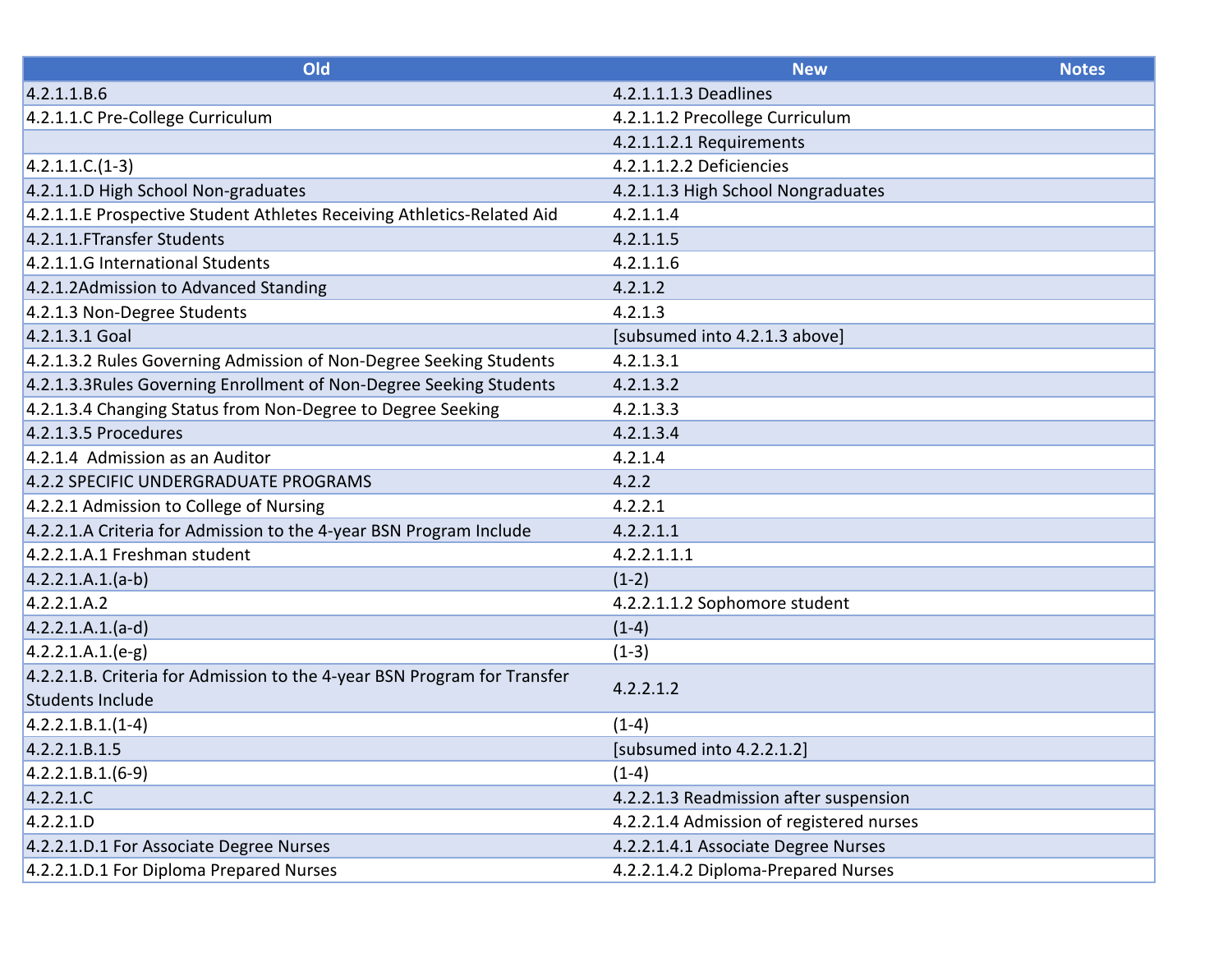| Old                                                                  | <b>New</b>                                          | <b>Notes</b>     |
|----------------------------------------------------------------------|-----------------------------------------------------|------------------|
| 4.2.2.1.D.1 For Registered Nurses                                    | 4.2.2.1.4.3 Other Registered Nurses                 |                  |
|                                                                      | 4.2.2.1.4.4 Application Deadlines                   |                  |
| 4.2.2.2 College of Health Sciences Program                           | 4.2.2.2                                             |                  |
| 4.2.2.2.A Freshman Admission                                         | 4.2.2.2.1                                           |                  |
| 4.2.2.2.B University of Kentucky Student Admission                   | 4.2.2.2.2                                           |                  |
| 4.2.2.2.C Transfer Student Admission                                 | 4.2.2.2.3                                           |                  |
| 4.2.2.2.                                                             | 4.2.2.2.4 Application Deadlines                     |                  |
| 4.2.2.2.E Medical Laboratory Science Admissions Policy               | 4.2.2.2.5                                           |                  |
| 4.2.2.2.F Health Science Educator Admissions Policy                  | 4.2.2.2.6                                           | incomprehensible |
| 4.2.2.3 College of Education                                         | 4.2.2.3                                             |                  |
| 4.2.2.3.A Continuous Assessment in Teacher Education Programs        | 4.2.2.3.1                                           |                  |
| $4.2.2.3.A(1-3)$                                                     | [subsumed into 4.2.2.3.1]                           |                  |
| 4.2.2.3.B Standards For Admission To A Teacher Education Program     | 4.2.2.3.2                                           |                  |
| $4.2.2.3.B(1-2)$                                                     | 4.2.2.3.2.1 Prior academic work                     |                  |
| 4.2.2.3.B.3                                                          | 4.2.2.3.2.2 Ethics and character                    |                  |
| 4.2.2.3.B.4                                                          | 4.2.2.3.2.3 Letters of recommendation               |                  |
| 4.2.2.3.B.5                                                          | 4.2.2.3.2.4 Admissions Portfolio                    |                  |
| $4.2.2.3.B.(6-7)$                                                    | 4.2.2.3.2.5 Communication skills                    |                  |
| 4.2.2.3.B.8                                                          | 4.2.2.3.2.6 Standardized test scores                |                  |
| $4.2.2.3.B.8(a-e)$                                                   | (bullet points)                                     |                  |
| 4.2.2.3.B.9                                                          | 4.2.2.3.2.7 Prerequisites                           |                  |
| 4.2.2.3.C Retention of Candidates in Teacher Education Programs      | 4.2.2.3.3                                           |                  |
| $4.2.2.3.C(1-2)$                                                     | [subsumed under 4.2.2.3.3]                          |                  |
| 4.2.2.3.C.3                                                          | 4.2.2.3.3.1 Working Portfolio                       |                  |
| $4.2.2.3.C(4-5)$                                                     | 4.2.2.3.3.2 Student teaching                        |                  |
| 4.2.2.3.D Exit From Teacher Certification Programs                   | 4.2.2.3.4                                           |                  |
| $4.2.2.3.D(1-6)$                                                     | [subsumed under 4.2.2.3.4]                          |                  |
| 4.2.2.3.E State Mandated Testing and the Kentucky Teacher Internship | 4.2.2.3.5                                           |                  |
| 4.2.2.3.E.1                                                          | 4.2.2.3.5.1 Precondition for granting a certificate |                  |
| 4.2.2.3.E.2                                                          | 4.2.2.3.5.2 Kentucky licensing                      |                  |
| 4.2.2.3.E.3                                                          | 4.2.2.3.5.3 Other states                            |                  |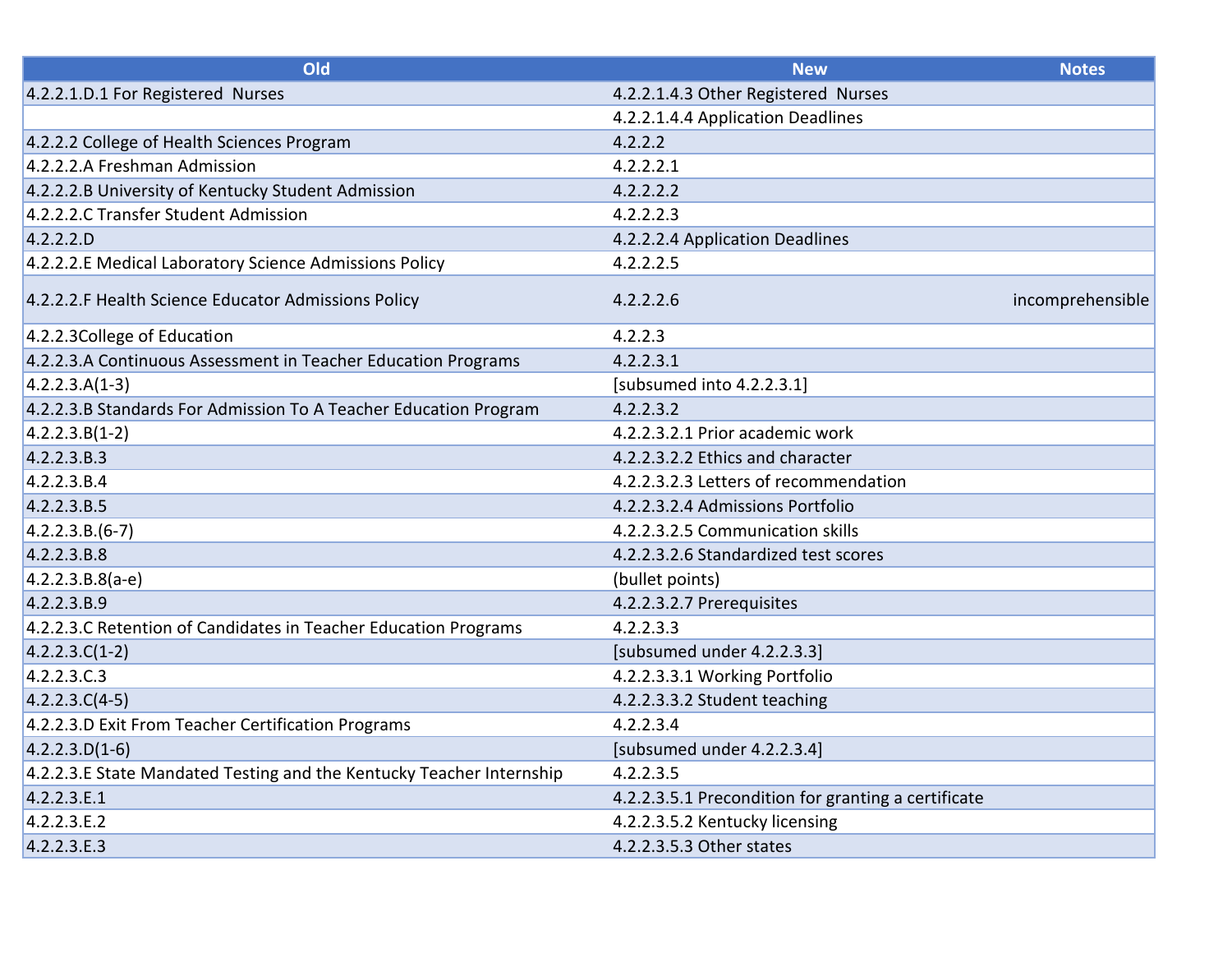| Old                                                                                                                             | <b>New</b>                 | <b>Notes</b>                              |
|---------------------------------------------------------------------------------------------------------------------------------|----------------------------|-------------------------------------------|
| 4.2.2.3.F Admission And Graduation For Secondary Education Students Not<br>Seeking Admission To A Teacher Certification Program | 4.2.2.3.6                  |                                           |
| $4.2.2.3.F(1-4)$                                                                                                                | [subsumed under 4.2.2.3.6] |                                           |
| 4.2.2.3.G Calculation of GPAs for Admission To Initial Certification Programs 4.2.2.3.7                                         |                            |                                           |
| 4.2.2.3.G.1 GPA Rules                                                                                                           | 4.2.2.3.7.1                |                                           |
| $4.2.2.3.G.1(a-h)$                                                                                                              | $(1-8)$                    |                                           |
| 4.2.2.3.G.2 Determination of GPAs for Admission to Initial Certification<br>Programs                                            | 4.2.2.3.7.2                |                                           |
| $4.2.2.3.6.2(a-e)$                                                                                                              | $(1-5)$                    |                                           |
| 4.2.2.4 School of Human Environmental Sciences                                                                                  | 4.2.2.4                    |                                           |
| 4.2.2.4.A Human Nutrition and Dietetics Majors                                                                                  | 4.2.2.4.1                  |                                           |
| 4.2.2.4.B Dietetics Program                                                                                                     | 4.2.2.4.2                  |                                           |
| 4.2.2.4.C Hospitality and Tourism Program                                                                                       | 4.2.2.4.3                  |                                           |
| 4.2.2.4.C.1 Admission Requirement                                                                                               | 4.2.2.4.3.1                |                                           |
| 4.2.2.4.C.2 Progression Requirement                                                                                             | 4.2.2.4.3.2                |                                           |
| 4.2.2.4.C.3 Graduation Requirement                                                                                              | 4.2.2.4.3.3                |                                           |
| 4.2.2.5 College of Social Work                                                                                                  | 4.2.2.5                    |                                           |
| 4.2.2.5.A Admission Criteria to the Bachelor of Arts in Social Work Degree<br>Program                                           | 4.2.2.5.1                  |                                           |
| $4.2.2.5.A(1-6)$                                                                                                                | $(1-6)$                    |                                           |
| 4.2.2.6 Honors Program                                                                                                          | 4.2.2.6                    | should this be<br>modified or<br>removed? |
| 4.2.2.7 Landscape Architecture Program                                                                                          | 4.2.2.7                    |                                           |
| 4.2.2.7.A Entering Freshmen                                                                                                     | 4.2.2.7.1                  |                                           |
| 4.2.2.7.B Transfers: Other Degree Programs                                                                                      | 4.2.2.7.2                  |                                           |
| 4.2.2.7.C Transfers: Other Landscape Architecture Programs                                                                      | 4.2.2.7.3                  |                                           |
| 4.2.2.8 College of Design                                                                                                       | 4.2.2.8                    |                                           |
| 4.2.2.8.1 School of Architecture                                                                                                | 4.2.2.8.1                  |                                           |
| 4.2.2.8.1.A Beginning Freshmen                                                                                                  | 4.2.2.8.1.1                |                                           |
| $4.2.2.8.1.A(1-3)$                                                                                                              | $(1-3)$                    |                                           |
| 4.2.2.8.1.B Transfer Students: Other Educational Programs                                                                       | 4.2.2.8.1.2                |                                           |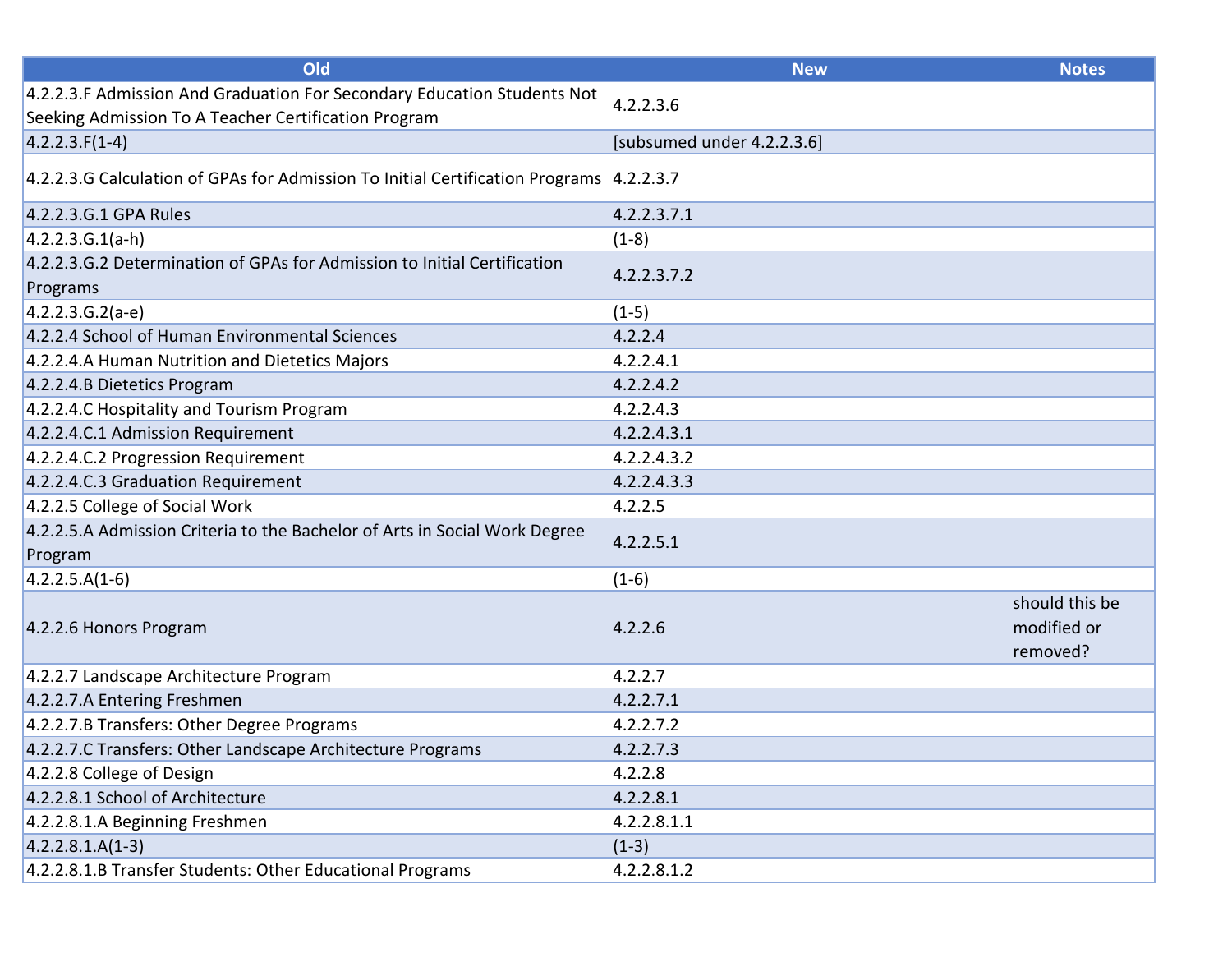| Old                                                                                              | <b>New</b>                                                    | <b>Notes</b>                     |
|--------------------------------------------------------------------------------------------------|---------------------------------------------------------------|----------------------------------|
| $4.2.2.8.1.B(1-4)$                                                                               | $(1-4)$                                                       |                                  |
| 4.2.2.8.1.C Transfer Students: from Other Architecture Programs                                  | 4.2.2.8.1.3                                                   |                                  |
| $4.2.2.8.1.C(1-4)$                                                                               | $(1-4)$                                                       |                                  |
| 4.2.2.8.2 School of Planning / Design / Strategy                                                 | 4.2.2.8.2                                                     |                                  |
| 4.2.2.8.2.A Admission into the Major                                                             | 4.2.2.8.2.1                                                   |                                  |
| 4.2.2.8.2.A.1 Freshman Candidates                                                                | 4.2.2.8.2.1.1                                                 |                                  |
| $4.2.2.8.2.A.1(a-d)$                                                                             | $(1-4)$                                                       |                                  |
| 4.2.2.8.2.A.2 Transfer Students without Interiors: Planning / Design /<br><b>Strategy Credit</b> | 4.2.2.8.2.1.2                                                 |                                  |
| 4.2.2.8.2.B Major Admission Selection Process                                                    | 4.2.2.8.2.2                                                   |                                  |
| 4.2.2.8.2.C Transfer Students with Design Credit                                                 | 4.2.2.8.2.3                                                   |                                  |
| 4.2.2.8.2.D Transfer Admission Selection Process                                                 | 4.2.2.8.2.4                                                   |                                  |
| $(4.2.2.8.2.D.(a-c))$                                                                            | $(1-3)$                                                       |                                  |
| 4.2.2.9 Gatton College of Business and Economics                                                 | 4.2.2.9                                                       |                                  |
|                                                                                                  | 4.2.2.9.1 Lower-division enrollment                           |                                  |
|                                                                                                  | 4.2.2.9.2 Upper-division enrollment                           |                                  |
|                                                                                                  | 4.2.2.9.2.1 Review of requirements                            |                                  |
|                                                                                                  | 4.2.2.9.2.2 Applicants from within UK                         |                                  |
| $4.2.2.9(A-D)$                                                                                   | $(1-4)$                                                       |                                  |
|                                                                                                  | 4.2.2.9.2.3Applicants from outside UK                         |                                  |
|                                                                                                  | 4.2.2.9.2.4 Applicants from non-English speaking<br>countries |                                  |
|                                                                                                  | 4.2.2.9.2.5 Appeal Process                                    |                                  |
| [moved from below]                                                                               | 4.2.2.9.3 Five-Year Program in Accountancy                    | it's a Gatton<br>College program |
|                                                                                                  | 4.2.2.9.4 Enrollment in courses numbered 300 or               |                                  |
|                                                                                                  | above                                                         |                                  |
| $ 4.2.2.9(1-4) $                                                                                 | $(1-4)$                                                       |                                  |
| 4.2.2.10 College of Engineering                                                                  | 4.2.2.10                                                      |                                  |
| 4.2.2.10.A Biosystems Engineering                                                                | 4.2.2.10.1                                                    |                                  |
| 4.2.2.10.B Chemical Engineering                                                                  | 4.2.2.10.2                                                    |                                  |
| 4.2.2.10.C Civil Engineering                                                                     | 4.2.2.10.3                                                    |                                  |
| 4.2.2.10.D Computer Engineering                                                                  | 4.2.2.10.4                                                    |                                  |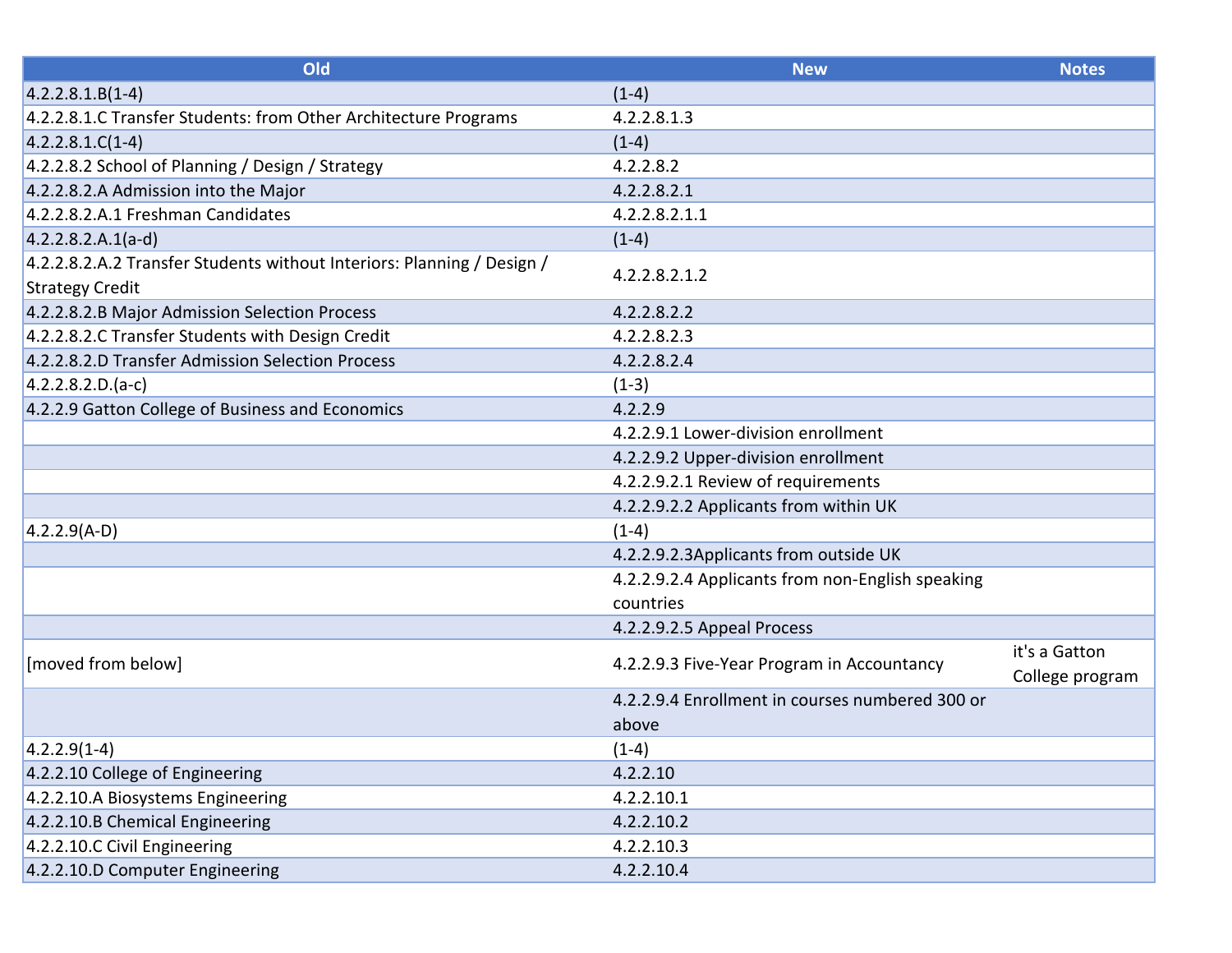| Old                                                                                              | <b>New</b>                                         | <b>Notes</b>                                                                 |
|--------------------------------------------------------------------------------------------------|----------------------------------------------------|------------------------------------------------------------------------------|
| 4.2.2.10.E Computer Science                                                                      | 4.2.2.10.5                                         |                                                                              |
| 4.2.2.10.F Electrical Engineering                                                                | 4.2.2.10.6                                         |                                                                              |
| 4.2.2.10.G Materials Engineering                                                                 | 4.2.2.10.7                                         |                                                                              |
| 4.2.2.10.H Mechanical Engineering                                                                | 4.2.2.10.8                                         |                                                                              |
| 4.2.2.10.I Mining Engineering                                                                    | 4.2.2.10.9                                         |                                                                              |
| 4.2.2.11 School of Music                                                                         | 4.2.2.11                                           |                                                                              |
| 4.2.2.12 Five-Year Program in Accountancy                                                        | [moved above to 4.2.2.9.3]                         | it's a Gatton<br>College program                                             |
| 4.2.2.13 College of Communication and Information (CI)                                           | 4.2.2.12                                           |                                                                              |
| 4.2.2.13.A Admission to the College of Communication and Information<br>Degree Programs          | 4.2.2.12.1                                         |                                                                              |
| 4.2.2.13.A(1-6, including 4a-d)                                                                  | $(1-6,$ including $4a-d$ )                         |                                                                              |
| 4.2.2.13.B Enrollment in Upper Division College of Communication and<br>Information (CI) Courses | 4.2.2.12.2                                         |                                                                              |
| $ 4.2.2.13.B(1-3) $                                                                              | $(1-3)$                                            |                                                                              |
| 4.2.2.13.C Admission to Graduate Programs                                                        | 4.2.2.12.3                                         | the only graduate<br>program in this<br>whole section;<br>trivial conditions |
| 4.2.2.13.C.1 Admissions Policy & Process                                                         | 4.2.2.12.3.1                                       |                                                                              |
| 4.2.2.13.C.2Applicants Automatically Accepted.                                                   | 4.2.2.12.3.2                                       |                                                                              |
| 4.2.2.13.C.3Admission Based Upon Departmental Review.                                            | 4.2.2.12.3.3                                       |                                                                              |
| 4.2.2.13.C.4Advising of Pre-majors.                                                              | 4.2.2.12.3.4                                       |                                                                              |
| 4.2.2.14 College of Fine Arts, Arts Administration                                               | 4.2.2.13                                           |                                                                              |
| $4.2.2.14(A-E)$                                                                                  | $(1-5)$                                            |                                                                              |
| 4.2.3 PROFESSIONAL COLLEGES                                                                      | 4.2.3 PROFESSIONAL PROGRAMS                        |                                                                              |
| 4.2.3.1 College of Law                                                                           | 4.2.3.1 [should change to "Programs in the College |                                                                              |
|                                                                                                  | of Law"?]                                          |                                                                              |
|                                                                                                  | 4.2.3.1.1 Requirements                             |                                                                              |
| $4.2.3.1(A-D)$                                                                                   | $(1-4)$                                            |                                                                              |
|                                                                                                  | 4.2.3.1.2 Considerations                           |                                                                              |
| Statement of Admissions for Application to Transfer                                              | 4.2.3.1.3                                          |                                                                              |
| 4.2.3.2 College of Pharmacy                                                                      | 4.2.3.2                                            |                                                                              |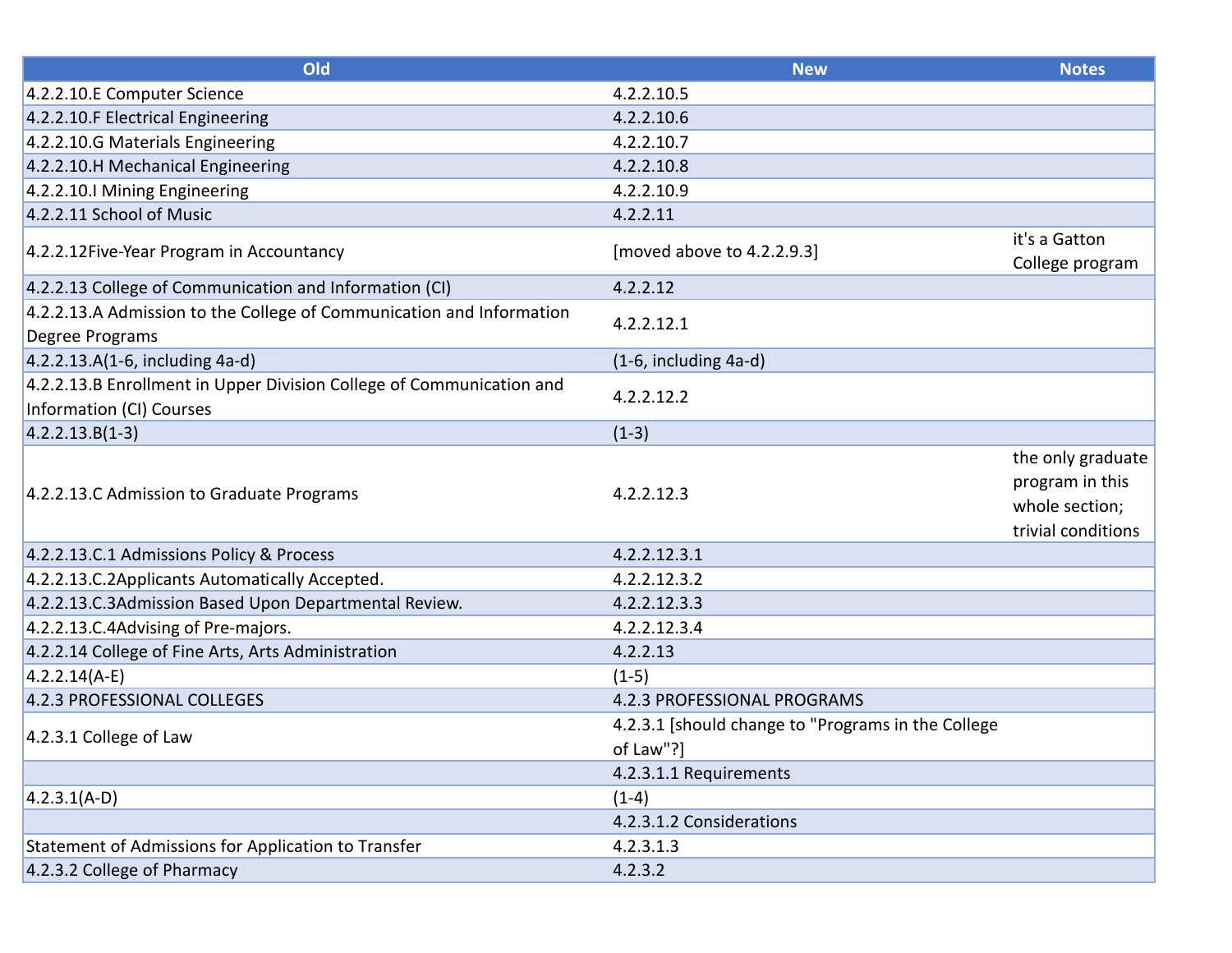| Old                                                                        | <b>New</b>                                 | <b>Notes</b> |
|----------------------------------------------------------------------------|--------------------------------------------|--------------|
| 4.2.3.3 College of Medicine                                                | 4.2.3.3                                    |              |
| 4.2.3.4 College of Dentistry                                               | 4.2.3.4                                    |              |
| 4.2.3.4.A Number of Years                                                  | 4.2.3.4.1                                  |              |
| 4.2.3.4.B Limitations on Junior College Hours:                             | 4.2.3.4.2                                  |              |
| 4.2.3.4.C Required Courses                                                 | 4.2.3.4.3                                  |              |
| 4.2.3.4.D Suggested Additional Preparation                                 | 4.2.3.4.6                                  |              |
| 4.2.3.4.E Other Selection Factors                                          | 4.2.3.4.7                                  |              |
| 4.2.3.4.F DAT or Canadian DAT                                              | 4.2.3.4.4                                  |              |
| 4.2.3.4.G GPA                                                              | 4.2.3.4.5                                  |              |
| 4.2.4 Change of Major and Transfer Between Colleges                        | 4.2.4                                      |              |
| 4.2.5Graduate School                                                       | 4.2.5                                      |              |
| 4.2.5.1 Provisional Graduate Student                                       | 4.2.5.1                                    |              |
| $ 4.2.5.1(A-E) $                                                           | $(1-5)$                                    |              |
| 4.2.5.2 Postbaccalaureate Students                                         | 4.2.5.2                                    |              |
| 4.2.5.3 Regular Graduate Student                                           | 4.2.5.3                                    |              |
| 4.2.5.4 Combined Bachelor's/Master's or Graduate Doctoral Degree Program-  |                                            |              |
| -University Scholars Program                                               |                                            |              |
| 4.2.5.4.A Admissions                                                       | 4.2.5.4.1                                  |              |
| $4.2.5.4.A(1-5)$                                                           | $(1-5)$                                    |              |
| 4.2.5.4.B Degree Requirements                                              | 4.2.5.4.2                                  |              |
| 4.2.6 Admission to Dual Degree Programs                                    | 4.2.6                                      |              |
| 4.2.7Undergraduate Major Requirements                                      | 4.2.7                                      |              |
| $4.2.7(A-C)$                                                               | [subsumed into 4.2.7]                      |              |
| 4.2.8 UNDERGRADUATE CERTIFICATES                                           | 4.2.8                                      |              |
| 4.2.9 GRADUATE CERTIFICATES                                                | 4.2.9                                      |              |
| 4.3 REGISTRATION AND ASSIGNMENT TO CLASSES                                 | 4.3                                        |              |
| 4.3.1 LATE REGISTRATION                                                    | 4.3.1                                      |              |
| 4.3.2 ASSIGNMENT TO CLASSES                                                | 4.3.2                                      |              |
| 4.3.3 REPEATED REGISTRATION IN A COURSE                                    | 4.3.3                                      |              |
| 4.3.4 CONCURRENT REGISTRATION IN COURSES BEARING THE SAME<br><b>NUMBER</b> | 4.3.4                                      |              |
| 5.0Section V: Rules Relating to Attending the University                   | Section 5. Rules Relating to Attending the |              |
|                                                                            | University                                 |              |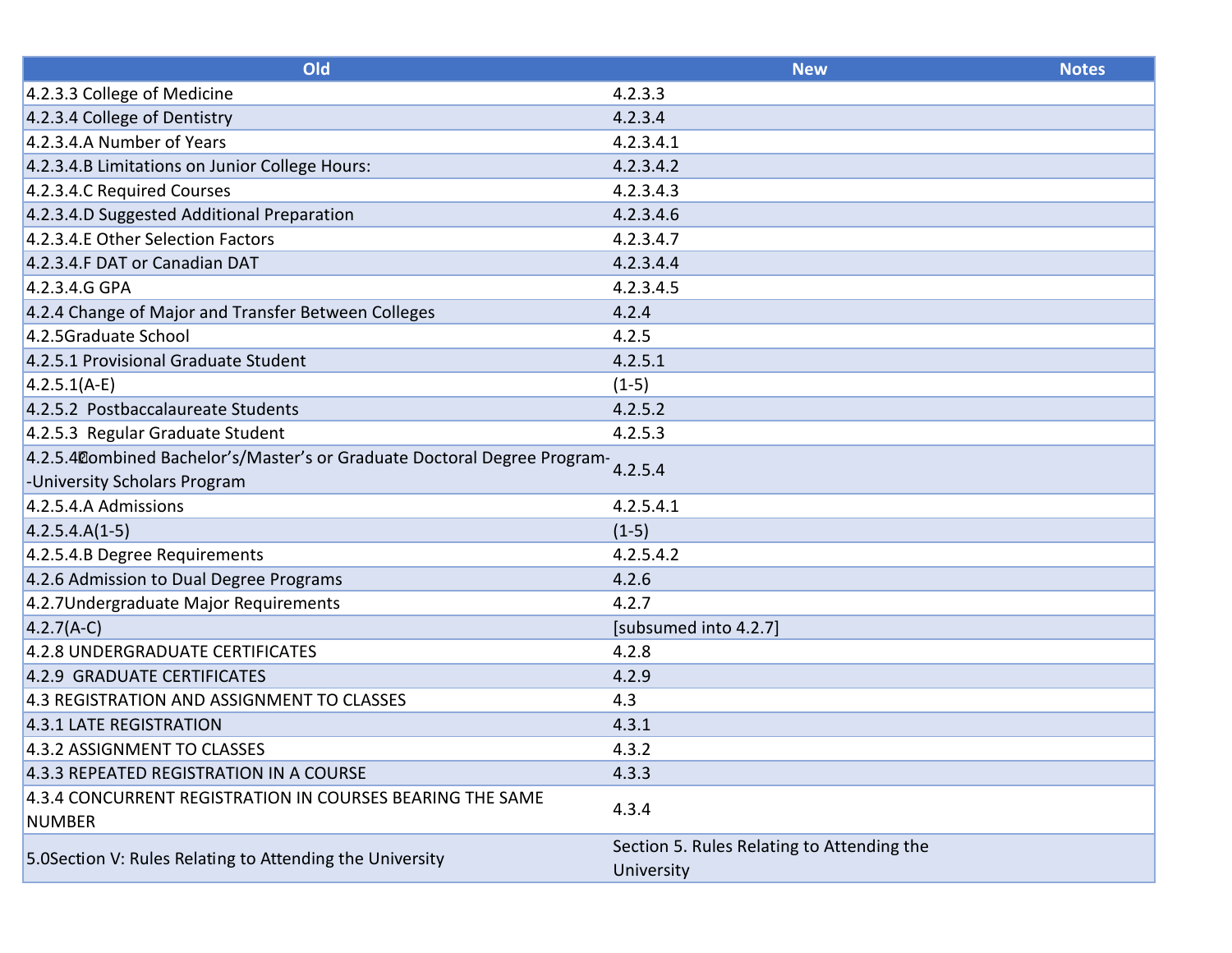| Old                                                                               | <b>New</b>                   | <b>Notes</b> |
|-----------------------------------------------------------------------------------|------------------------------|--------------|
| 5.1. GRADING SYSTEMS                                                              | 5.1                          |              |
| 5.1.1GENERAL GRADING SYSTEM                                                       | 5.1.1                        |              |
| 5.1.2EXCEPTIONS TO THE GRADING SYSTEM                                             | 5.1.2                        |              |
| 5.1.2.1 College of Law                                                            | 5.1.2.1                      |              |
| 5.1.2.1.A                                                                         | 5.1.2.1.1 Grading System     |              |
| 5.1.2.1.B                                                                         | 5.1.2.1.2 Calculation of GPA |              |
| 5.1.2.1.C                                                                         | 5.1.2.1.3 Pass/Fail courses  |              |
| 5.1.2.1.D Limitation on Pass-Fail Units Creditable for College of Law<br>Students | 5.1.2.1.4                    |              |
| $5.1.2.1.D(1-4)$                                                                  | $(1-4)$                      |              |
| 5.1.2.2 College of Dentistry                                                      | 5.1.2.2                      |              |
| 5.1.2.3 College of Medicine                                                       | 5.1.2.3                      |              |
| 5.1.2.4 College of Pharmacy                                                       | 5.1.2.4                      |              |
| 5.1.2.5Design & Landscape Architecture                                            | 5.1.2.5                      |              |
| 5.1.3FURTHER EXPLANATION OF CERTAIN GRADES                                        | 5.1.3                        |              |
| 5.1.3.1Grade E                                                                    | 5.1.3.1                      |              |
| 5.1.3.2 GRADE I                                                                   | 5.1.3.2                      |              |
| 5.1.3.3 GRADE SI                                                                  | 5.1.3.3                      |              |
| 5.1.3.4 GRADE IP                                                                  | 5.1.3.4                      |              |
| 5.1.3.5 GRADE W                                                                   | 5.1.3.5                      |              |
| 5.1.3.6 GRADE Z                                                                   | 5.1.3.6                      |              |
| 5.1.4COURSES TAKEN ON A PASS/FAIL BASIS                                           | 5.1.4                        |              |
| 5.1.5AUDIT                                                                        | 5.1.5                        |              |
| 5.1.6FINAL GRADES                                                                 | 5.1.6                        |              |
| 5.1.6.A Procedure for Reporting Final Grades                                      | 5.1.6.1                      |              |
| 5.1.6.B Temporary Notations                                                       | 5.1.6.2                      |              |
| 5.1.6.B.1 Course in Progress                                                      | 5.1.6.2.1                    |              |
| 5.1.6.B.2 Missing Grade ***                                                       | 5.1.6.2.2                    |              |
| 5.1.6.B.3 Procedures for Changing Temporary Notations                             | 5.1.6.2.3                    |              |
| 5.1.7CHANGING GRADES                                                              | 5.1.7                        |              |
| 5.1.8WITHDRAWAL AND REMOVAL: TIME PERIODS AND GRADES                              | 5.1.8                        |              |
| 5.1.8.1Unilateral Removal for Failure to Attend First Two Class Periods           | 5.1.8.1                      |              |
| 5.1.8.2Unilateral Withdrawals                                                     | 5.1.8.2                      |              |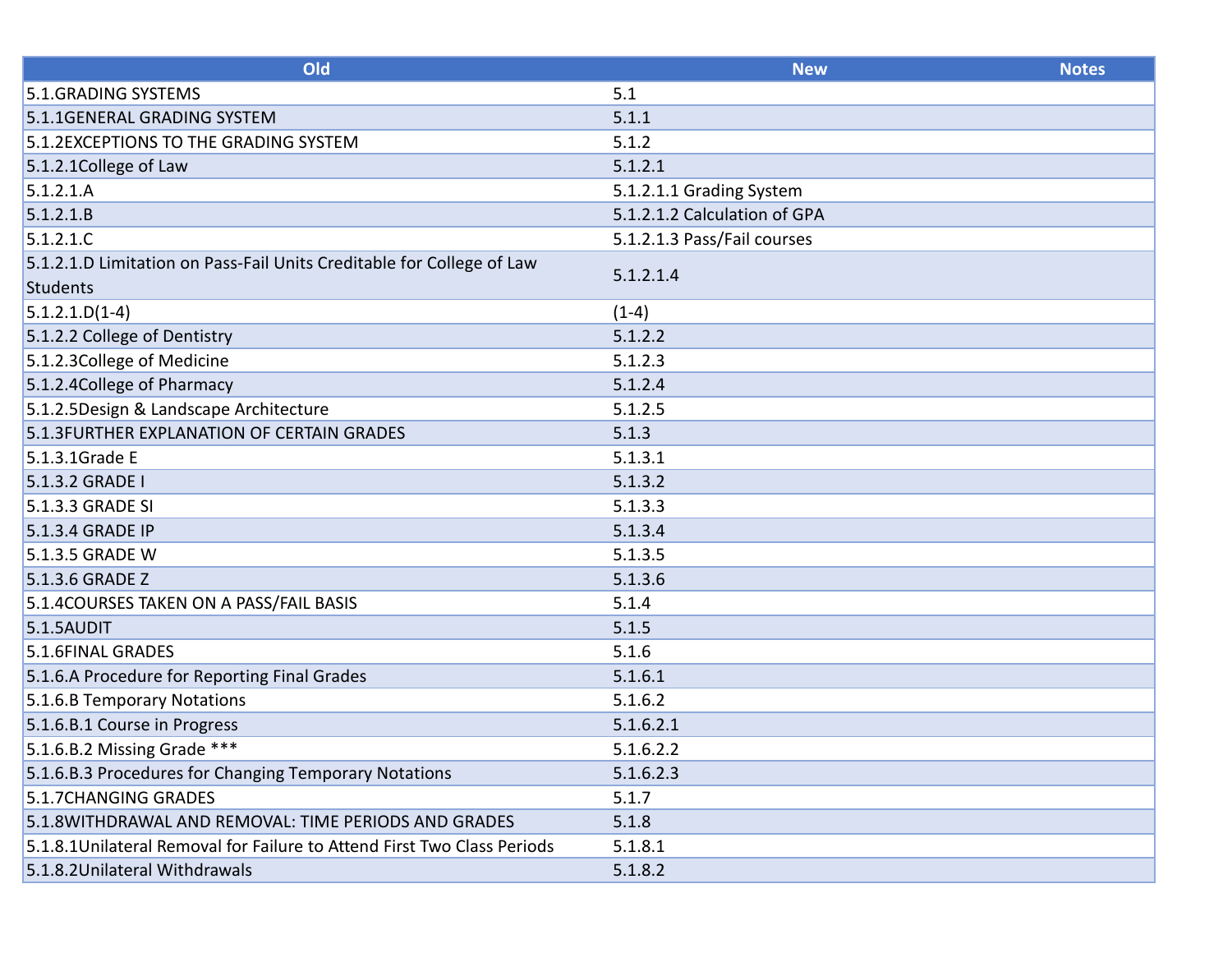| Old                                                                | <b>New</b>                                            | <b>Notes</b> |
|--------------------------------------------------------------------|-------------------------------------------------------|--------------|
| 5.1.8.2.A.Time Period                                              | 5.1.8.2.1                                             |              |
| $5.1.8.2.A(1-3)$                                                   | $(1-3)$                                               |              |
| 5.1.8.2.B.Grade Received                                           | 5.1.8.2.2                                             |              |
| 5.1.8.2.B.1.No Record                                              | 5.1.8.2.2.1                                           |              |
| 5.1.8.2.B.2.Grade of W                                             | 5.1.8.2.2.2                                           |              |
| 5.1.8.3 Permissive Withdrawals                                     | 5.1.8.3                                               |              |
| $5.1.8.3.(1-4)$                                                    | $(1-4)$                                               |              |
| 5.1.8.4 Credit for Students Who Withdraw to Enter Military Service | 5.1.8.4                                               |              |
| 5.1.8.5 Retroactive Withdrawal                                     | 5.1.8.5                                               |              |
| 5.1.8.5.A.Requirements                                             | 5.1.8.5.1                                             |              |
| $5.1.8.5.A(1-5 including 4(a-d))$                                  | [subsumed into 5.1.8.5.1 except $4(a-d)$ -> $(1-4)$ ] |              |
| 5.1.8.5.B.Procedure                                                | 5.1.8.5.2                                             |              |
| 5.1.8.5.B.1                                                        | 5.1.8.5.2.1 Effect of a hold                          |              |
| 5.1.8.5.B.2                                                        | 5.1.8.5.2.2 Action by the Dean                        |              |
| 5.1.8.5.B.3                                                        | 5.1.8.5.2.3 Action by the SRWAC                       |              |
| 5.1.8.5.B.4                                                        | [subsumed into 5.1.8.5.2.3]                           |              |
| 5.1.8.5.B.5                                                        | [subsumed into 5.1.8.5.2.3]                           |              |
| 5.1.9GRADE POINT AVERAGE (GPA)                                     | 5.1.9                                                 |              |
| $5.1.9(A-C)$                                                       | [subsumed into 5.1.9]                                 |              |
| 5.1.10NOT IN CLASS                                                 | 5.1.10                                                |              |
| 5.2. CREDIT, CLASSIFICATION, ACADEMIC STANDARDS, LOADS             | 5.2                                                   |              |
| 5.2.1 CREDIT HOURS                                                 | 5.2.1                                                 |              |
| 5.2.1.1Accelerated Programs                                        | 5.2.1.1                                               |              |
| 5.2.1.2 Credit by Special Examination                              | 5.2.1.2                                               |              |
| 5.2.1.2.A. Entrance Examination                                    | 5.2.1.2.1                                             |              |
| 5.2.1.2.B.Special Examination                                      | 5.2.1.2.2                                             |              |
| 5.2.1.2.B.1                                                        | 5.2.1.2.2.1 Application for a special examination     |              |
| 5.2.1.2.B.2                                                        | 5.2.1.2.2.2Basis for denying the application          |              |
| 5.2.1.2.B.3                                                        | 5.2.1.2.2.3Scheduling the examination                 |              |
| 5.2.1.2.B.4                                                        | 5.2.1.2.2.4 Reporting the grade                       |              |
| 5.2.1.2.B.5                                                        | 5.2.1.2.2.5 Calculation of residence credits and      |              |
|                                                                    | load                                                  |              |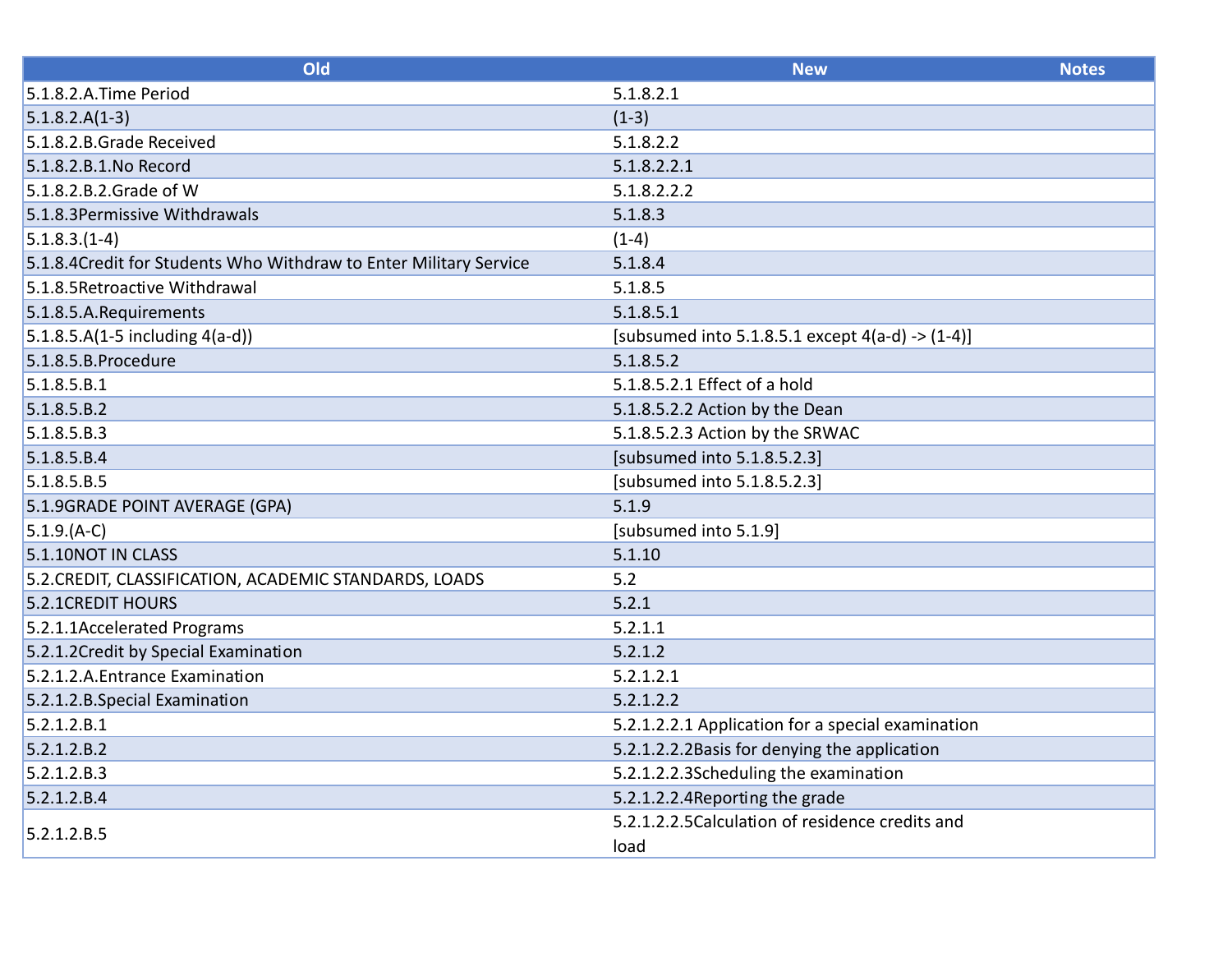| Old                                                           | <b>New</b>                                         | <b>Notes</b> |
|---------------------------------------------------------------|----------------------------------------------------|--------------|
| 5.2.1.2.B.6                                                   | 5.2.1.2.2.6 Taking the special examination on a    |              |
|                                                               | Pass/fail basis                                    |              |
| 5.2.1.3Credit for Work Done by Correspondence                 | 5.2.1.3                                            |              |
| 5.2.1.4 Maximums                                              | [subsumed into 5.2.1.1]                            |              |
| 5.2.2STUDENT LOAD                                             | 5.2.2                                              |              |
| 5.2.3CLASSIFICATION                                           | 5.2.3                                              |              |
| 5.2.4ACADEMIC STANDARDS                                       | 5.2.4                                              |              |
| 5.2.4.1Attendance and Completion of Assignments               | 5.2.4.1                                            |              |
| 5.2.4.2Excused Absences                                       | 5.2.4.2                                            |              |
|                                                               | 5.2.4.2.1Acceptable excuses                        |              |
| $5.2.4.2(A-F)$                                                | $(1-6)$                                            |              |
|                                                               | 5.2.4.2.2Making up graded work                     |              |
|                                                               | 5.2.4.2.3Effect of absences on graded interactions |              |
|                                                               | with other students                                |              |
| 5.2.4.2.1 Excused absences                                    | 5.2.4.2.3.1                                        |              |
| 5.2.4.2.1 Unexcused absences                                  | 5.2.4.2.3.2                                        |              |
| 5.2.4.3Acceptable Standards in Written English in All Courses | 5.2.4.3                                            |              |
| 5.2.4.4Unsatisfactory Scholarship and Attendance              | 5.2.4.4                                            |              |
| 5.2.4.5 Participation in Intercollegiate Athletics            | 5.2.4.5                                            |              |
| 5.2.4.6Dead Week                                              | 5.2.4.6                                            |              |
| $5.2.4.6(A-G)$                                                | $(1-7)$                                            |              |
| 5.2.4.7Final Examinations                                     | 5.2.4.7                                            |              |
|                                                               | 5.2.4.7.2 Administering final examinations during  |              |
| [sentence under 5.2.4.7]                                      | the assigned time                                  |              |
| $5.2.4.7.(A-B)$                                               | 5.2.4.7.1Scheduling of exams by the Registrar      |              |
| 5.2.4.7.C                                                     | [subsumed under 5.2.4.7.2]                         |              |
|                                                               | 5.2.4.7.3Take-home final examinations              |              |
|                                                               | 5.2.4.7.4Administering final examinations during a |              |
|                                                               | time other than the assigned time                  |              |
| Faculty                                                       | 5.2.4.7.4.1 Conflicts affecting faculty            |              |
| <b>Students</b>                                               | 5.2.4.7.4.2Conflicts affecting students            |              |
| 5.2.4.8Final Examinations Scheduled for the Same Time         | 5.2.4.8                                            |              |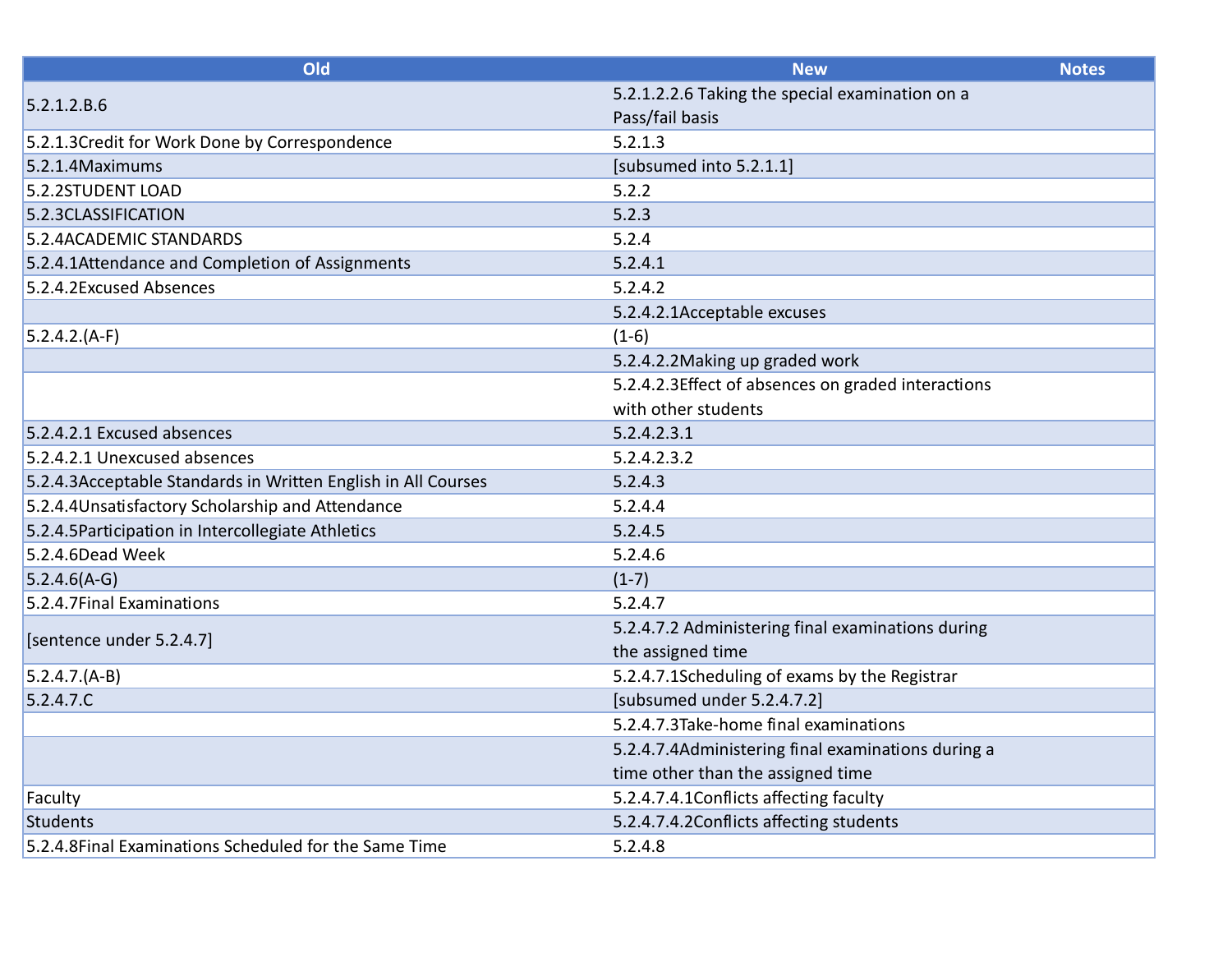| Old                                                                                       | <b>New</b>               | <b>Notes</b>                                                                                     |
|-------------------------------------------------------------------------------------------|--------------------------|--------------------------------------------------------------------------------------------------|
| 5.2.4.8.1 Common Examinations                                                             | 5.2.4.9                  | prev organized as<br>subsection under<br>5.2.4.8; I pulled it<br>out to be its own<br>subsection |
| 5.2.4.9Policies Regarding Other Examinations                                              | 5.2.4.10                 |                                                                                                  |
| 5.2.4.10Language Limitations for Foreign Students                                         | 5.2.4.11                 |                                                                                                  |
| 5.3. OREPEAT OPTION, SCHOLASTIC PROBATION, SUSPENSION AND<br><b>REINSTATEMENT</b>         | 5.3                      |                                                                                                  |
| 5.3.0.1 PROHIBITION OF DUPLICATE CREDIT FOR UNDERGRADUATE AND<br><b>GRADUATE STUDENTS</b> | 5.3.1                    |                                                                                                  |
| 5.3.1STUDENTS IN UNDERGRADUATE PROGRAMS                                                   | 5.3.2                    |                                                                                                  |
| 5.3.1.1REPEAT OPTION                                                                      | 5.3.2.1                  |                                                                                                  |
| 5.3.1.3ACADEMIC PROBATION POLICIES                                                        | 5.3.2.2                  |                                                                                                  |
| $5.3.1.3(A-B)$                                                                            | $(1-2)$                  |                                                                                                  |
| $5.3.1.3(C-D)$                                                                            | [subsumed under 5.3.2.2] |                                                                                                  |
| 5.3.1.4ACADEMIC SUSPENSION POLICIES                                                       | 5.3.2.3                  |                                                                                                  |
| $5.3.1.4(A-E)$                                                                            | [subsumed under 5.3.2.3] |                                                                                                  |
| $5.3.1.4.A(1-3)$                                                                          | $(1-3)$                  |                                                                                                  |
| 5.3.1.5 Reinstatement                                                                     | 5.3.2.4                  |                                                                                                  |
| $5.3.1.5(A-B)$                                                                            | $(1-2)$                  |                                                                                                  |
| 5.3.1.6 READMISSION AFTER TWO OR MORE YEARS (ACADEMIC<br><b>BANKRUPTCY)</b>               | 5.3.2.5                  |                                                                                                  |
| $5.3.1.6(A-G)$                                                                            | [subsumed under 5.3.2.5] |                                                                                                  |
| 5.3.1.7 SUSPENDED STUDENTS TRANSFERRING BETWEEN COLLEGES AND<br><b>PROGRAMS</b>           | 5.3.2.6                  |                                                                                                  |
| 5.3.2UNDERGRADUATE COLLEGES-PROBATION AND SUSPENSION<br><b>POLICIES</b>                   | 5.3.3                    |                                                                                                  |
| 5.3.2.1 COLLEGE OF DESIGN                                                                 | 5.3.3.1                  |                                                                                                  |
| $5.3.2.1(A-C)$                                                                            | $(1-3)$                  |                                                                                                  |
| 5.3.2.2 College of Health Sciences                                                        | 5.3.3.2                  |                                                                                                  |
| 5.3.2.2.A.Placement on Probation                                                          | 5.3.3.2.1                |                                                                                                  |
| $5.3.2.2.A.(1-2)$                                                                         | $(1-2)$                  |                                                                                                  |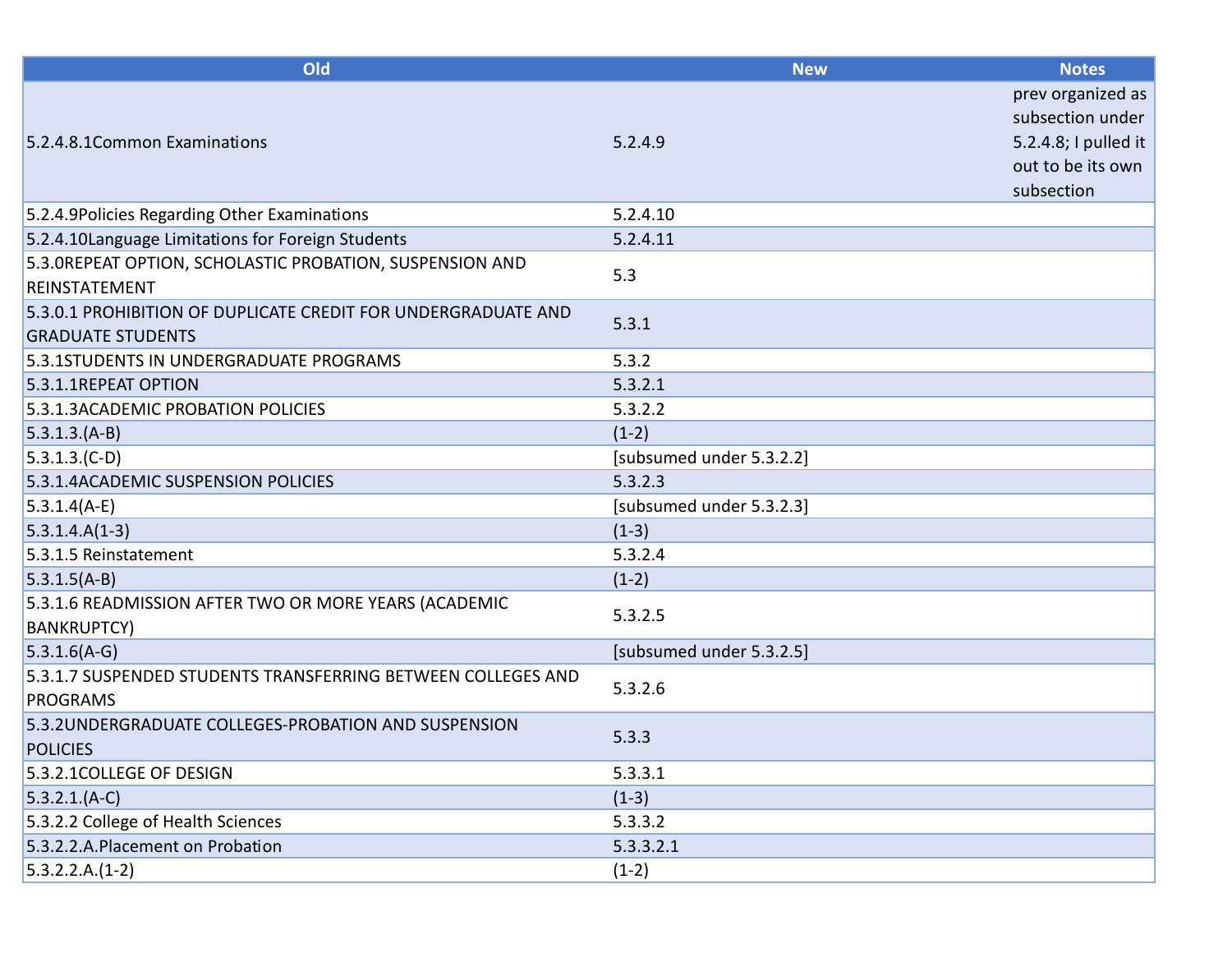| Old                                                              | <b>New</b>                                  | <b>Notes</b>                |
|------------------------------------------------------------------|---------------------------------------------|-----------------------------|
| 5.3.2.2.B. Removal from Probation                                | 5.3.3.2.2                                   |                             |
| $5.3.2.2.B.(1-2)$                                                | $(1-2)$                                     |                             |
| 5.3.2.2.C.Suspension                                             | 5.3.3.2.3                                   |                             |
| $5.3.2.2.C.(1-3)$                                                | $(1-3)$                                     |                             |
| 5.3.2.3 COLLEGE OF ENGINEERING                                   | 5.3.3.3                                     |                             |
| $5.3.2.3(A-D)$                                                   | $(1-4)$                                     |                             |
| 5.3.2.4 COLLEGE OF EDUCATION                                     | 5.3.3.4                                     |                             |
| 5.3.2.4.A. Retention of Candidates In Teacher Education Programs | 5.3.3.4.1                                   |                             |
| 5.3.2.4.B.Continuous Assessment In Teacher Education Programs    | 5.3.3.4.2                                   |                             |
| 5.3.2.4.C.Admission to Student Teaching                          | 5.3.3.4.3                                   |                             |
| 5.3.2.5 PROGRAM IN ACCOUNTANCY                                   | 5.3.3.6.1Program in Accountancy             | a Gatton College<br>program |
| 5.3.3.5.A. Retention Standards                                   | 5.3.3.6.1.1                                 |                             |
| 5.3.3.5.B. Graduation Standards                                  | 5.3.3.6.1.2                                 |                             |
| 5.3.2.6 COLLEGE OF NURSING                                       | 5.3.3.5                                     |                             |
| 5.3.2.6.A. Undergraduate Program Probation                       | 5.3.3.5.1                                   |                             |
| $5.3.2.6.A.(1-2)$                                                | $(1-2)$                                     |                             |
| 5.3.2.6.B.Removal from Undergraduate Program Probation           | 5.3.3.5.2                                   |                             |
| $5.3.2.6.B.(1-2)$                                                | $(1-2)$                                     |                             |
| 5.3.2.6.C.Undergraduate Program Suspension                       | 5.3.3.5.3                                   |                             |
| $5.3.2.6.B.(1-4)$                                                | $(1-4)$                                     |                             |
| 5.3.2.6.D.Removal from Suspension                                | 5.3.3.5.4                                   |                             |
| 5.3.2.6.E. Master of Science in Nursing GPA Requirements         | 5.3.3.5.5                                   | graduate program            |
| 5.3.2.7 GATTON COLLEGE OF BUSINESS AND ECONOMICS                 | 5.3.3.6                                     |                             |
| [moved from above]                                               | 5.3.3.6.1Program in Accountancy             | a Gatton College<br>program |
| [moved from above]                                               | 5.3.3.6.1.1                                 |                             |
| [moved from above]                                               | 5.3.3.6.1.2                                 |                             |
|                                                                  | 5.3.3.6.2 Other programs                    |                             |
| $ 5.3.2.7(A-D) $                                                 | $(1-4)$                                     |                             |
| 5.3.3ATTENDANCE AND ACADEMIC DISCIPLINE IN THE PROFESSIONAL      | 5.3.4 ATTENDANCE AND ACADEMIC DISCIPLINE IN |                             |
| <b>COLLEGES</b>                                                  | THE PROFESSIONAL PROGRAMS                   |                             |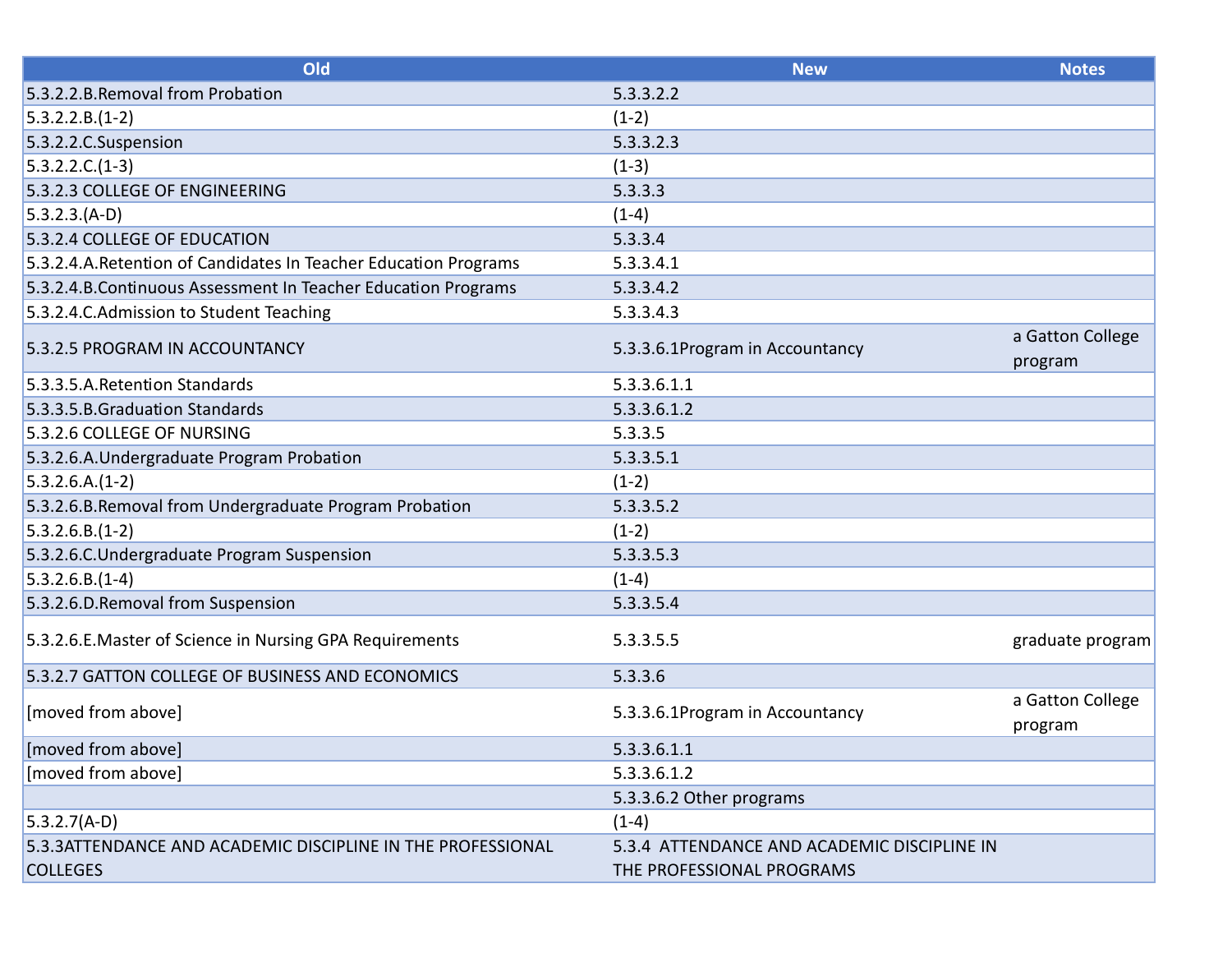| Old                                                                                       | <b>New</b>                                                      | <b>Notes</b> |
|-------------------------------------------------------------------------------------------|-----------------------------------------------------------------|--------------|
| 5.3.3.1 COLLEGE OF LAW                                                                    | 5.3.4.1                                                         |              |
| 5.3.3.1.A. Exclusion for Poor Scholarship and Readmission                                 | 5.3.4.1.1                                                       |              |
| 5.3.3.1.A.1                                                                               | 5.3.4.1.1.1Unsatisfactory GPA                                   |              |
| 5.3.3.1.A.2                                                                               | 5.3.4.1.1.2E in a required course                               |              |
| 5.3.3.1.A.3                                                                               | 5.3.4.1.1.3 Policies on readmission                             |              |
| 5.3.3.1.A.4                                                                               | 5.3.4.1.1.4 Failure to raise GPA after readmission              |              |
| 5.3.3.1.A.5                                                                               | 5.3.4.1.1.5Standing of student who has had to<br>repeat courses |              |
| 5.3.3.1.A.6                                                                               | 5.3.4.1.1.6Unsatisfactory GPA after 90 hours                    |              |
| 5.3.3.1.B. Withdrawal and Readmission                                                     | 5.3.4.1.2                                                       |              |
| 5.3.3.1.B.1                                                                               | 5.3.4.1.2.1 Withdrawal during the first year                    |              |
| 5.3.3.1.B.2                                                                               | 5.3.4.1.2.2 Withdrawal after the first year                     |              |
|                                                                                           | 5.3.4.1.2.3Readmission after withdrawal after the               |              |
| 5.3.3.1.B.3                                                                               | first year                                                      |              |
| 5.3.3.1.B.4                                                                               | 5.3.4.1.2.4 Leave of absence                                    |              |
| 5.3.3.1.B.5                                                                               | 5.3.4.1.2.5Policies on readmission                              |              |
| 5.3.3.1.B.6                                                                               | 5.3.4.1.2.6 Withdrawal from a course                            |              |
| 5.3.3.1.C. Limitation on Pass/fail Units Creditable for College of Law<br><b>Students</b> | 5.3.4.1.3                                                       |              |
| 5.3.3.2 COLLEGE OF PHARMACY                                                               | 5.3.4.2                                                         |              |
| 5.3.3.2.A.Academic Performance, Progress and Guidelines                                   | 5.3.4.2.1                                                       |              |
| 5.3.3.2.B.Academic Policy for Professional Students in the College of<br>Pharmacy         | 5.3.4.2.2                                                       |              |
| $5.3.3.2.B.(1-8)$                                                                         | $(1-8)$                                                         |              |
| 5.3.3.2.C.Probation                                                                       | 5.3.4.2.3                                                       |              |
| $5.3.3.2.C.(1-3)$                                                                         | $(1-3)$                                                         |              |
| 5.3.3.2.D.Suspension                                                                      | 5.3.4.2.4                                                       |              |
| 5.3.3.2.E.Special Considerations                                                          | 5.3.4.2.5                                                       |              |
| $5.3.3.2.E.(1-4)$                                                                         | $(1-4)$                                                         |              |
| 5.3.3.3 COLLEGE OF MEDICINE                                                               | 5.3.4.3                                                         |              |
| 5.3.3.3.A.Assessment of Student Learning                                                  | 5.3.4.3.1                                                       |              |
| $5.3.3.3.A.(1-3)$                                                                         | $(1-3)$                                                         |              |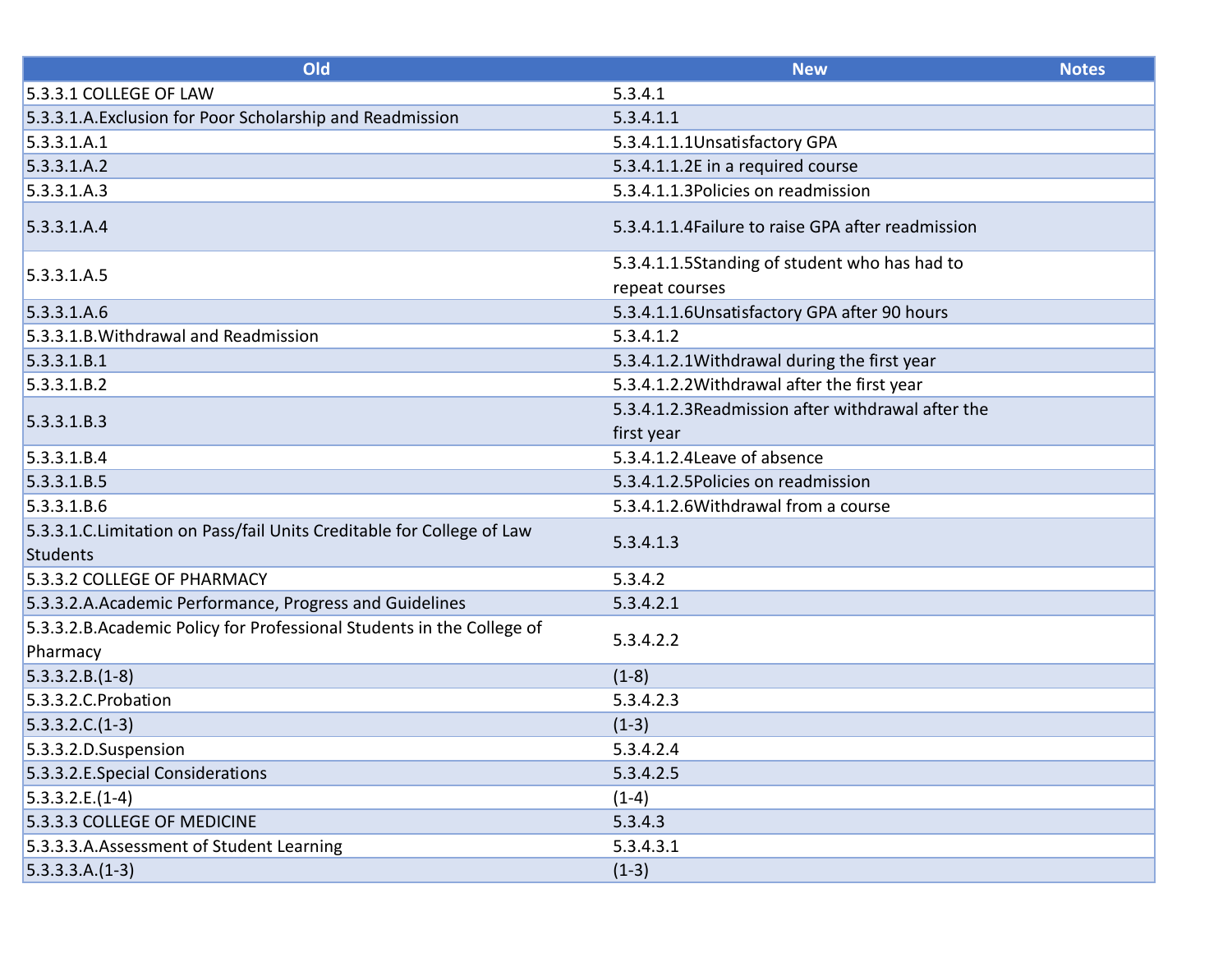| Old                                                 | <b>New</b>                                         | <b>Notes</b> |
|-----------------------------------------------------|----------------------------------------------------|--------------|
| 5.3.3.3. BPromotion and Retention Criteria          | 5.3.4.3.2                                          |              |
| 5.3.3.3.B.1.General                                 | 5.3.4.3.2.1                                        |              |
| 5.3.3.3.B.2                                         | 5.3.4.3.2.2 Failure to achieve competency          |              |
| 5.3.3.3.B.3                                         | 5.3.4.3.2.3 Number of repeat attempts allowed      |              |
| 5.3.3.3.B.4                                         | 5.3.4.3.2.4 Consequences of failing a course or    |              |
|                                                     | failing to meet competency standards               |              |
| $5.3.3.3.8.4. (i-iii)$                              | $(1-3)$                                            |              |
| [unnumbered paragraph]                              | 5.3.4.3.2.5 Dismissal                              |              |
| 5.3.3.3.C. Leaves of Absence                        | 5.3.4.3.3                                          |              |
| 5.3.3.3.C.1.Academic Leave of Absence               | 5.3.4.3.3.1                                        |              |
| 5.3.3.3.C.2. Personal Leave of Absence              | 5.3.4.3.3.2                                        |              |
| 5.3.3.3.C.3. Medical Leave of Absence               | 5.3.4.3.3.3                                        |              |
| 5.3.3.3.C.3.a                                       | 5.3.4.3.3.3.1Procedures for applications for leave |              |
|                                                     | and reentry                                        |              |
| 5.3.3.3.C.3.b                                       | 5.3.4.3.3.3.2Short-term absences                   |              |
| 5.3.3.3.D. Other Considerations and Restrictions    | 5.3.4.3.4                                          |              |
| $5.3.3.3.$ D.1                                      | 5.3.4.3.4.1Outside employment                      |              |
| $5.3.3.3.$ D.2                                      | 5.3.4.3.4.2Saturday examinations                   |              |
| 5.3.3.3.0.3                                         | 5.3.4.3.4.3 Night and weekend work                 |              |
| 5.3.3.4 College of Dentistry                        | 5.3.4.4                                            |              |
| 5.3.3.4.A.Academic Probation                        | 5.3.4.4.1                                          |              |
| 5.3.3.4.A.1.Placement on Probation.                 | 5.3.4.4.1.1                                        |              |
| $5.3.3.4.A.1.(a-e)$                                 | $(1-5)$                                            |              |
| 5.3.3.4.A.2. Limitation on the Use of Probation.    | 5.3.4.4.1.2                                        |              |
| 5.3.3.4.A.3.Duration of Probation.                  | 5.3.4.4.1.3                                        |              |
| $5.3.3.4.A.3.(a-e)$                                 | $(1-5)$                                            |              |
| 5.3.3.4.A.4. Terms of probation.                    | 5.3.4.4.1.4                                        |              |
| 5.3.3.4.A.5. Notification of Probation.             | 5.3.4.4.1.5                                        |              |
| 5.3.3.4.B.Academic Suspension                       | 5.3.4.4.2                                          |              |
| 5.3.3.4.B.1.Placement on Academic Suspension.       | 5.3.4.4.2.1                                        |              |
| $5.3.3.4.B.1.(a-f)$                                 | $(1-6)$                                            |              |
| 5.3.3.4.B.2.Suspension Methods and Procedures.      | 5.3.4.4.2.2                                        |              |
| 5.3.3.4.B.2.(a) Limitation on the Use of Suspension | 5.3.4.4.2.2.1                                      |              |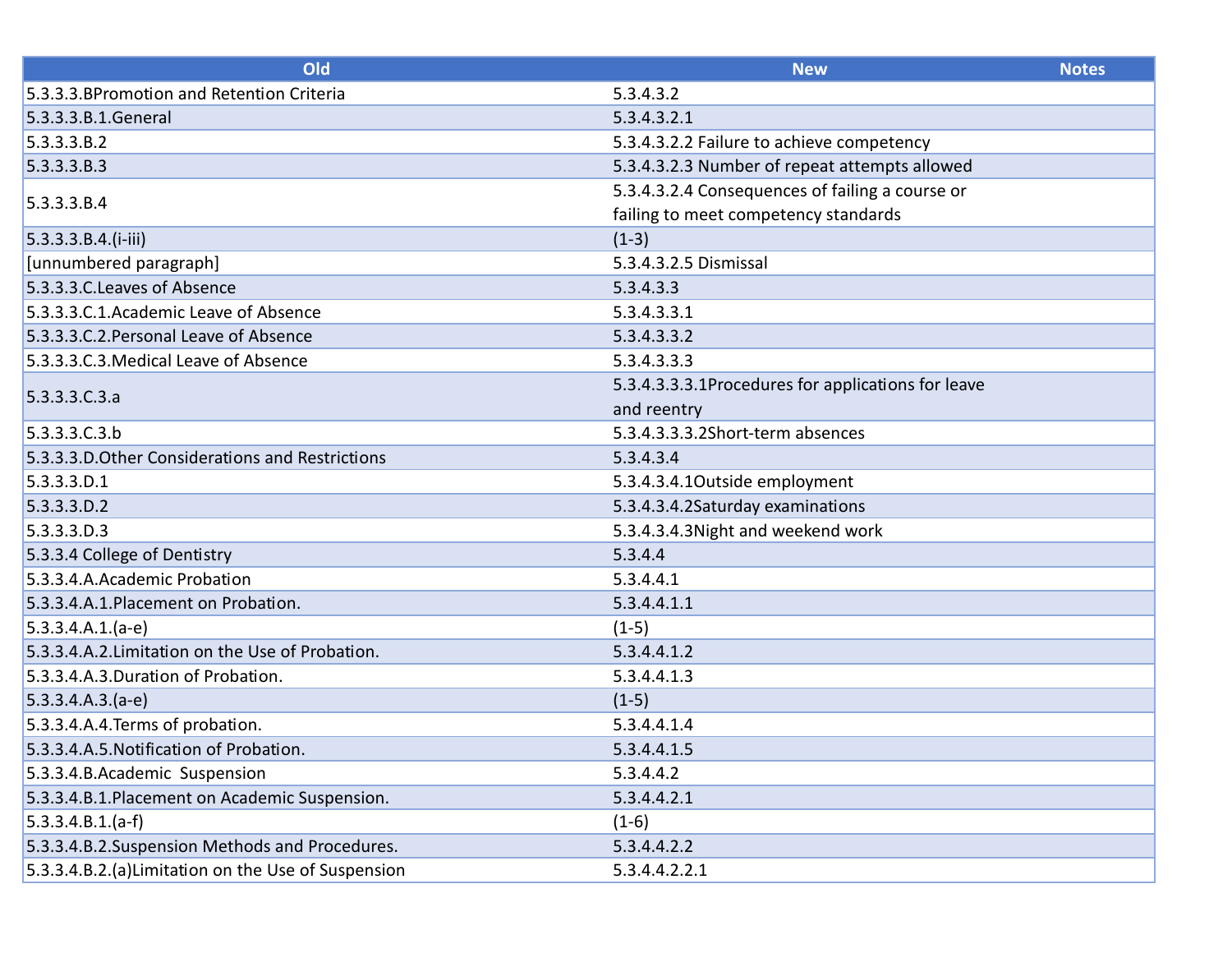| Old                                                          | <b>New</b>    | <b>Notes</b> |
|--------------------------------------------------------------|---------------|--------------|
| 5.3.3.4.B.2.(b)Deadline to Notify Student of Suspension      | 5.3.4.4.2.2.2 |              |
| 5.3.3.4.B.2.(c)Terms of Suspension                           | 5.3.4.4.2.2.3 |              |
| 5.3.3.4.B.2.(d) Notification of Suspension                   | 5.3.4.4.2.2.4 |              |
| 5.3.3.4.B.2.(e)Appeal                                        | 5.3.4.4.2.2.5 |              |
| 5.3.3.4.B.2.(f)Reinstatement Following Suspension            | 5.3.4.4.2.2.6 |              |
| 5.3.3.4.B.2.(g)Consequences of Failure to Gain Reinstatement | 5.3.4.4.2.2.7 |              |
| 5.3.3.4.B.2.(h)Responsible Agent                             | 5.3.4.4.2.2.8 |              |
| 5.3.3.4.C.Dismissal                                          | 5.3.4.4.3     |              |
| 5.3.3.4.C.1. Placement in Dismissal Status                   | 5.3.4.4.3.1   |              |
| $ 5.3.3.4.C.1.(a-g) $                                        | $(1-7)$       |              |
| 5.3.3.4.C.2. Reinstatement following dismissal               | 5.3.4.4.3.2   |              |
| 5.3.3.4.C.3.Dismissal Methods and Procedures.                | 5.3.4.4.3.3   |              |
| 5.3.3.4.C.3.(a)Deadline to notify student of Dismissal       | 5.3.4.4.3.3.1 |              |
| 5.3.3.4.C.3.(a)Notification                                  | 5.3.4.4.3.3.2 |              |
| 5.3.3.4.C.3.(b)Appeal                                        | 5.3.4.4.3.3.3 |              |
| 5.3.3.4.C.3.(c)Responsible Agent                             | 5.3.4.4.3.3.4 |              |
| 5.4.0DEGREES, HONORS, GRADUATION                             | 5.4           |              |
|                                                              | 5.4.1 DEGREES |              |
| 5.4.1RESIDENCE REQUIREMENTS                                  | 5.4.1.1       |              |
| 5.4.1.1 Application for Degrees                              | 5.4.1.2       |              |
| 5.4.1.1.A. Undergraduate Degrees                             | 5.4.1.2.1     |              |
| 5.4.1.1.B.Graduate Degrees                                   | 5.4.1.2.2     |              |
| 5.4.1.1.C. Professional Degrees                              | 5.4.1.2.3     |              |
| 5.4.1.1.D. Late Addition to Degree List                      | 5.4.1.2.4     |              |
| 5.4.1.1.D.1.Approval of Late Addition to Degree List         | 5.4.1.2.4.1   |              |
| 5.4.1.1.D.2. Omission Due to Administrative Error            | 5.4.1.2.4.2   |              |
| 5.4.1.1.D.3.Demonstration of Extraordinary Hardship          | 5.4.1.2.4.3   |              |
| $5.4.1.1.D.3.(a-d)$                                          | $(1-4)$       |              |
| 5.4.1.2 DOUBLE MAJOR                                         | 5.4.1.3       |              |
| 5.4.1.3 ADDITIONAL BACHELOR'S DEGREES                        | 5.4.1.4       |              |
| [no 5.4.1.4]                                                 |               |              |
| 5.4.1.5CONCURRENT ENROLLMENT IN GRADUATE PROGRAMS            | 5.4.1.5       |              |
| 5.4.1.6MASTER'S DEGREE FOLLOWING DOCTORATE                   | 5.4.1.6       |              |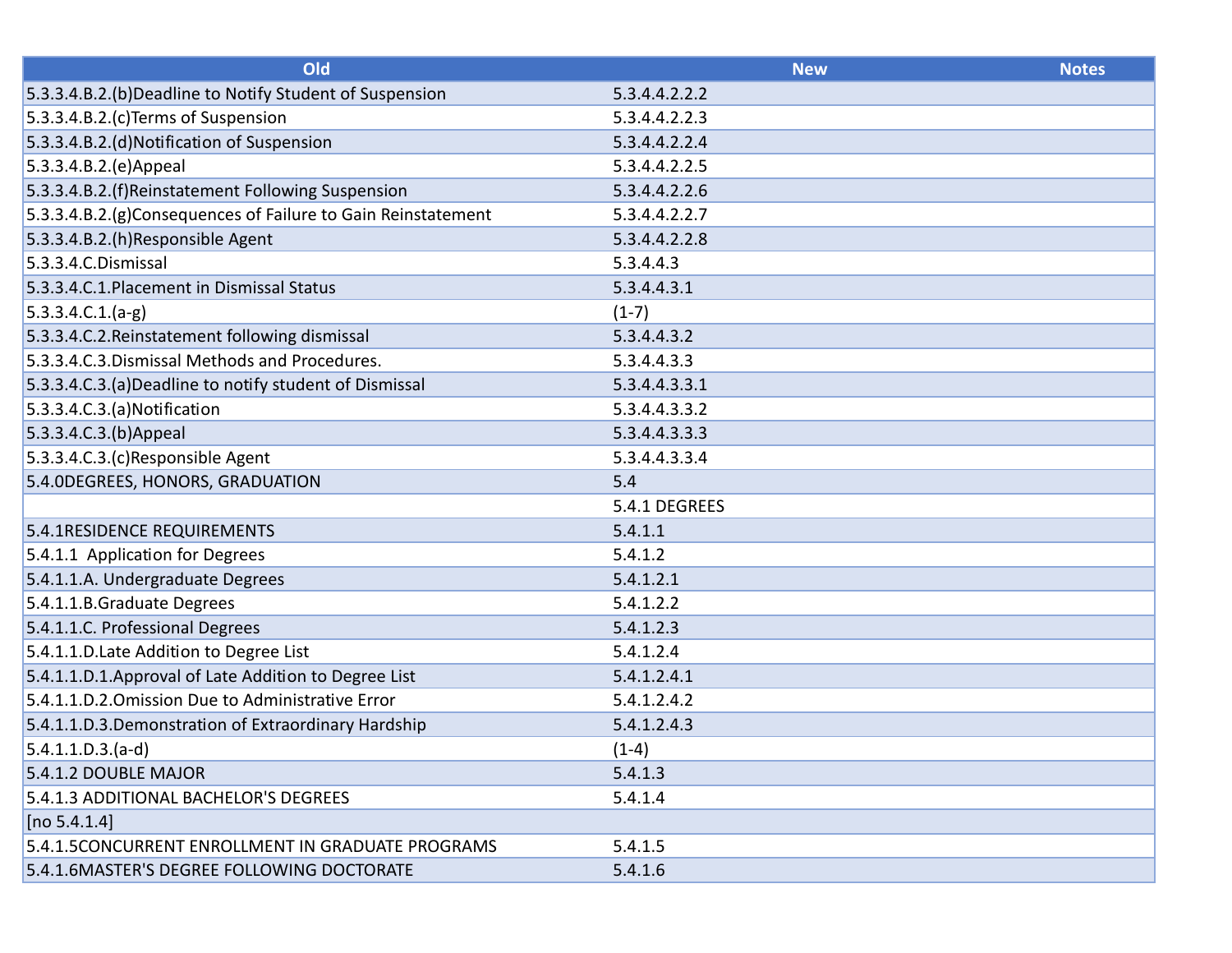| Old                                                                              | <b>New</b>                                         | <b>Notes</b>               |
|----------------------------------------------------------------------------------|----------------------------------------------------|----------------------------|
| 5.4.1.7SECOND MASTER'S DEGREE                                                    | 5.4.1.7                                            |                            |
| 5.4.1.8UNIVERSITY SCHOLARS PROGRAM                                               | 5.4.1.8                                            |                            |
| 5.4.1.9FACULTY EMPLOYEES AS CANDIDATES FOR DEGREES                               | 5.4.1.9                                            |                            |
| 5.4.2GRADUATION AND COMMENCEMENT HONORS                                          | 5.4.2                                              |                            |
| 5.4.2.1Authority                                                                 | 5.4.2.1                                            |                            |
| 5.4.2.2Conditions of Merit and Circumstance for Degree Honors                    | 5.4.2.2                                            |                            |
| $5.4.2.2.(A-G)$                                                                  | [subsumed into 5.4.2.2]                            |                            |
| 5.4.2.3 Conditions of Circumstance for Honorary Degrees                          | 5.4.2.3                                            |                            |
| 5.4.2.3.A. Role of the University Joint Committee on Honorary Degrees<br>(UJCHD) | 5.4.2.3.1                                          |                            |
| 5.4.2.3.B. Role of the Elected Faculty Senators in the University Senate         | 5.4.2.3.2                                          |                            |
| 5.4.2.3.B.1                                                                      | 5.4.2.3.2.1 Senators may choose to award no        |                            |
|                                                                                  | honorary degrees                                   |                            |
| 5.4.2.3.B.2                                                                      | 5.4.2.3.2.2Senate consideration of UJCHD           |                            |
|                                                                                  | recommendations                                    |                            |
| $5.4.2.3.B.2.(a-d)$                                                              | $(1-4)$                                            |                            |
| 5.4.2.3.B.3                                                                      | 5.4.2.3.2.3 Senate vote                            |                            |
| 5.4.2.3.B.4                                                                      | 5.4.2.3.2.4 Right of Senate to nominate candidates |                            |
|                                                                                  | not recommended by UJCHD                           |                            |
| 5.4.2.3.C.Circumstances for Award of Honorary Degrees                            | 5.4.2.3.3                                          |                            |
| $5.4.2.3.C.(1-3)$                                                                | [subsumed into 5.4.2.3.3]                          |                            |
| 5.4.2.3.D. Titles of Honorary Degrees                                            | 5.4.2.3.4                                          |                            |
| 5.4.2.4 Conditions of Merit for Honorary Degrees                                 | 5.4.2.4                                            |                            |
| 5.4.2.4.A.Principles                                                             | 5.4.2.4.1                                          |                            |
| 5.4.2.4.B.Conditions                                                             | 5.4.2.4.2                                          |                            |
| $5.4.2.4.B.(1-6)$                                                                | [subsumed into 5.4.2.4.2]                          |                            |
| 5.4.3REQUIREMENTS FOR GRADUATION                                                 | 5.4.3                                              | undergrad<br>professional? |
| 5.4.3.1 Composition and Communication                                            | 5.4.3.1                                            |                            |
| 5.4.3.1.A. Requirements                                                          | 5.4.3.1.1                                          |                            |
| 5.4.3.1.A.1                                                                      | 5.4.3.1.1.1Components of the GCCR                  |                            |
| 5.4.3.1.A.2                                                                      | 5.4.3.1.1.2Structure within or across courses and  |                            |
|                                                                                  | programs                                           |                            |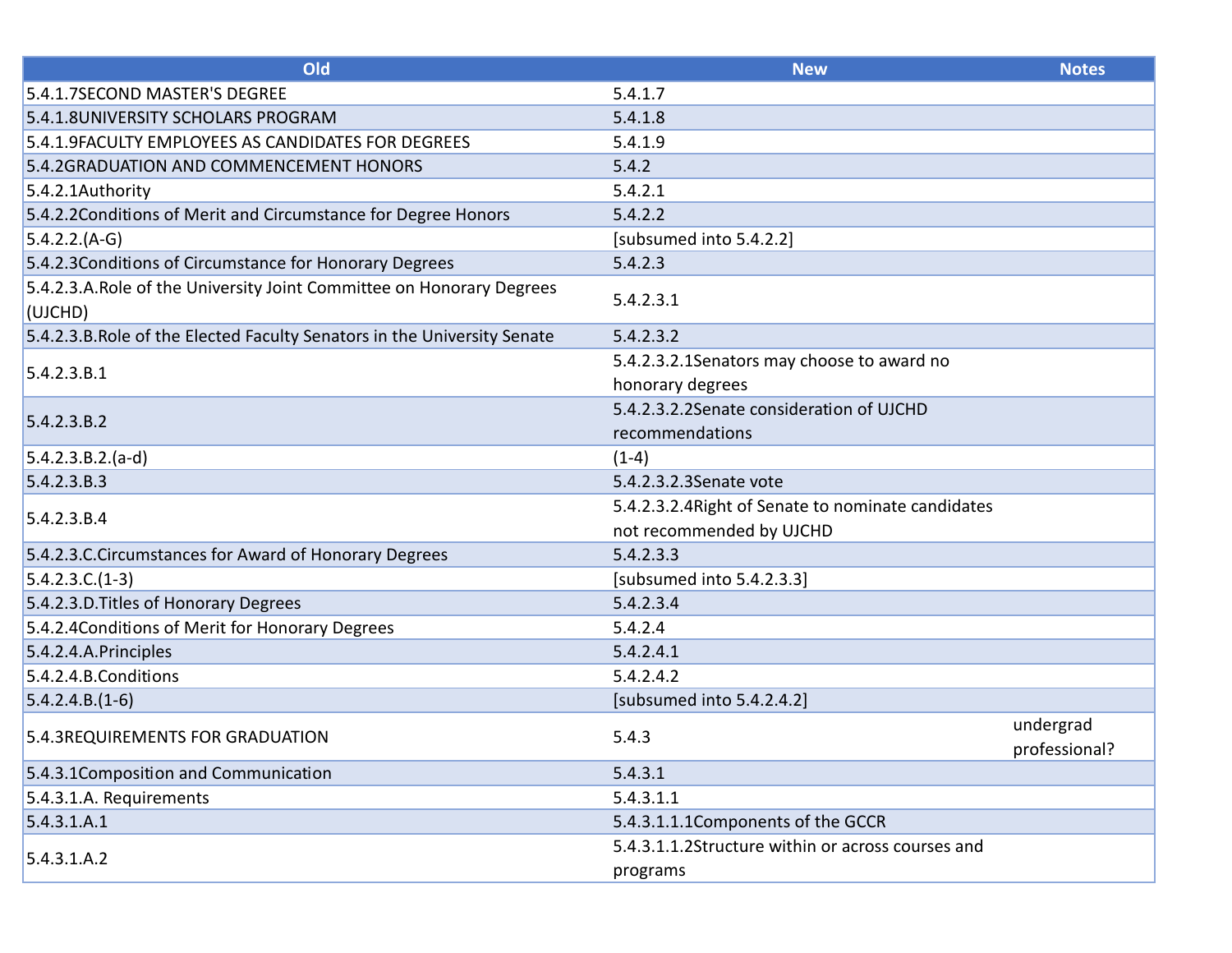| Old                                                        | <b>New</b>                                    | <b>Notes</b> |
|------------------------------------------------------------|-----------------------------------------------|--------------|
| 5.4.3.1.A.3                                                | 5.4.3.1.1.3Draft/feedback/revision process    |              |
|                                                            | required                                      |              |
| 5.4.3.1.B. Assessment                                      | 5.4.3.1.2                                     |              |
| 5.4.3.1.A. Approval                                        | 5.4.3.1.3                                     |              |
| 5.4.3.2UK Core Requirements                                | 5.4.3.2                                       |              |
| 5.4.3.3 Foreign Language                                   | 5.4.3.3                                       |              |
| 5.4.3.4 Electives                                          | 5.4.3.4                                       |              |
| 5.4.4 CHANGE IN PROGRAM REQUIREMENTS                       | 5.4.4                                         |              |
| 5.4.4.1Undergraduate Degrees                               | 5.4.4.1                                       |              |
| 5.4.4.2Graduate Degrees                                    | 5.4.4.2                                       |              |
| 5.4.4.3Professional Degrees                                | 5.4.4.3                                       |              |
| 5.4.5DIPLOMAS                                              | 5.4.5                                         |              |
| 5.4.5.A.DIPLOMAS ISSUED TO GRADUATED STUDENTS              | 5.4.5.1                                       |              |
| 5.4.5.B. Diplomas Issued to Recipients of Honorary Degrees | 5.4.5.2                                       |              |
| 5.4.5.C.In Memoriam Degrees                                | 5.4.5.3                                       |              |
| 5.4.5.C.1.Purpose                                          | 5.4.5.3.1                                     |              |
| 5.4.5.C.2. Conditions for Conferral of In Memoriam Degrees | 5.4.5.3.2                                     |              |
| 5.4.5.C.2.a. Eligibility                                   | 5.4.5.3.2.1                                   |              |
| 5.4.5.C.2.b.Procedures                                     | 5.4.5.3.2.2                                   |              |
| 5.4.5.C.2.b.i                                              | 5.4.5.3.2.2.1Initiation and role of the Dean  |              |
| $5.4.5.C.2.b.i.(1-2)$                                      | [subsumed into 5.4.5.3.2.2.1]                 |              |
| 5.4.5.C.2.b.ii                                             | 5.4.5.3.2.2.2Role of the Registrar            |              |
| 5.4.5.C.2.b.iii                                            | 5.4.5.3.2.2.3Senate action                    |              |
| 5.4.5.C.2.b.iv                                             | 5.4.5.3.2.2.4Diploma                          |              |
| Section VI: Student Academic Affairs<br>6.6.0              | Section 6. Student Academic Affairs           |              |
| <b>6.1.0ACADEMIC RIGHTS OF STUDENTS</b>                    | 6.1                                           |              |
| 6.1.1INFORMATION ABOUT COURSE CONTENT                      | 6.1.1                                         |              |
| <b>6.1.2CONTRARY OPINION</b>                               | 6.1.2                                         |              |
| 6.1.3ACADEMIC EVALUATION                                   | 6.1.3                                         |              |
| 6.1.3.A                                                    | 6.1.3.1Midterm grade reports to undergraduate |              |
|                                                            | students                                      |              |
| 6.1.3.B                                                    | 6.1.3.2 Right to receive fair and just grades |              |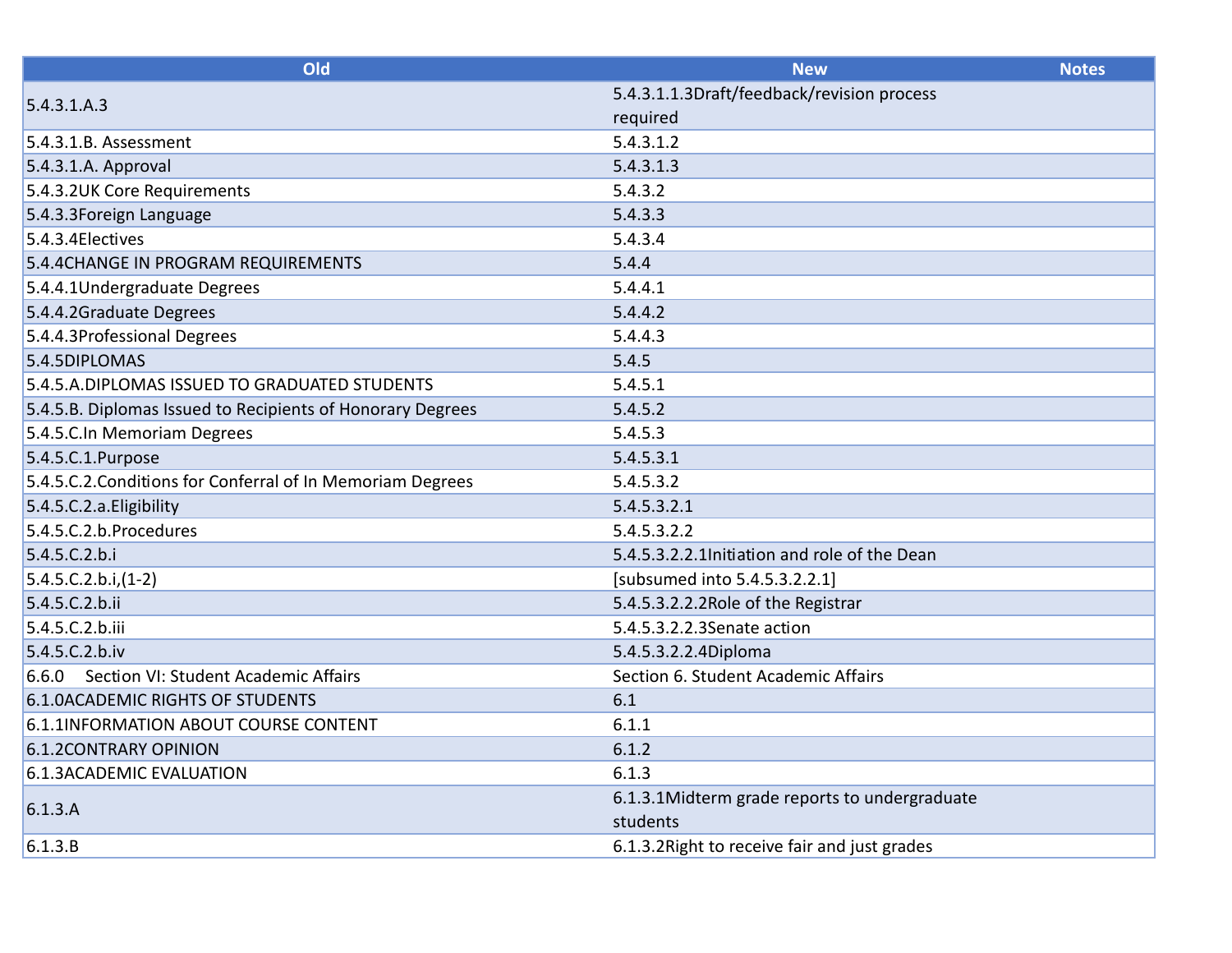| Old                                                        | <b>New</b>                                           | <b>Notes</b> |
|------------------------------------------------------------|------------------------------------------------------|--------------|
| 6.1.3.C                                                    | 6.1.3.3 Right to receive fair and just evaluation of |              |
|                                                            | performance in a program                             |              |
| 6.1.3.D                                                    | 6.1.3.4 Improper bases of evaluation                 |              |
| 6.1.3.E                                                    | 6.1.3.5Sexual harassment                             |              |
| <b>6.1.4ACADEMIC RECORDS</b>                               | 6.1.4                                                |              |
| 6.1.5 EVALUATION OF STUDENT CHARACTER AND ABILITY          | 6.1.5                                                |              |
| 6.1.6STUDENT PARTICIPATION IN ACADEMIC AFFAIRS             | 6.1.6                                                |              |
| 6.1.7ATTENDANCE AND PARTICIPATION DURING APPEAL            | 6.1.7                                                |              |
| $6.1.7.(A-B)$                                              | $(1-2)$                                              |              |
| 6.2.0THE ACADEMIC OMBUD                                    | 6.2                                                  |              |
| 6.2.1 FUNCTIONS, JURISDICTION AND PROCEDURES OF THE OFFICE | 6.2.1                                                |              |
| 6.2.1.1Functions                                           | 6.2.1.1                                              |              |
| 6.2.1.2Jurisdiction                                        | 6.2.1.2                                              |              |
| 6.2.1.3 Decision to Accept a Case                          | 6.2.1.3                                              |              |
| $6.2.1.3.(A-C)$                                            | $(1-3)$                                              |              |
| 6.2.1.4Statute of Limitations                              | 6.2.1.4                                              |              |
| 6.2.1.5Procedures                                          | 6.2.1.5                                              |              |
| 6.2.1.6Liaison                                             | 6.2.1.6                                              |              |
| 6.2.1.7 Records and Reports                                | 6.2.1.7                                              |              |
| 6.2.2QUALIFICATIONS OF THE ACADEMIC OMBUD                  | 6.2.2                                                |              |
| <b>6.2.3SELECTION PROCEDURE</b>                            | 6.2.3                                                |              |
| 6.2.3.A                                                    | 6.2.3.1Search Committee                              |              |
| 6.2.3.B                                                    | [subsumed into 6.2.3.1]                              |              |
| 6.2.3.C                                                    | 6.2.3.2In case of office being vacated               |              |
| 6.2.3.D                                                    | 6.2.3.3Reappointment                                 |              |
| <b>6.2.4 CONDITIONS OF EMPLOYMENT</b>                      | 6.2.4                                                |              |
| $6.2.4.(A-D)$                                              | [subsumed into 6.2.4]                                |              |
| 6.3.0ACADEMIC OFFENSES AND PROCEDURES                      | 6.3                                                  |              |
| 6.3.1PLAGIARISM                                            | 6.3.1                                                |              |
| 6.3.2CHEATING                                              | 6.3.2                                                |              |
| 6.3.3 FALSIFICATION OR MISUSE OF ACADEMIC RECORDS          | 6.3.3                                                |              |
| 6.4. DISPOSITION OF CASES OF ACADEMIC OFFENSES             | 6.4                                                  |              |
| <b>6.4.0 DEFINITIONS</b>                                   | 6.4.1                                                |              |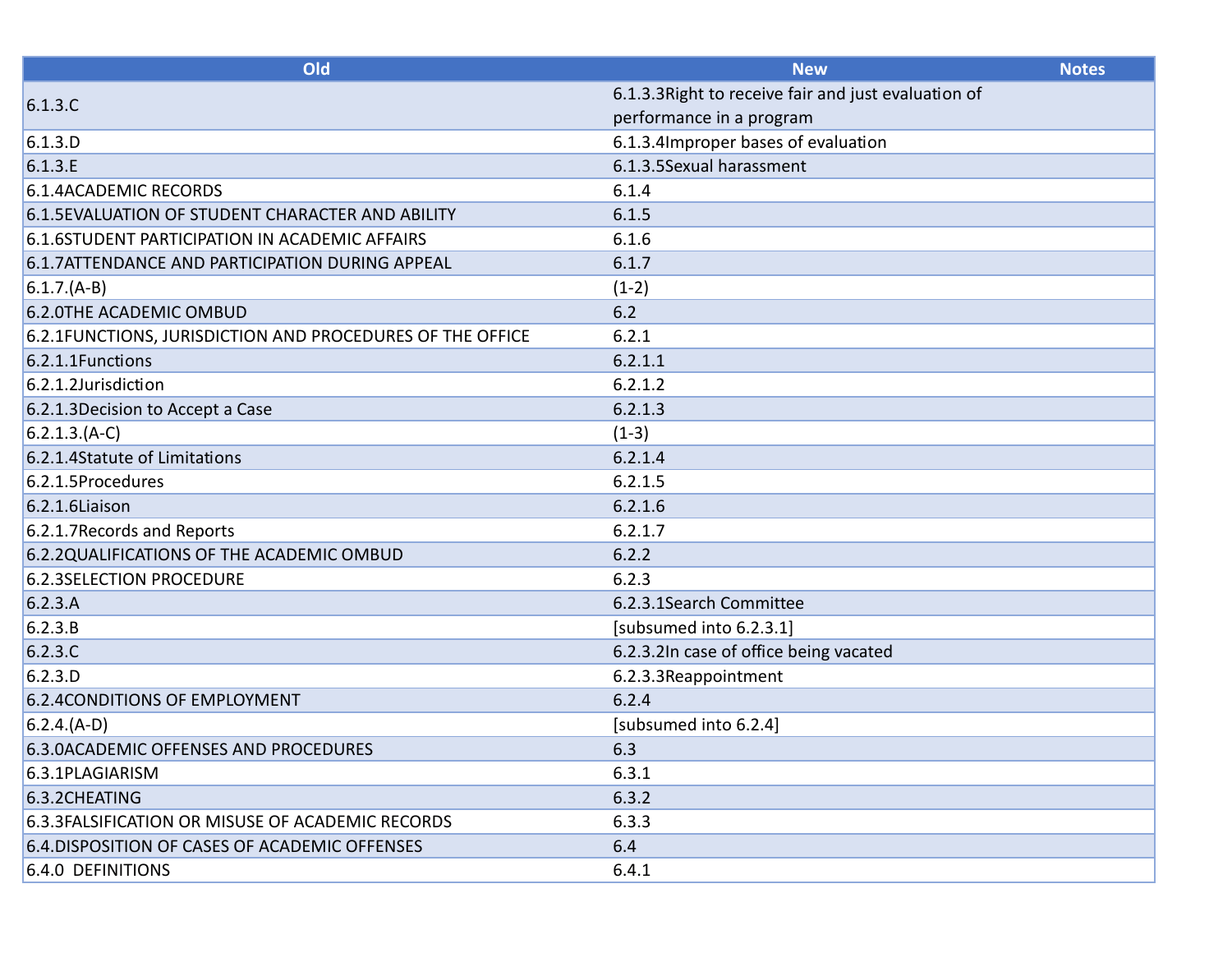| Old                                                     | <b>New</b>                                          | <b>Notes</b> |
|---------------------------------------------------------|-----------------------------------------------------|--------------|
| $6.4.0(A-J)$                                            | $(1-10)$                                            |              |
| 6.4.1JURISDICTION                                       | 6.4.2                                               |              |
| 6.4.1.A                                                 | 6.4.2.1Instructor not family employee               |              |
| 6.4.1.B                                                 | 6.4.2.2Responsible chair and dean                   |              |
| 6.4.1.C                                                 | 6.4.2.3 Role of the Dean of the Graduate School     |              |
| 6.4.1.D                                                 | 6.4.2.4Students not in a college or who have not    |              |
|                                                         | matriculated at UK                                  |              |
| 6.4.2 INITIATING A COMPLAINT                            | 6.4.3                                               |              |
| 6.4.2.A                                                 | 6.4.3.1Instructor suspects an offense in his or her |              |
|                                                         | course                                              |              |
| 6.4.2.B                                                 | 6.4.3.2Another party suspects an offense in a       |              |
|                                                         | course                                              |              |
| 6.4.2.C                                                 | 6.4.3.3Suspected offense outside of any course in   |              |
|                                                         | which the suspected student is enrolled             |              |
| 6.4.2.D                                                 | 6.4.3.4Suspected falsification or misuse of         |              |
|                                                         | academic records                                    |              |
| 6.4.3INITIAL DETERMINATION                              | 6.4.4                                               |              |
| 6.4.3.A.By the Instructor and Chair                     | 6.4.4.1                                             |              |
| 6.4.3.A.1.Allegation; Opportunity of Student to Respond | 6.4.4.1.1                                           |              |
| 6.4.3.A.2. Finding                                      | 6.4.4.1.2                                           |              |
| 6.4.3.A.3. Penalties                                    | 6.4.4.1.3                                           |              |
| $6.4.3.A.3.(a-d)$                                       | $(1-4)$                                             |              |
| 6.4.3.A.4. Notice of Penalty                            | 6.4.4.1.4                                           |              |
| 6.4.3.A.5. Right of Appeal                              | 6.4.4.1.5                                           |              |
| 6.4.3.A.6. Right to Drop or Withdraw From a Course      | 6.4.4.1.6                                           |              |
| 6.4.3.A.7. Warning Letter in Case of a Minor Offense    | 6.4.4.1.7                                           |              |
| 6.4.3.B.By the Dean                                     | 6.4.4.2                                             |              |
| 6.4.3.B.1. Cases Requiring Action by a Dean             | 6.4.4.2.1                                           |              |
| 6.4.3.B.1.a                                             | 6.4.4.2.1.1Penalty of at least XE or XF             |              |
|                                                         | recommended for first offense                       |              |
| $6.4.3.B.1.a.(i-ii)$                                    | $(1-2)$                                             |              |
| 6.4.3.B.1.b                                             | 6.4.4.2.1.2Penalty of at least E or F recommended   |              |
|                                                         | for second offense                                  |              |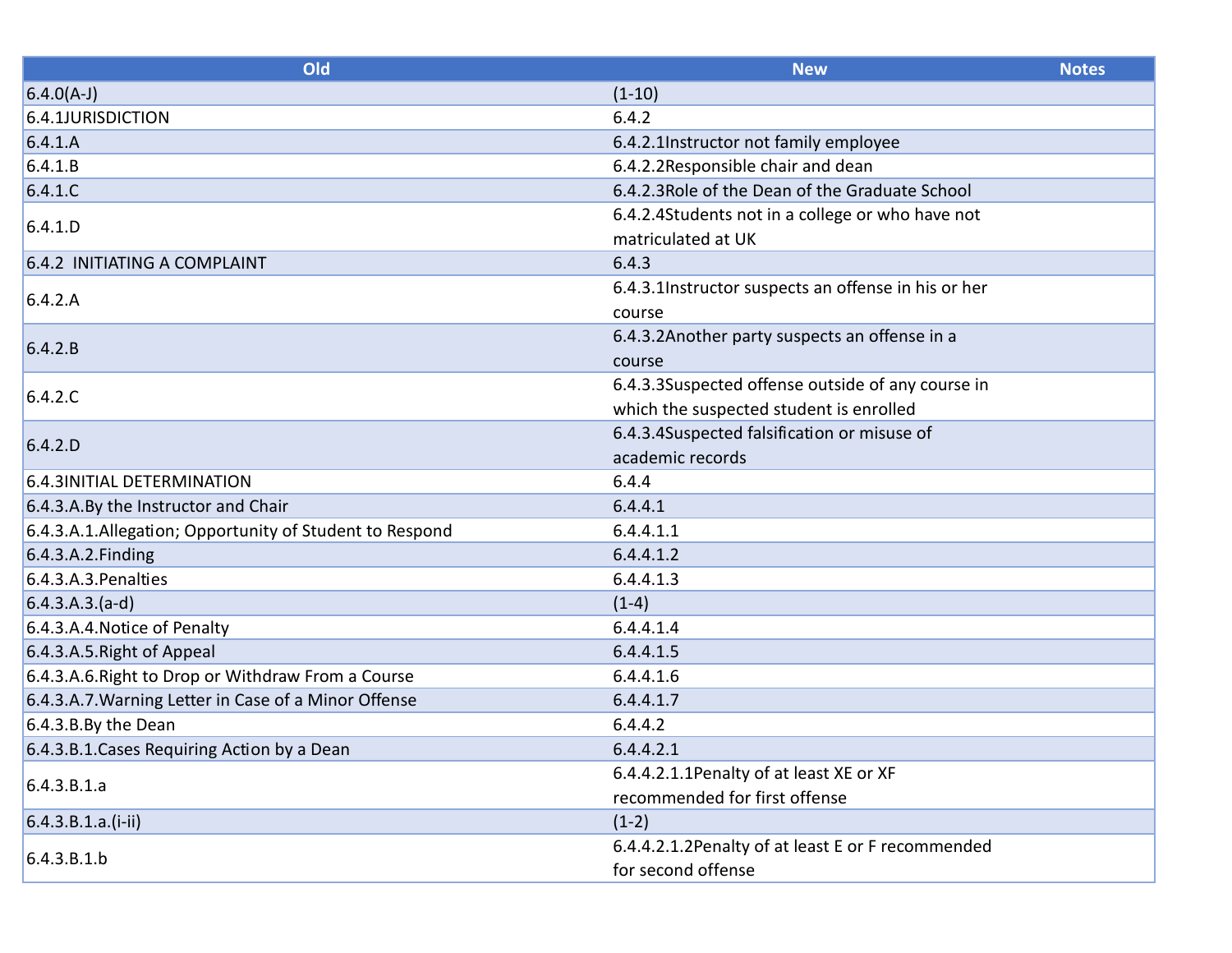| Old                                                     | <b>New</b>                                        | <b>Notes</b> |
|---------------------------------------------------------|---------------------------------------------------|--------------|
| 6.4.3.B.1.c                                             | 6.4.4.2.1.3 Offense committed outside of a course |              |
| 6.4.3.B.1.d                                             | 6.4.4.2.1.4 Concurrent offenses                   |              |
| 6.4.3.B.2. Notice                                       | 6.4.4.2.2                                         |              |
| 6.4.3.B.3.In Case of Appeal                             | 6.4.4.2.3                                         |              |
| 6.4.3.B.4. Right to Drop or Withdraw From a Course      | 6.4.4.2.4                                         |              |
| 6.4.3.B.5. Conditions for Readmittance After Dismissal  | 6.4.4.2.5                                         |              |
| 6.4.4.C. By the Dean of Students                        | 6.4.4.3                                           |              |
| 6.4.3.D.By the Registrar                                | 6.4.4.4                                           |              |
| 6.4.3.D.1.Allegation; Opportunity of Student to Respond | 6.4.4.4.1                                         |              |
| 6.4.3.D.2. Finding                                      | 6.4.4.4.2                                         |              |
| 6.4.3.D.3. Penalty and Right of Appeal                  | 6.4.4.4.3                                         |              |
| $6.4.3.$ D. $4.$ Notice                                 | 6.4.4.4.4                                         |              |
| 6.4.3.E.Conditions for Readmittance After Dismissal     | 6.4.4.5                                           |              |
| 6.4.4 APPEALS TO THE UNIVERSITY APPEALS BOARD           | 6.4.5                                             |              |
| 6.4.4.A.Preliminary consideration by the Academic Ombud | 6.4.5.1                                           |              |
| 6.4.4.A.1.Informal Resolution                           | 6.4.5.1.1                                         |              |
| 6.4.4.A.2. Merit of Appeal of Penalty for Minor Offense | 6.4.5.1.2                                         |              |
| 6.4.4.A.3. Notice                                       | 6.4.5.1.3                                         |              |
| 6.4.4.B. To the Appeals Board                           | 6.4.5.2                                           |              |
| 6.4.4.B.1.Jurisdiction                                  | 6.4.5.2.1                                         |              |
| $6.4.4.B.1.(a-d)$                                       | $(1-4)$                                           |              |
| 6.4.4.B.2. Time for Filing Appeal                       | 6.4.5.2.2                                         |              |
| 6.4.4.B.3. Hearing; Notice                              | 6.4.5.2.3                                         |              |
| 6.4.4.B.4.Scope of review                               | 6.4.5.2.4                                         |              |
| 6.4.4.B.4.aViolation                                    | 6.4.5.2.4.1                                       |              |
| 6.4.4.B.4.bPenalty                                      | 6.4.5.2.4.2                                       |              |
| $6.4.4.B.4.b.(i-iv)$                                    | $(1-4)$                                           |              |
| 6.4.4.B.5.Determination and Notice                      | 6.4.5.2.5                                         |              |
| $6.4.4.B.5.(a-c)$                                       | $(1-3)$                                           |              |
| 6.4.4.B.6. Implementation of Penalty                    | 6.4.5.2.6                                         |              |
| 6.4.4.B.7. Conditions for Readmittance After Dismissal  | 6.4.5.2.7                                         |              |
| 6.4.4.C. Failure to Appeal                              | 6.4.5.3                                           |              |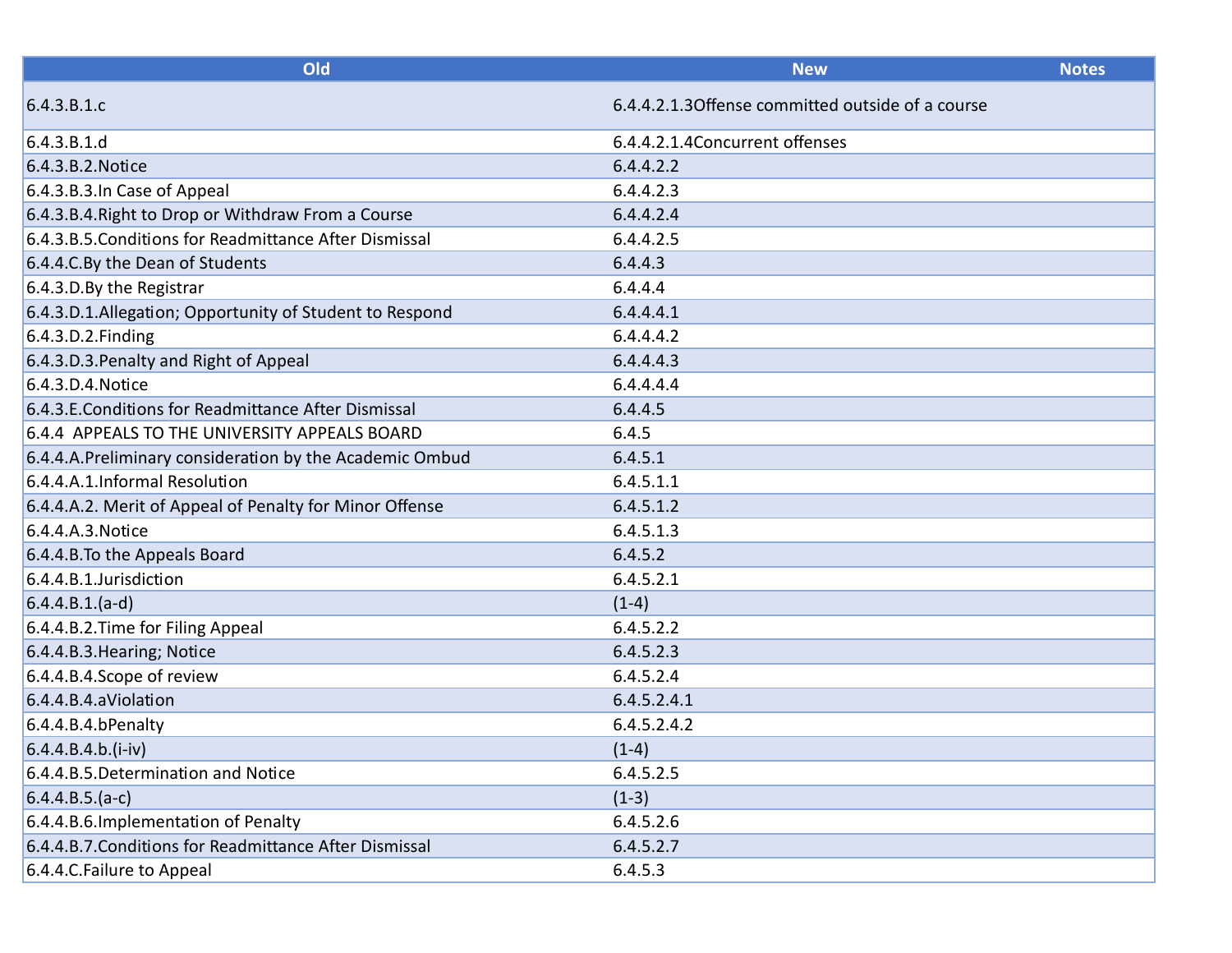| Old                                                           | <b>New</b>                                  | <b>Notes</b> |
|---------------------------------------------------------------|---------------------------------------------|--------------|
| 6.4.5 ACTION BY THE PROVOST                                   | 6.4.6                                       |              |
| 6.4.5.A. Upon Receipt of Recommendation                       | 6.4.6.1                                     |              |
| 6.4.5.B. Imposition of Penalty                                | 6.4.6.2                                     |              |
| $6.4.5.B.(1-3)$                                               | $(1-3)$                                     |              |
| 6.4.5.C. Conditions for Readmittance After Dismissal          | 6.4.6.3                                     |              |
| 6.4.5.D. Notice                                               | 6.4.6.4                                     |              |
| 6.4.6 FURTHER PROCEDURES IN CASES OF SUSPENSION, DISMISSAL OR | 6.4.7                                       |              |
| <b>EXPULSION</b>                                              |                                             |              |
| 6.4.6.A.Suspension                                            | 6.4.7.1                                     |              |
| 6.4.6.B.Dismissal                                             | 6.4.7.2                                     |              |
| 6.4.6.C. Expulsion                                            | 6.4.7.3                                     |              |
| 6.4.7RECORDKEEPING AND REPORTING                              | 6.4.8                                       |              |
| 6.4.7.A.Recordkeeping                                         | 6.4.8.1                                     |              |
| 6.4.7.A.1.In Case of Minor Offense                            | 6.4.8.1.1                                   |              |
| 6.4.7.A.2.In Case of Other Offenses                           | 6.4.8.1.2                                   |              |
| 6.4.7.B. Right to Drop or Withdraw                            | 6.4.8.2                                     |              |
| 6.4.7.C.Concurrent Offenses                                   | 6.4.8.3                                     |              |
| 6.4.7.D. Access to Information                                | 6.4.8.4                                     |              |
| 6.4.7.E.Transcript Notation                                   | 6.4.8.5                                     |              |
| <b>6.5.0UNIVERSITY APPEALS BOARD</b>                          | 6.5                                         |              |
| 6.5.1 FUNCTIONS OF THE UNIVERSITY APPEALS BOARD               | 6.5.1                                       |              |
| 6.5.1.1 Cases of Academic Offenses                            | 6.5.1.1                                     |              |
| 6.5.1.2 Cases of Grade Appeal - Role of Academic Ombud        | 6.5.1.2                                     |              |
| 6.5.1.3 Cases of Student Academic Rights                      | 6.5.1.3                                     |              |
| $6.5.1.3(A-C)$                                                | $(1-3)$                                     |              |
| 6.5.2 COMPOSITION OF THE UNIVERSITY APPEALS BOARD             | 6.5.2                                       |              |
| 6.5.2.1The Hearing Officer                                    | 6.5.2.1                                     |              |
| 6.5.2.2The Student Membership                                 | 6.5.2.2                                     |              |
| 6.5.2.3The Faculty Membership                                 | 6.5.2.3                                     |              |
| 6.5.2.4 Other Procedural Rules                                | 6.5.2.4                                     |              |
| 6.6.0HONOR CODE                                               | 6.6                                         |              |
| 7.0Section VII: Code of Faculty Responsibilities              | Section 7. Code of Faculty Responsibilities |              |
| 7.1.0APPLICABILITY                                            | 7.1                                         |              |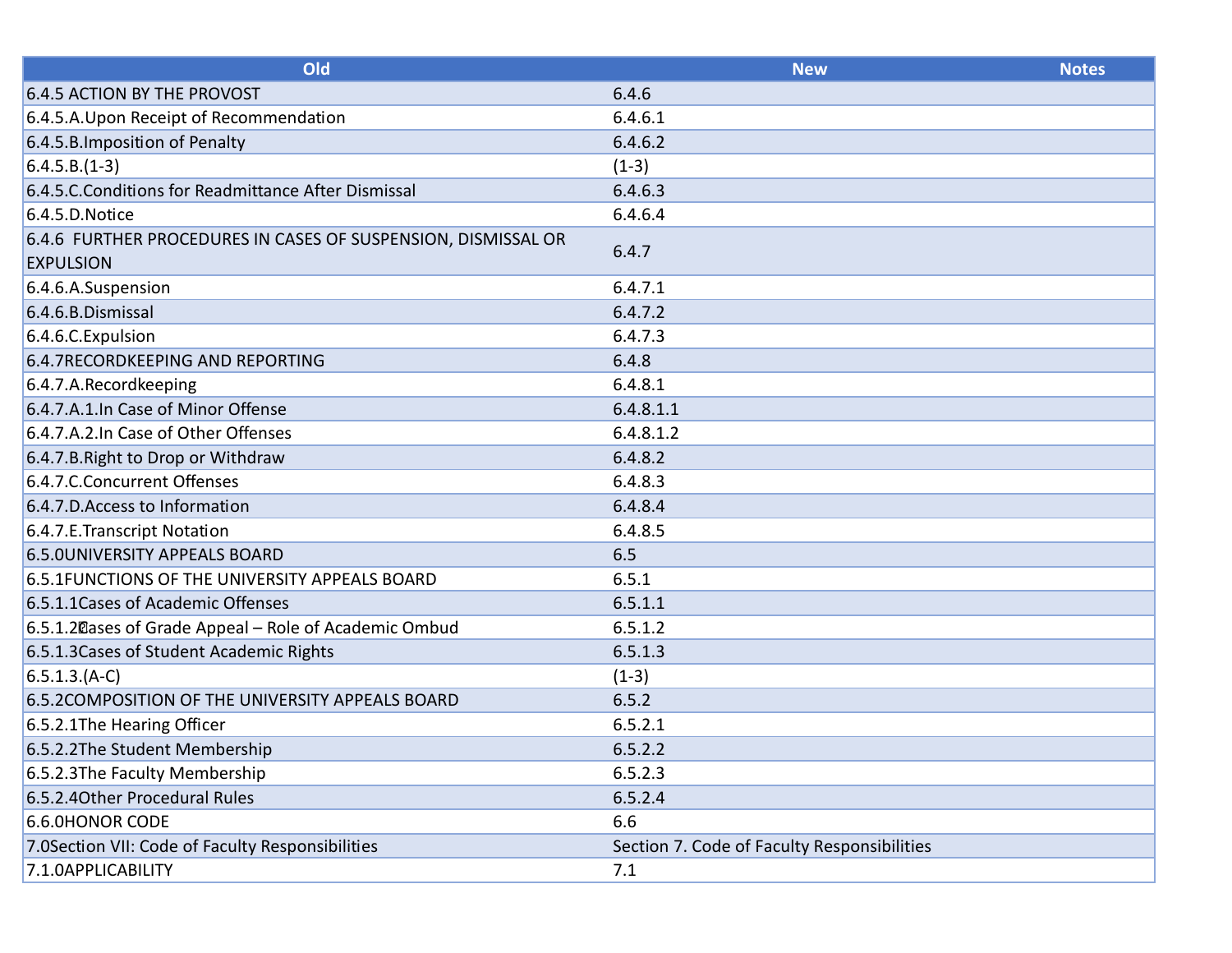| Old                                                                             | <b>New</b>                                       | <b>Notes</b> |
|---------------------------------------------------------------------------------|--------------------------------------------------|--------------|
| 7.2.0RESPONSIBILITIES                                                           | 7.2                                              |              |
| 7.2.1GENERAL RELATIONS                                                          | 7.2.1                                            |              |
| 7.2.1.(A-I), including $E(1-4)$                                                 | [subsumed under 7.2.1, including (1-4)           |              |
| 7.2.2STUDENT RELATIONS                                                          | 7.2.2                                            |              |
| 7.3.0ENFORCEMENT                                                                | 7.3                                              |              |
| 7.4.0SANCTIONS                                                                  | 7.3.1                                            |              |
| $7.4.0(A-D)$                                                                    | (1-4; B(1-2) combined into single item 2)        |              |
| 7.5.0RIGHTS OF THE ACCUSED                                                      | 7.3.2                                            |              |
| 7.5.0.A                                                                         | [converted to regular paragraph]                 |              |
| $7.5.0.A(1-3)$                                                                  | $(1-3)$                                          |              |
| 7.5.0.B                                                                         | [converted to regular paragraph]                 |              |
| $7.5.0.B(1-4)$                                                                  | $(1-4)$                                          |              |
| 7.6.0RIGHTS OF THE COMPLAINANT                                                  | 7.3.3                                            |              |
| 7.6.0.A                                                                         | [converted to regular paragraph]                 |              |
| $7.6.0.A(1-2)$                                                                  | $(1-2)$                                          |              |
| 7.6.0.B                                                                         | [converted to regular paragraph]                 |              |
| $7.6.0.B(1-3)$                                                                  | $(1-3)$                                          |              |
| 7.7.0LIMITATIONS                                                                | 7.3.4                                            |              |
| 7.8.0COMPOSITION OF COMMITTEE                                                   | 7.3.5                                            |              |
| 7.8.0.A. Basic and Special Panels                                               | 7.3.5.1                                          |              |
| 7.8.0.B.Use of Panels                                                           | 7.3.5.2                                          |              |
| 7.8.0.C.Selection of Panel Members                                              | 7.3.5.3                                          |              |
| 7.8.1RECOMMENDATIONS OF THE SACFC                                               | 7.3.6                                            |              |
| Section VIII: Rules Relating to Printed Schedule of Classes and Bulletin<br>8.0 | Section 8. Rules Relating to Printed Schedule of |              |
|                                                                                 | <b>Classes and Bulletin</b>                      |              |
| 8.1.0CHANGES IN THE PRINTED SCHEDULE                                            | 8.1                                              |              |
| 8.2.0 CATALOG AND GRADUATE BULLETIN                                             | 8.2                                              |              |
| Section 9.9.0 Section IX: Glossary of Terms                                     | Section 9. Glossary of Terms                     |              |
| 9.1ABSENCE                                                                      | 9.1                                              |              |
| 9.2ACADEMIC PROGRAM                                                             | 9.2                                              |              |
| 9.3.ACCREDITATION                                                               | 9.3                                              |              |
| 9.4.AUDITOR                                                                     | 9.4                                              |              |
| 9.5. CLASSIFICATION                                                             | 9.5                                              |              |